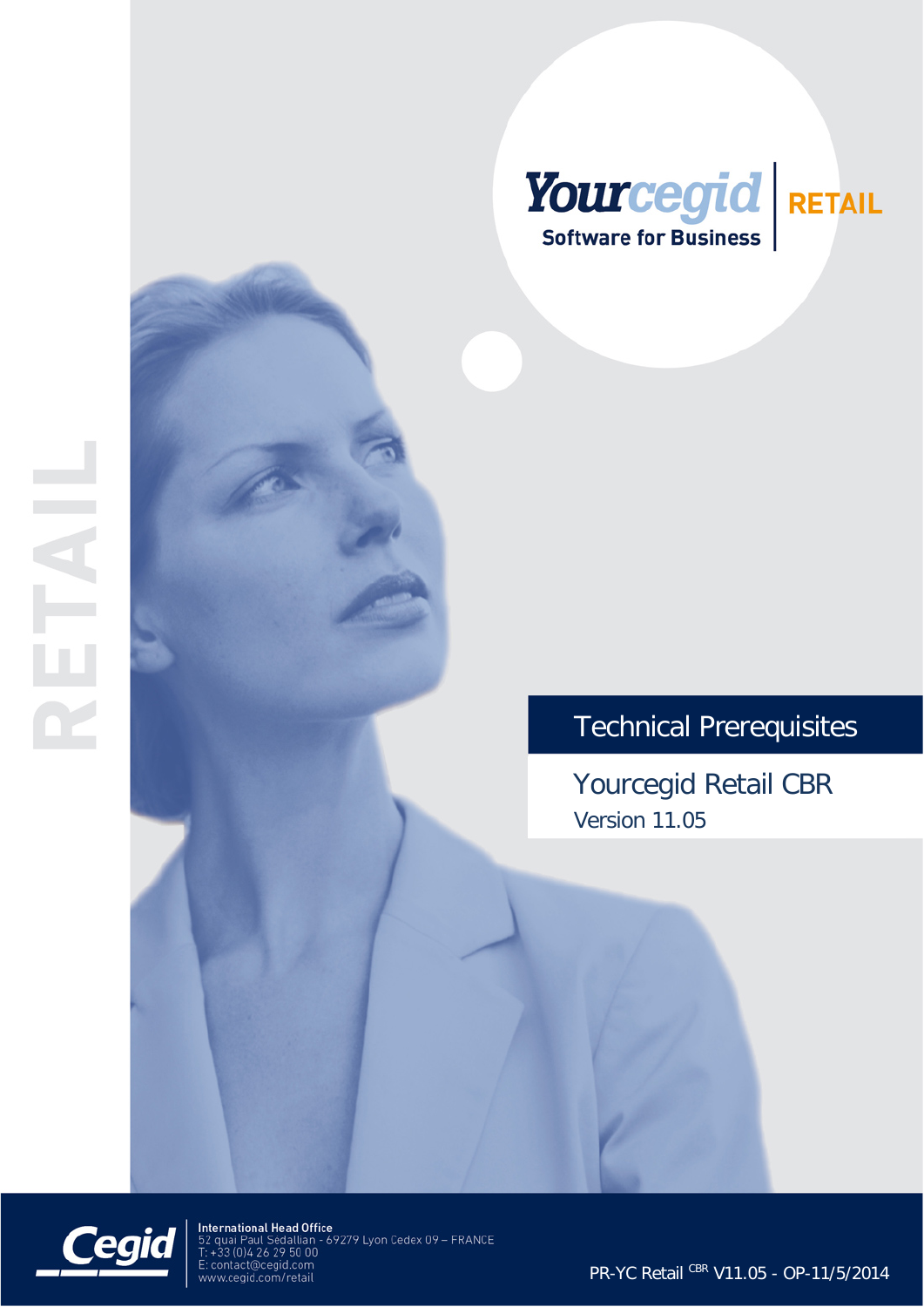

# **Technical Prerequisites**

# Contents

| 1. |                                                                      |
|----|----------------------------------------------------------------------|
| 2. |                                                                      |
|    |                                                                      |
| 3. |                                                                      |
| 4. | LINUX DATABASE SERVER / ORACLE DATABASE  8                           |
|    | Specific Case of the Cegid Database Maintenance (CDM) Tool  9        |
| 5. | PRESENTATION SERVER (REMOTE DESKTOP)  10                             |
| 6. | <b>BUSINESS APPLICATION SERVER FOR CEGID WEB ACCESS 11</b>           |
| 7. | <b>BUSINESS APPLICATION SERVER - INTERNET INFORMATION SERVICES12</b> |
| 8. | <b>APPLICATION REQUEST ROUTING "DISTRIBUTION" SERVER  13</b>         |
| 9. | <b>BUSINESS APPLICATION SERVER FOR CEGID WEB ACCESS</b>              |
|    | 10. WORKSTATIONS (DESKTOPS, LAPTOPS, TERMINALS) 15                   |
|    |                                                                      |
|    |                                                                      |
|    | 12. PERIPHERAL DEVICES FOR YOURCEGID RETAIL MOBILE 21                |
|    |                                                                      |
|    |                                                                      |
|    |                                                                      |
|    | 13. PERIPHERAL DEVICES FOR YOURCEGID RETAIL MOBILE INVENTORY 23      |
|    |                                                                      |
|    |                                                                      |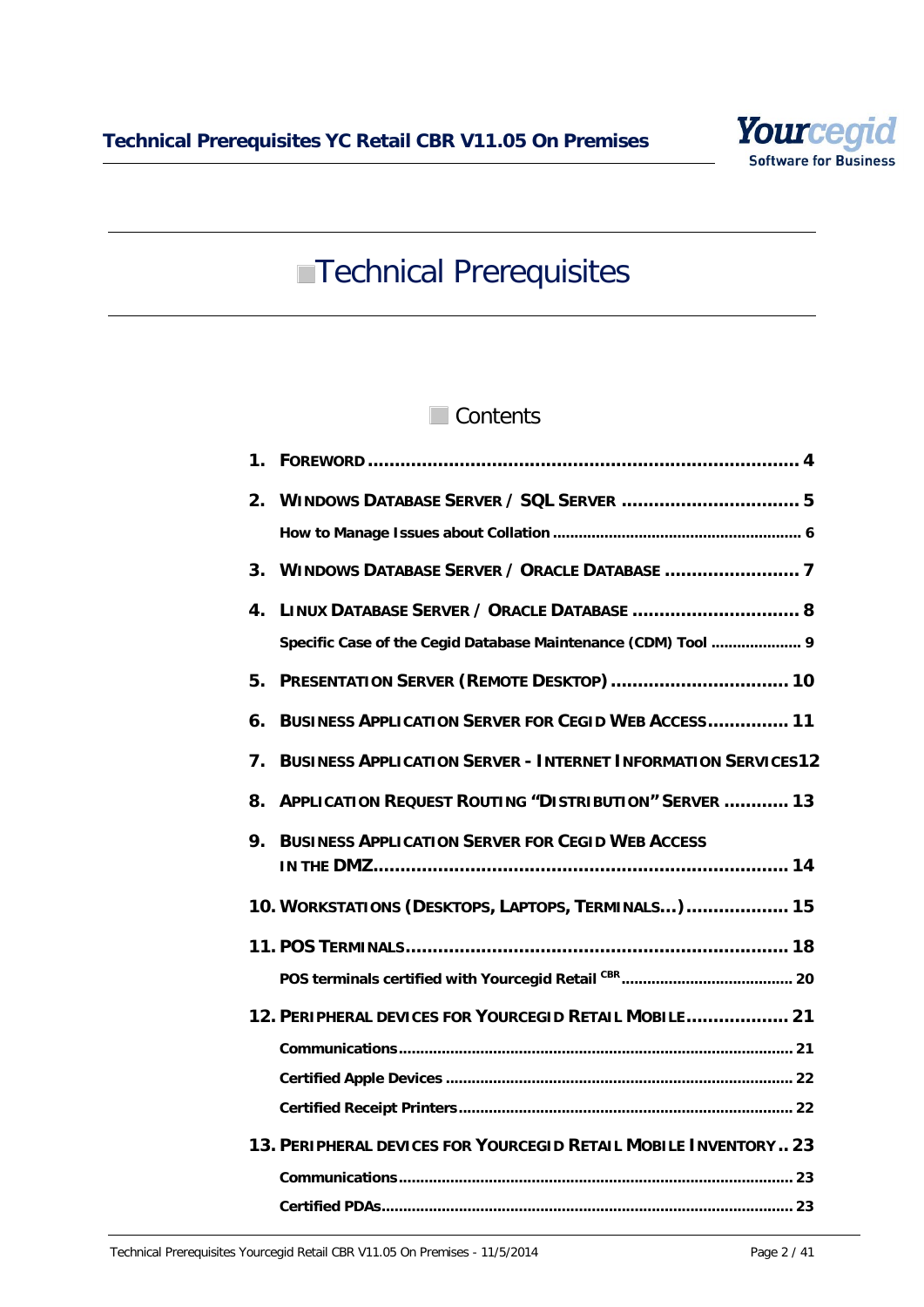

#### **Software for Business**

| Terminology Details Concerning Processor Architectures  35         |  |
|--------------------------------------------------------------------|--|
| Cegid's Policy Concerning the Application of Microsoft Patches  36 |  |
| Support Information for Microsoft, Oracle and Linux Products 36    |  |
| Support of Cegid Solutions in Virtualized Environments  38         |  |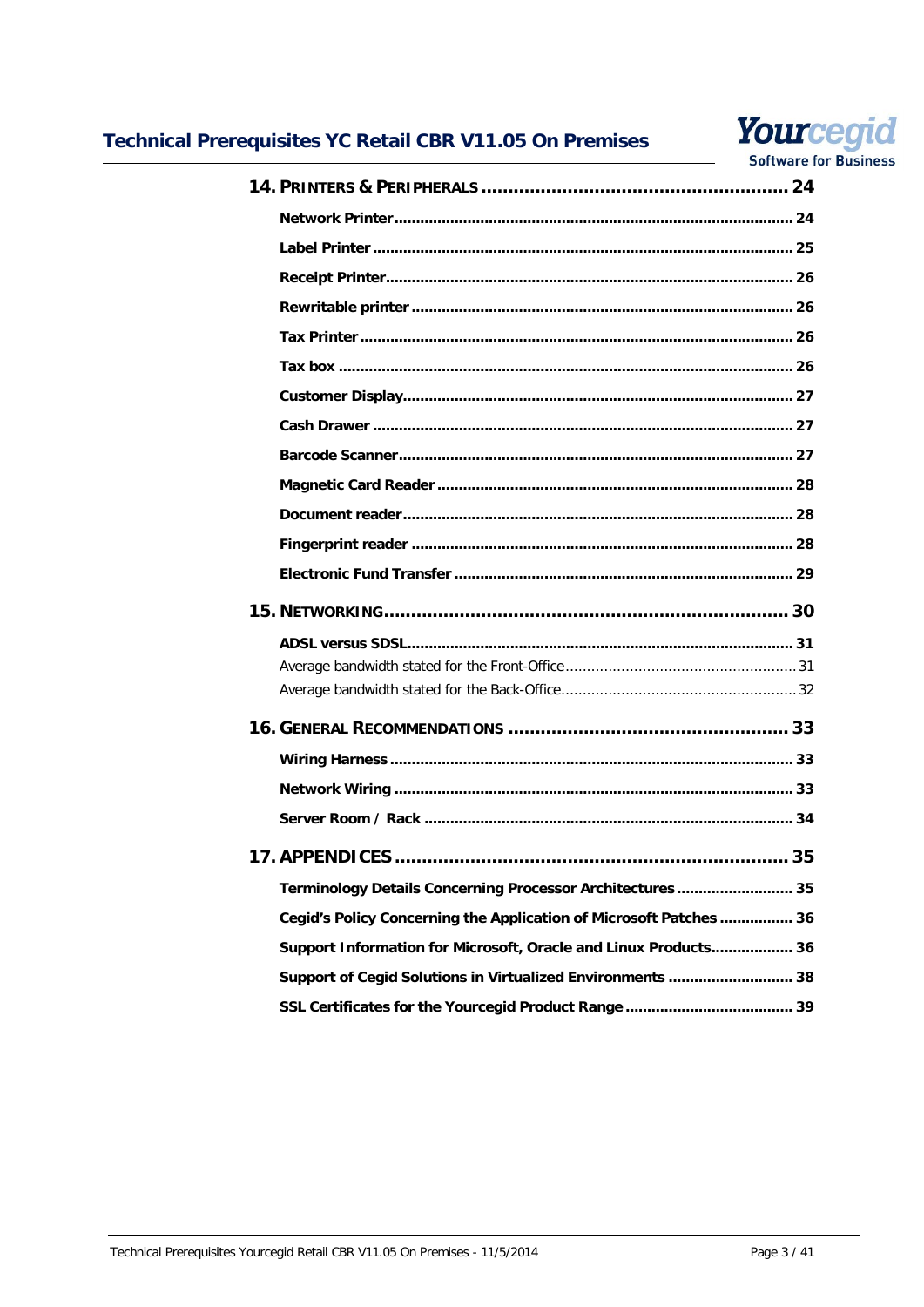

# <span id="page-3-0"></span>1. Foreword

This document describes the technical prerequisites associated with the Yourcegid Retail CBR On Premises solution, installed and running on the Customer's site. This solution is released by Cegid.

This document covers the technical issues relating to various servers, telecommunications and networking, workstations and peripheral devices. If these technical prerequisites are satisfied, the correct operating of the Yourcegid Retail CBR On Premises solution will be ensured. Cegid shall not be held responsible for any issues resulting from the malfunctioning of the application if these prerequisites have not been respected.

In the case of concurrent use of other Cegid applications, the Customer must ensure that all recommendations common to all the offers proposed are effectively met. For customized advice, please contact your sales consultant.

#### **Please notice:**

- $\checkmark$  The Customer must identify his 32-bit or 64-bit architecture in each of the tables presented in this document (refer to the additional information in the appendices.)
- $\checkmark$  The management of backups is supported by the Customer according to the backup tools and methods he uses. During the installation, Cegid will provide all necessary information regarding the data to be backed up and the precautions to be taken during the backup and restore procedures. Cegid recommends a full backup of the servers (database, application, Web…) with all disks without exception, as well as the Windows registry.

**Cegid does not support a configuration based on third-party software (operating system, database, etc.), if the latter is not supported by its editor (Microsoft, Oracle…).**



**The end of support dates for the main third-party software solutions used in the Cegid offer and edited by Microsoft, Oracle and Red Hat are referenced in the Appendices of the following document under the title: "Microsoft, Oracle and Linux Support Information."**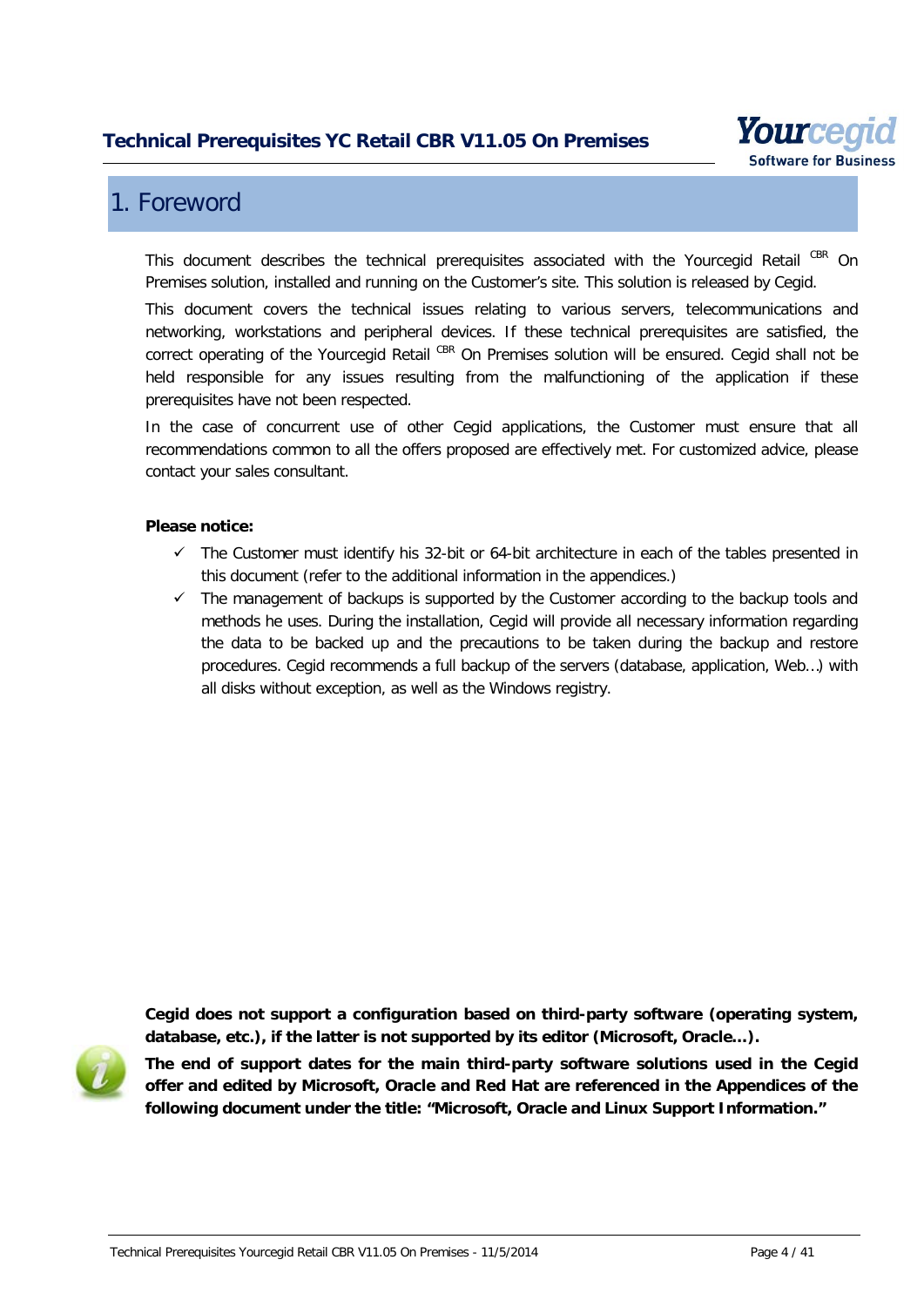

# <span id="page-4-0"></span>2. Windows Database Server / SQL Server

| <b>DATABASE SERVER</b>                   |                                       |                                       |
|------------------------------------------|---------------------------------------|---------------------------------------|
| <b>Components</b>                        | <b>Minimum</b>                        | <b>Recommended</b>                    |
| System unit                              | Xeon Dual-Core or $>$ $(1)$           | Xeon Dual-Core or $>$ $(1)$           |
| Operating system x86-32 bits             | W2008 SP2                             | W2008 SP2                             |
| Operating system x64-64 bits             | W2008 SP2                             | W2012                                 |
| Edition                                  | Standard                              | Standard, Enterprise or<br>Datacenter |
| Language                                 | FR or EN                              | FR or EN                              |
| Memory                                   | $2$ GB                                | 4 GB or $>$ (1)                       |
| Hard drive                               | <b>100 GB SCSI</b>                    | SAS 15K rpm in RAID <sup>(1)</sup>    |
| Network card                             | 100 Mb/s                              | $1$ Gb/s                              |
| DVD drive                                | Yes                                   | Yes                                   |
|                                          | <b>SQL Server</b>                     |                                       |
|                                          |                                       |                                       |
| Database engine x86-32 bits              | SQL 2008 SP3 <sup>(2)</sup>           | SQL 2012 SP1 <sup>(3)</sup>           |
| Database engine x64-64 bits              | SQL 2008 SP3 <sup>(2)</sup>           | SQL 2012 SP1 <sup>(3)</sup>           |
| Edition                                  | Standard                              | Standard or Enterprise                |
| Language                                 | FR or EN $(4)$                        | FR or EN <sup>(4)</sup>               |
| Collation                                | $CI$ <sub><math>AS</math></sub> $(5)$ | $CI$ <sub><math>AS</math></sub> $(5)$ |
| Minimum compatibility level of databases | SQL 2008 (100)                        | SQL 2008 (100)                        |
|                                          |                                       | or                                    |
|                                          |                                       | SQL 2012 (110)                        |
| Database option "Service Broker"         | Active                                | Active                                |
|                                          |                                       | <b>Software</b>                       |

(1) Elements to increase according to analyses carried out (operating system, number of users, and number of used databases…). We recommend dedicating the database engine to the Cegid solution to avoid the following conflicts:

• Incompatibility between the different choices for database configurations

No control of performance linked to the load arising from another application

• Changes in database versions that may occur at different moments

• Heterogeneous maintenance procedures (for example backup procedures)

(2) Cegid has tested and supports SQL Server 2008, SQL 2008 R2 on Windows Server 2008 and Windows Server 2008 R2.

(3) Cegid has tested and supports SQL Server 2012 on Windows Server 2008 R2 and Windows Server 2012.

(4) SQL Server must be deployed in the same language as Windows Server

(for example, SQL Server EN can be deployed in various localized Windows Server versions.)

(5) CI\_AS (**C**ase **I**nsensitive – **A**ccent **S**ensitive). The language of the collation is to be chosen by the customer; however it must be case insensitive (CI) and accent sensitive (AS).

(6) Required for Cegid Database Maintenance (CDM). The "Client Profile" version is sufficient, but the "Full" version can be used too.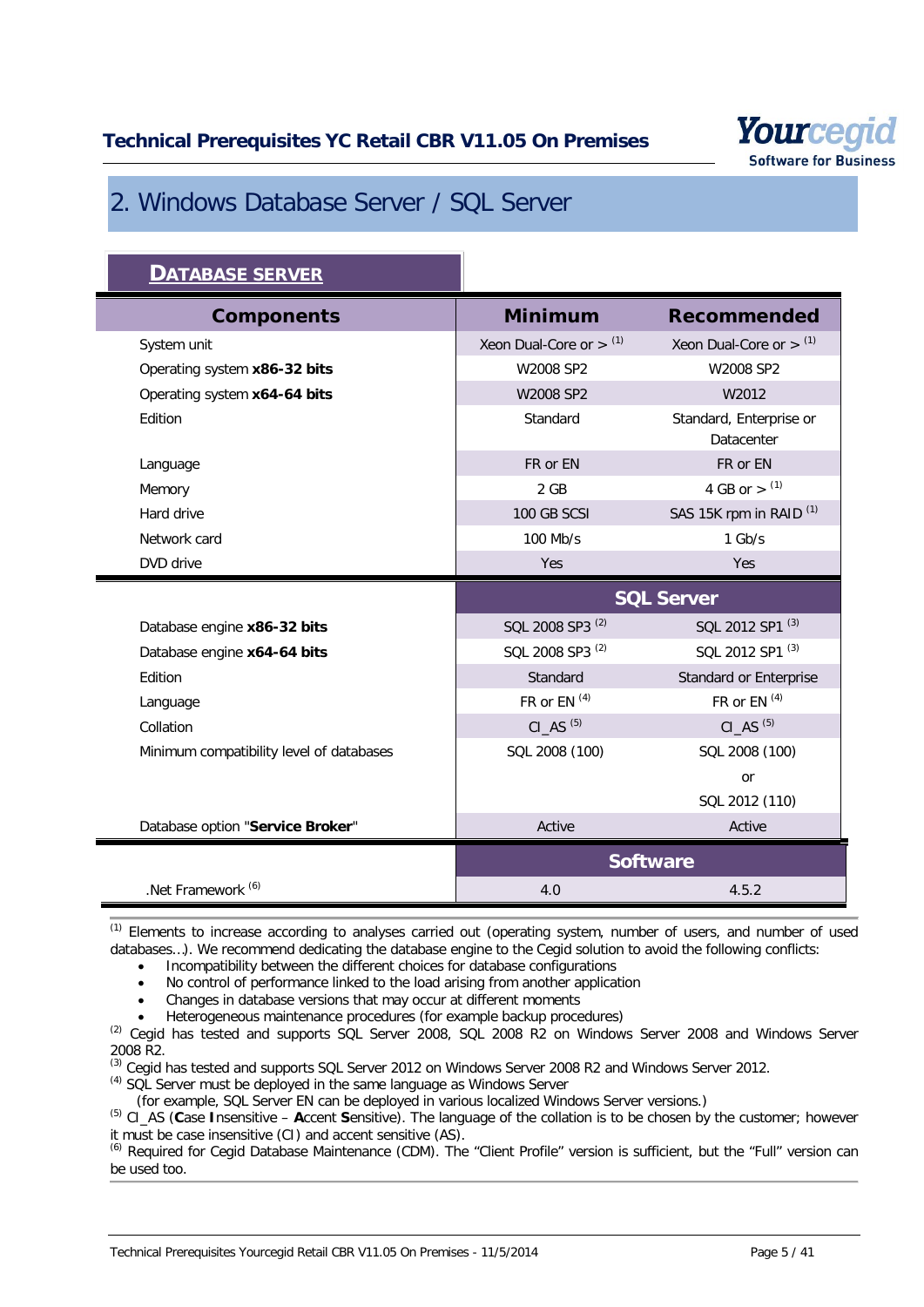

### <span id="page-5-0"></span>How to Manage Issues about Collation

Each country has its own specific characteristics in the way things are sorted and ranked. In other words, the alphabetical order differs from one country to the other.

Moreover, additional elements can be taken into account when performing sorts, such as case-sensitivity or accent-sensitivity...

SQL Server handles these specific characteristics and enables the selection of the collation criterion.

By default, SQL Server proposes the Windows criterion.

For example, on a French operating system, the collation is French CI\_AS:

- French
	- Ease insensitivity (CI = Case Insensitive)<br>Accent sensitivity (AS = Accent Sensitive)
	- Accent sensitivity  $(AS = Accent Sensitive)$

This criterion, chosen at the installation step, becomes the default SQL Server criterion.

However, it will be possible to create or attach databases with a different collation.

This choice has multiple impacts:

- $\triangleright$  The order in which the user expects to recover the data may the different from the result return by SQL Server.
- Several multi-database queries may be inoperative if the databases concerned do not have the same collation.
- The consolidation of data from several servers and / or databases with different collations will be compromised.

The backup set used to create a new folder is provided with the French collation (French\_CI\_AS).

If no action is performed, the database will be attached to SQL Server with this collation that may differ from the collation used by Windows collation and / or by SQL Server.

It may also differ from the collation wanted by the customer. In some cases, it would be necessary to perform a change in the collation criterion for the database.

This operation can be done by the means of the "AdminSQL" (version 8.0.1.23 or later) and the "Company administration" (PGIMajVer.exe) tools.

#### **For customers outside France**

Most of time, the French\_CI\_AS collation provided at installation does not trigger any problem for these customers.

Therefore, the installation will be done just in the same way as for a French workstation.

If a customer wants, for whatsoever reason, to have another collation, the collation criterion for the database must be changed as described, once the product installed and the first folder created.

#### **For multinational companies and sites spread over several countries:**

In order to keep homogeneous data and enable some consolidation operations the customer may want to perform, it will be necessary to define a unique collation that will be used on all sites.

As far as possible, we recommend using the default collation provided by the installation of Yourcegid Retail CBR V11 (French\_CI\_AS or Latin1\_general\_100\_CI\_AS). If another collation is chosen, it would be necessary to change the collation criterion of the database after the installation of the database.

For more simplicity, we recommend you to choose, when you install SQL Server, this collation **in place of the one proposed by default**.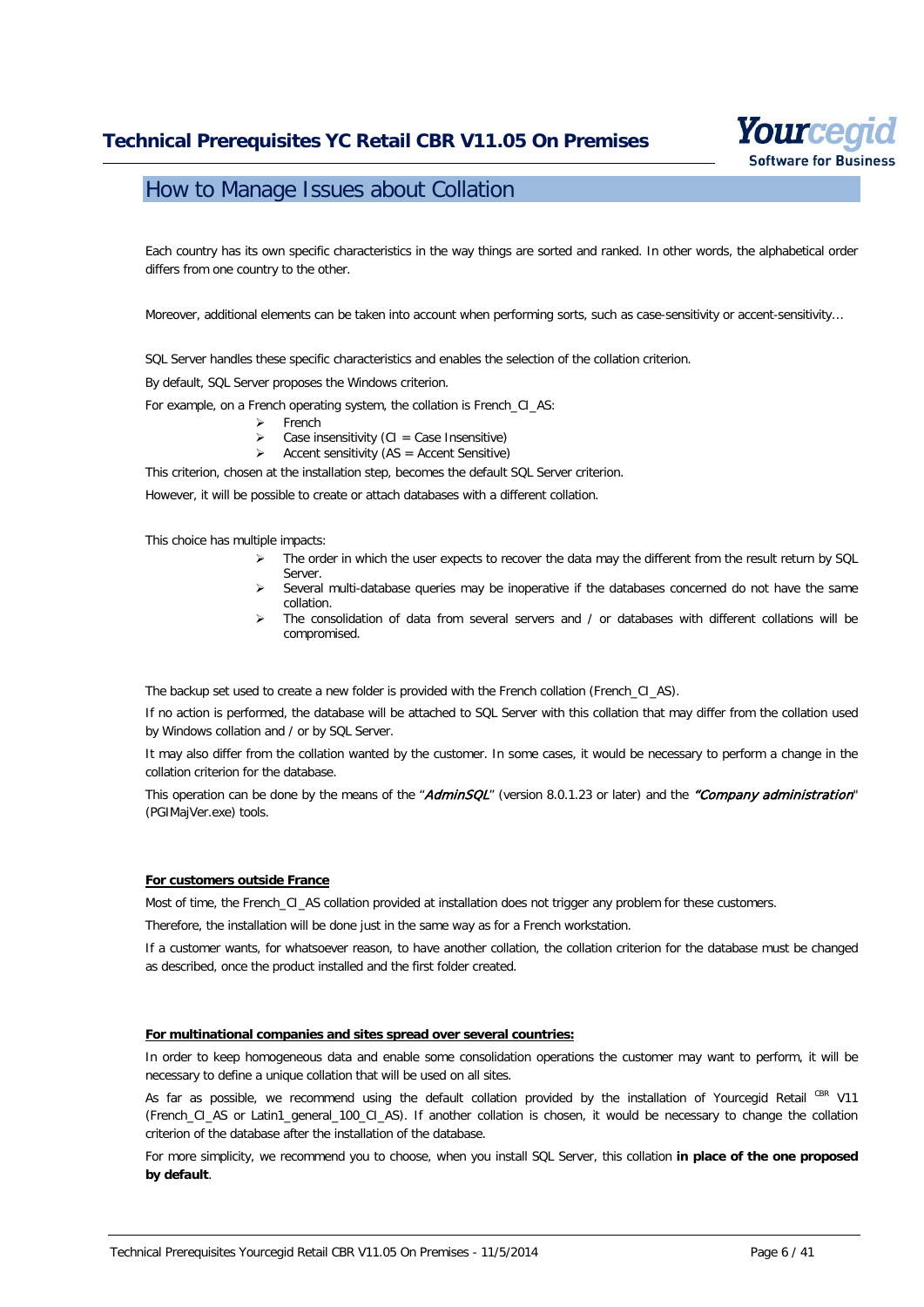

# <span id="page-6-0"></span>3. Windows Database Server / Oracle Database

| <b>DATABASE SERVER</b>        |                                              |                                    |  |
|-------------------------------|----------------------------------------------|------------------------------------|--|
| <b>Components</b>             | <b>Minimum</b>                               | <b>Recommended</b>                 |  |
| System unit                   | Xeon Dual-Core or $>$ $(1)$                  | Xeon Dual-Core or $>$ $(1)$        |  |
| Operating system x86-32 bits  | W2008 SP2                                    | W2008 SP2                          |  |
| Operating system x64-64 bits  | W2008 SP2                                    | W2012                              |  |
| Edition                       | Standard                                     | Standard or Enterprise             |  |
| Language                      | FR or EN                                     | FR or EN                           |  |
| Memory                        | 2 GB                                         | 4 GB or $>$ (1)                    |  |
| Hard drive                    | 100 GB SCSI                                  | SAS 15K rpm in RAID <sup>(1)</sup> |  |
| Network card                  | 100 Mb/s                                     | $1$ Gb/s                           |  |
| DVD drive                     | Yes                                          | Yes                                |  |
| Backup                        | Mandatory <sup>(2)</sup>                     | Mandatory <sup>(2)</sup>           |  |
|                               |                                              | <b>Oracle</b>                      |  |
| Database engine x86-32 bits   | 11gR2<br>$(11.2.0.3 \text{ patch } 1)^{(3)}$ | 11gR2<br>$(11.2.0.4)^{(4)}$        |  |
| Database engine x64-64bits    | 11gR2<br>$(11.2.0.3 \text{ patch } 1)^{(3)}$ | 11gR2<br>$(11.2.0.4)^{(4)}$        |  |
| Edition                       | Standard <sup>(5)</sup>                      | Standard or Enterprise             |  |
| Character set                 | AL32UTF8 <sup>(6)</sup>                      | AL32UTF8 <sup>(6)</sup>            |  |
|                               |                                              | <b>Software</b>                    |  |
| .Net Framework <sup>(7)</sup> | 4.0                                          | 4.5.2                              |  |

(1) Elements to increase according to analyses carried out (operating system, number of users, and number of used databases…). We recommend dedicating the database engine to the Cegid solution to avoid the following conflicts:

- Incompatibility between the different choices for database configurations
- No control of performance linked to the load arising from another application
- Changes in database versions that may occur at different moments
- Heterogeneous maintenance procedures (for example backup procedures)
- <sup>(2)</sup> Cegid recommends realizing a hot backup of the production databases
- via the Recovery MANager (RMAN) tool.
- <sup>(3)</sup> Cegid has tested and supports Oracle 11gR2 (11.2.0.3 patch 1) on Windows Server 2008/2008 R2.
- $^{(4)}$  Cegid has tested and supports Oracle 11gR2 (11.2.0.4) on Windows Server 2008/2008 R2/2012.
- (5) The Oracle Database Standard Edition supports a server with maximum 4 processors (sockets).
- (6) Only the AL32UTF8 character set is supported with Oracle Database 11gR2.

(7) Required for Cegid Database Maintenance (CDM). The "Client Profile" version is sufficient, but the "Full" version can be used too.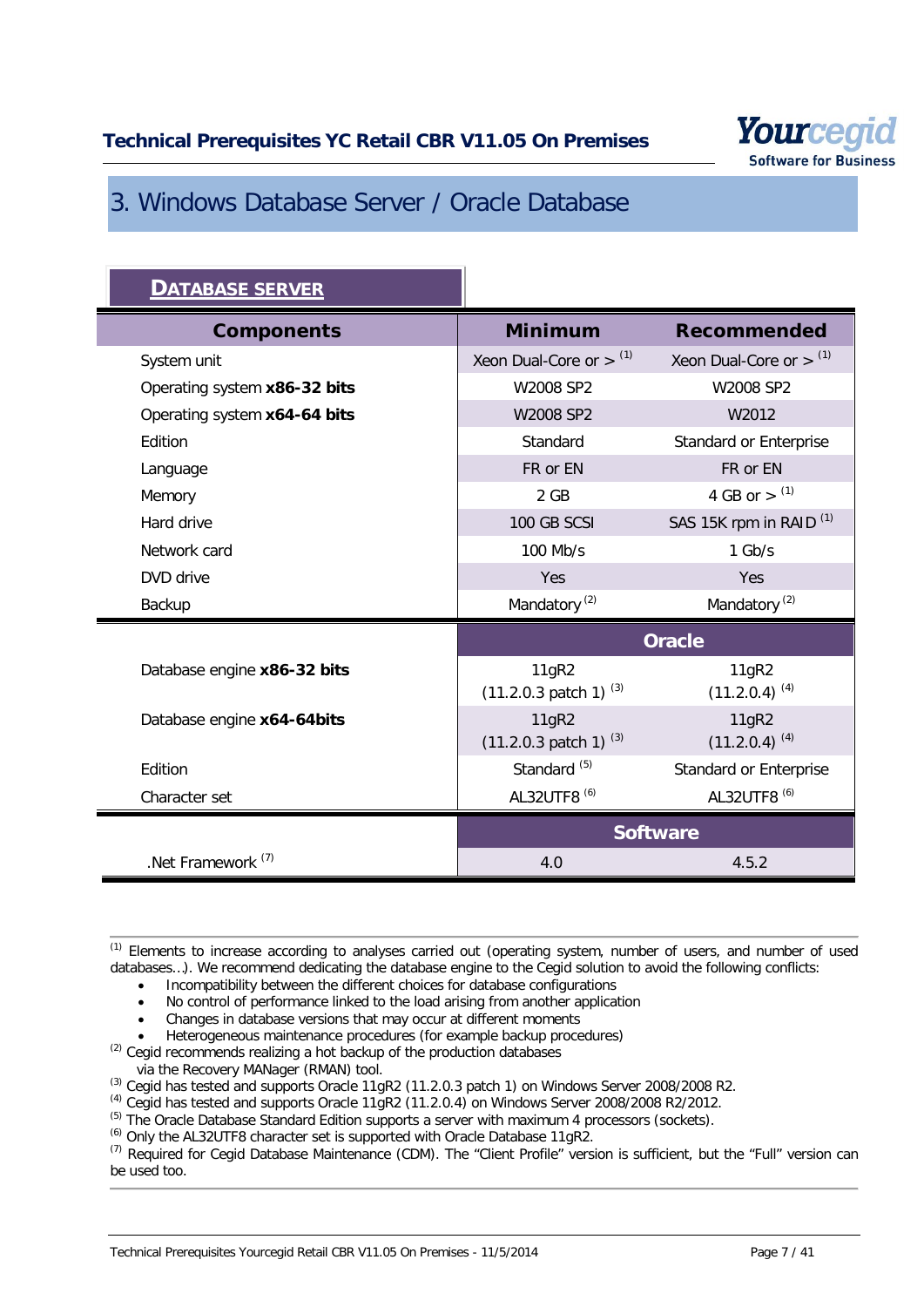

# <span id="page-7-0"></span>4. Linux Database Server / Oracle Database

| <b>DATABASE SERVER</b>       |                                 |                                              |
|------------------------------|---------------------------------|----------------------------------------------|
| <b>Components</b>            | <b>Minimum</b>                  | <b>Recommended</b>                           |
| System unit                  | Xeon Dual-Core or $>$ $(1)$     | Xeon Dual-Core or $>$ $(1)$                  |
| Operating system x64-64 bits | Oracle Linux 6.2 <sup>(2)</sup> | Oracle Linux 6.2 or $+$ <sup>(2)</sup>       |
|                              | Red Hat Ent. Linux 6.2 $(2)$    | Red Hat Ent. Linux 6.2 or $+$ <sup>(2)</sup> |
| Language                     |                                 |                                              |
| Memory                       | 4 GB                            | 8 GB or $>$ (1)                              |
| Hard drive                   | 100 GB SCSI                     | SAS 15K rpm in RAID <sup>(1)</sup>           |
| Network card                 | 100 Mb/s                        | $1$ Gb/s                                     |
| DVD drive                    | <b>Yes</b>                      | Yes                                          |
| Backup device                | Tape drive <sup>(3)</sup>       | Tape drive <sup>(3)</sup>                    |
|                              | <b>Oracle</b>                   |                                              |
| Database engine x64-64bits   | 11gR2 (11.2.0.3) <sup>(4)</sup> | 11gR2 $(11.2.0.4)^{(4)}$                     |
| Edition                      | Standard <sup>(5)</sup>         | Standard or Enterprise <sup>(5)</sup>        |
| Character set                | AL32UTF8 <sup>(6)</sup>         | AL32UTF8 <sup>(6)</sup>                      |

<sup>(1)</sup> Elements to increase according to analyses carried out (operating system, number of users, and number of used databases…).

We recommend dedicating the database engine to the Cegid solution to avoid the following conflicts:

- Incompatibility between the different choices for database configurations
- No control of performance linked to the load arising from another application
- Changes in database versions that may occur at different moments
- Heterogeneous maintenance procedures (for example backup procedures)
- $(2)$  Only the level of update is a minimum and version 6 of Linux is mandatory. Some Red Hat Enterprise Linux versions support a server with maximum 2 processors. Oracle Linux supports a server with no maximum number of processors and/or cores.
- <sup>(3)</sup> Cegid recommends realizing a hot backup of the production databases via the Recovery MANager (RMAN) tool.
- (4) Cegid has tested and supports Oracle Database 11gR2 (11.2.0.3 and 11.2.0.4) on an Oracle Linux 6 and Red Hat Enterprise 6 server.
- <sup>(5)</sup> The Oracle Database Standard Edition supports a server with maximum 4 processors (sockets).
- (6) Only the AL32UTF8 character set is supported with Oracle Database 11gR2.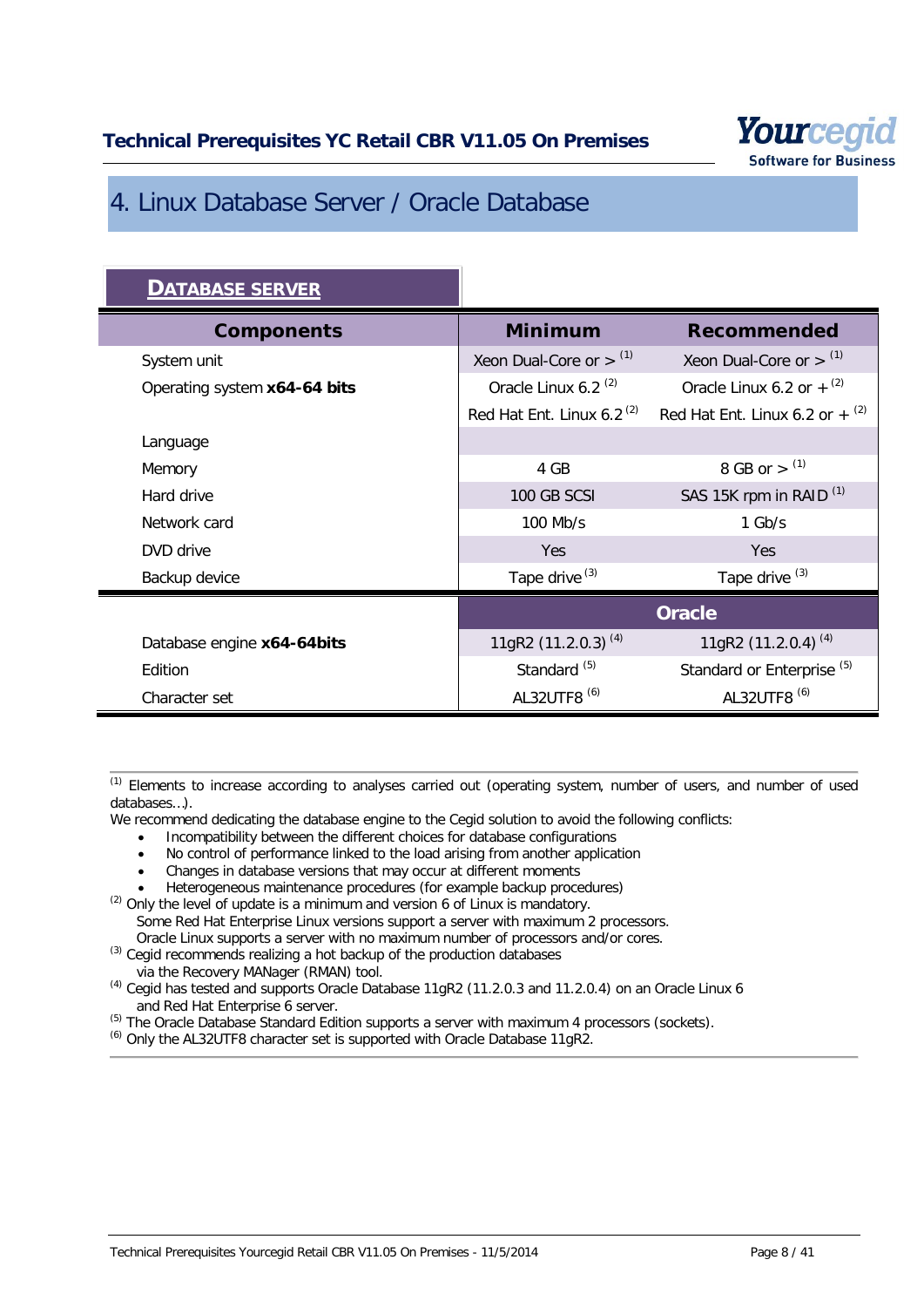

# <span id="page-8-0"></span>Specific Case of the Cegid Database Maintenance (CDM) Tool

As of Yourcegid Retail CBR V11, the Cegid Database Maintenance (CDM) tool is used to perform changes in the application version for updating the database structure in addition to the original tool called "PgiMajVer".

This CDM tool is traditionally installed on the server that hosts the database, within the context of a server running on Windows Server; the database used is SQL Server or Oracle Database.

AS the CDM tool is a Windows executable, it cannot be installed on the server that hosts the database, if the latter is an Oracle database installed on a Unix or Linux server.

In this case, the CDM tool must be installed on an existing CWAS server. If an installation on the CWA server is not possible, we recommend an installation on the serialization server. In absolute terms, it would also be possible to install the CDM tool on a dedicated server.

The following additional prerequisite must be applied to the server that hosts the CDM tool:

| <b>Software</b>               |                |             |
|-------------------------------|----------------|-------------|
|                               | <b>Minimum</b> | Recommended |
|                               |                |             |
| .Net Framework <sup>(1)</sup> | 4.0            | 4.5.2       |

(1) Required for Cegid Database Maintenance (CDM). The "Client Profile" version is sufficient, but the "Full" version can be used too.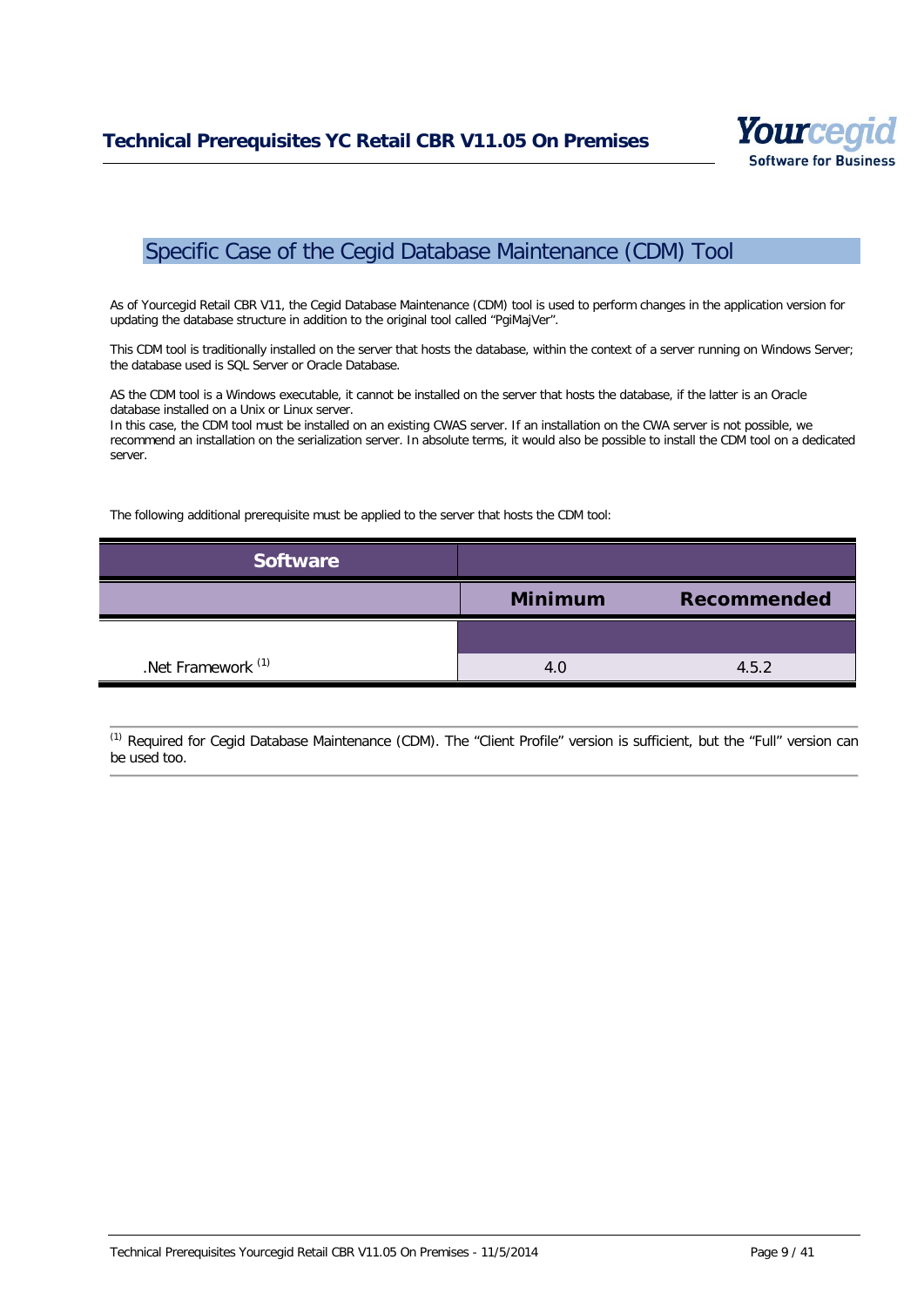

# <span id="page-9-0"></span>5. Presentation Server (Remote Desktop)

A presentation server (also known as Terminal Services, TSE or Remote Desktop) runs applications locally on the server. The device (PC, terminal...) connected to the server, therefore, uses less resources than those requested by the same applications if running locally.

| <b>PRESENTATION SERVER</b>      |                                                       |                                                    |
|---------------------------------|-------------------------------------------------------|----------------------------------------------------|
| <b>Components</b>               | <b>Minimum</b>                                        | <b>Recommended</b>                                 |
| System unit                     | Pentium Xeon                                          | Xeon Dual-Core or $>$ $(1)$                        |
| Operating system x86-32 bits    | W2008 SP2                                             | W2008 SP2                                          |
| Operating system x64-64 bits    | W2008 SP2                                             | W2012                                              |
| Memory                          | 4 GB                                                  | 4 GB or $>$ (1)                                    |
| Hard drive                      | 100 GB SCSI                                           | SAS 15K rpm in RAID <sup>(1)</sup>                 |
| Network card                    | $100$ Mb/s                                            | $1$ Gb/s                                           |
| DVD drive                       | Yes                                                   | Yes                                                |
|                                 |                                                       |                                                    |
|                                 |                                                       | <b>Software</b>                                    |
| Desktop applications (OLE link) | Office 2007 SP3                                       | Office 2010 SP1 <sup>(2)</sup>                     |
|                                 |                                                       | <b>or</b>                                          |
|                                 |                                                       | Office 2013 SP1 <sup>(2)</sup> (3)                 |
| Presentation service            | Terminal services on<br>Windows Server <sup>(4)</sup> | Remote Desktop on<br>Windows Server <sup>(4)</sup> |
| Client for Oracle solutions     | 11gR2 (11.2.0.3) <sup>(5)(6)</sup>                    | 11gR2 (11.2.0.4) <sup>(5)(7)</sup>                 |

(1) Elements to increase according to analyses carried out (operating system, number of users…)

 $\triangleright$  On the average, add 100 MB of memory per user (depending on the number and type of applications used.)

> In the context of a Cegid solution, 1 processor generally supports 15 to 20 users.

 $^{(2)}$  Microsoft recommends the installation of the 32-bit Office 2010/2013 version, even in 64-bit environments.

(3) Office 2013 is supported on Windows Server 2008 R2 and Windows Server 2012.

<sup>(4)</sup> The "application publishing" mode is validated by Cegid on Windows Server 2012 (the Desktop mode is approved for previous versions.)

 $(5)$  The 32-bit version of the Oracle client is required, even on Windows 64-bit platforms.

Version 11gR2 (11.2.0.3 or 11.2.0.4) must be used to access Oracle databases in version 11gR2.

(6) Cegid has tested and supports Oracle 11gR2 (11.2.0.3) on Windows Server 2008/2008 R2.

 $^{(7)}$  Cegid has tested and supports Oracle 11gR2 (11.2.0.4) on Windows Server 2008/2008 R2/2012.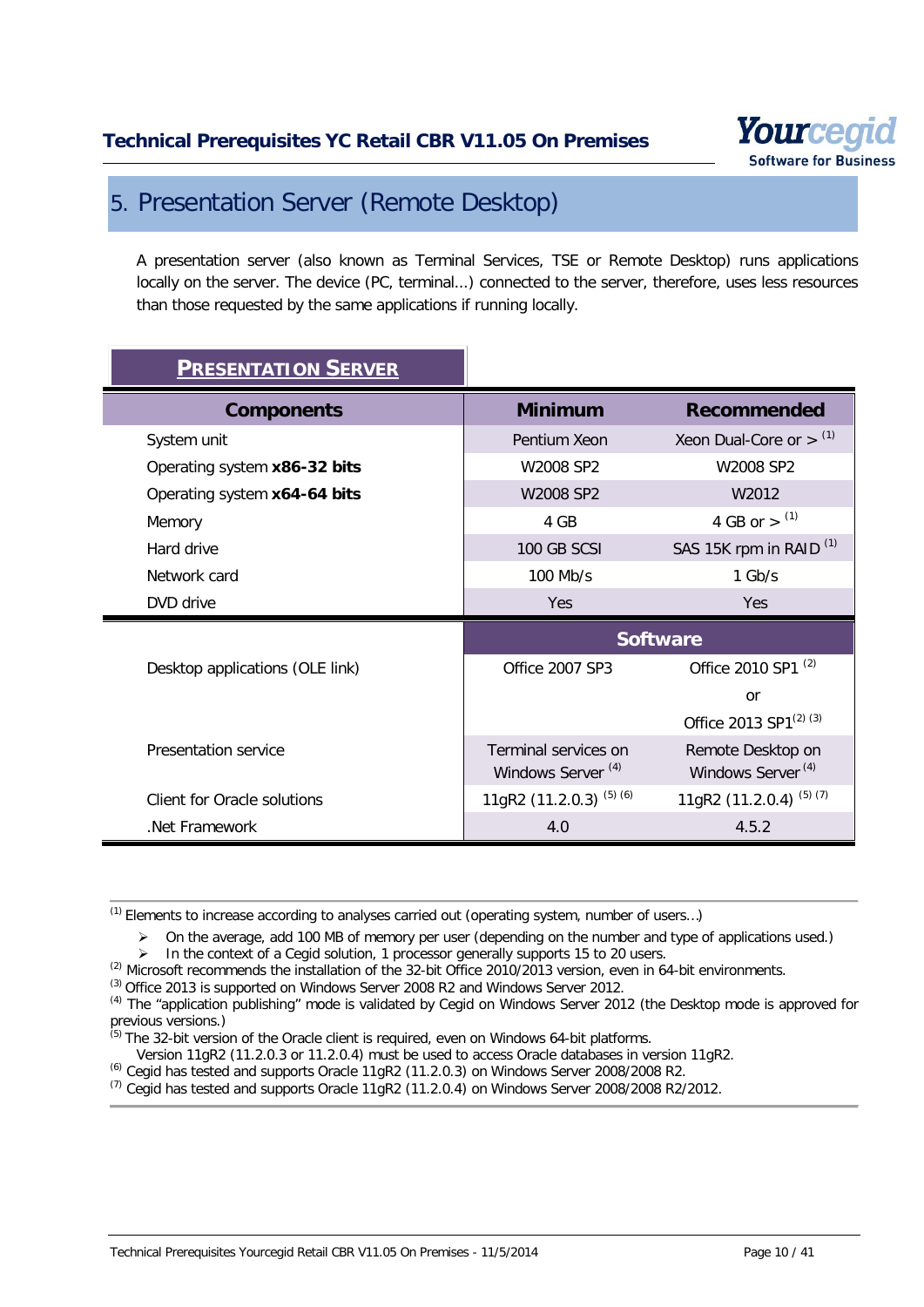

# <span id="page-10-0"></span>6. Business Application Server for Cegid Web Access

This server is always installed on the Customer's **Intranet**. For an access via the **Internet** a Front-end Web server is required.

| <b>BUSINESS APPLICATION SERVER</b> |                                      |                                    |
|------------------------------------|--------------------------------------|------------------------------------|
| <b>Components</b>                  | <b>Minimum</b>                       | <b>Recommended</b>                 |
| System unit                        | Pentium Xeon                         | Xeon Dual-Core or $>$ $(1)$        |
| Operating system x86-32 bits       | W2008 SP2                            | W2008 SP2                          |
| Operating system x64-64 bits       | W2008 SP2                            | W2012                              |
| Memory                             | 2 GB                                 | 4 GB or $>$ (1)                    |
| Hard drive                         | 100 GB SCSI                          | SAS 15K rpm in RAID <sup>(1)</sup> |
| Network card                       | $100$ Mb/s                           | $1$ Gb/s                           |
| DVD drive                          | Yes.                                 | Yes.                               |
|                                    |                                      | <b>Software</b>                    |
| Client for Oracle solutions        | 11gR2 $(11.2.0.3)$ <sup>(2)(3)</sup> | 11gR2 (11.2.0.4) <sup>(2)(4)</sup> |
| TCP ports                          | 80, 8081, 443 <sup>(5)</sup>         | 80, 8081, 443 (5)                  |

 $<sup>(1)</sup>$  Elements to increase according to analyses carried out (operating system, number of users...)</sup>

- A Web Access server with less than 10 simultaneous client connections can support the database part (monoserver solution); in this case we strongly recommend that this server is dedicated to the Cegid solution.
- A Web Access server can support up to 40 and even 50 simultaneous client connections, for more connections a second server (server farm) should be installed. The 50 simultaneous connections shall concern so-called light processes (such as standard cashing operations.)

 $^{(2)}$ The 32-bit version of the Oracle client is requires, even on Windows 64-bit platforms.

Version 11gR2 (11.2.0.3 or 11.2.0.4) must be used to access Oracle databases in version 11gR2.

(3) Cegid has tested and supports Oracle 11gR2 (11.2.0.3) on Windows Server 2008/2008 R2.

 $<sup>(4)</sup>$  Cegid has tested and supports Oracle 11gR2 (11.2.0.4) on Windows Server 2008/2008 R2/2012.</sup>

 $<sup>(5)</sup>$  Link between the Web Access server and the http clients using the TCP ports 80 and 8081 (modifiable default values),</sup> or https clients on port 443 for SSL communications (non modifiable port.) Refer to the appendices for further information on certificates.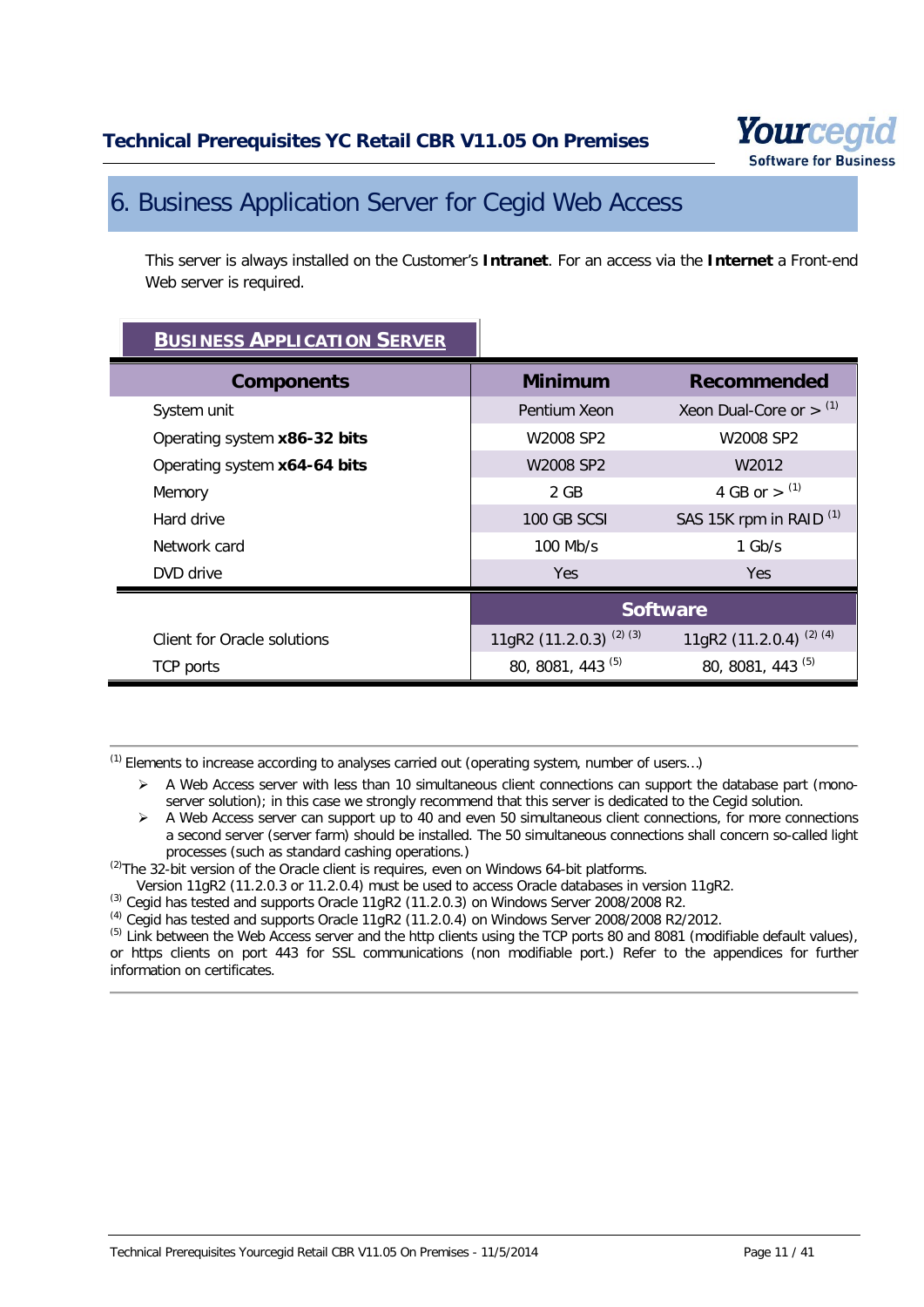

# <span id="page-11-0"></span>7. Business Application Server - Internet Information Services

This server is always installed on the Customer's **Intranet**. It is used to publish services within the Yourcegid Retail CBR Omni-Chanel (or multichannel) offer and the Yourcegid Retail Mobile.

If there is an access via the **Internet**, a distribution server must be installed too. This is the server where the encryption SSL certificate will be deployed. Thus, only one certificate will be required, even if other IIS application servers are added later.

| <b>Components</b>                                | <b>Minimum</b>                     | <b>Recommended</b>                 |
|--------------------------------------------------|------------------------------------|------------------------------------|
| System unit                                      | Xeon Dual-Core or $>$ (1)          | Xeon Dual-Core or $>$ $(1)$        |
| Operating system x64-64 bits                     | W2008 R2 SP1                       | W2012                              |
| Memory                                           | 4 GB                               | 4 GB or $>$ (1)                    |
| Hard drive                                       | 100 GB SCSI                        | SAS 15K rpm in RAID <sup>(1)</sup> |
| Network card                                     | $100$ Mb/s                         | $1$ Gb/s                           |
| DVD drive                                        | <b>Yes</b>                         | Yes.                               |
|                                                  |                                    | <b>Software</b>                    |
| IIS (Internet Information Server) <sup>(6)</sup> | 7.5                                | 8                                  |
| Net Framework                                    | $3.51^{(2)}$ & 4.5                 | $3.51^{(2)}$ & 4.5.2               |
| Client for Oracle solutions                      | 11gR2 (11.2.0.3) <sup>(3)(4)</sup> | 11gR2 (11.2.0.4) <sup>(3)(5)</sup> |
|                                                  |                                    |                                    |

# **BUSINESS APPLICATION SERVER**

 $(1)$  Elements to increase according to analyses carried out (operating system, number of users...)

An IIS server can support up to 50 simultaneous client connections, for more connections a second server (server farm) should be installed, coupled to one or more distribution servers.

<sup>(2)</sup> .Net Framework 3.51 is required for the installation on Windows Server 2008 R2 (it is not required for Windows Server 2012).

 $^{(3)}$  32-bit AND 64-bit versions of the Oracle client must both be installed on an x64 operating system.

Version 11gR2 (11.2.0.3 or 11.2.0.4) must be used to access Oracle databases in version 11gR2.

(4) Cegid has tested and supports Oracle 11gR2 (11.2.0.3) on Windows Server 2008/2008 R2.

 $^{(5)}$  Cegid has tested and supports Oracle 11gR2 (11.2.0.4) on Windows Server 2008/2008 R2/2012.

 $<sup>(6)</sup>$  The business application servers within a same "server farm" must have the same version.</sup>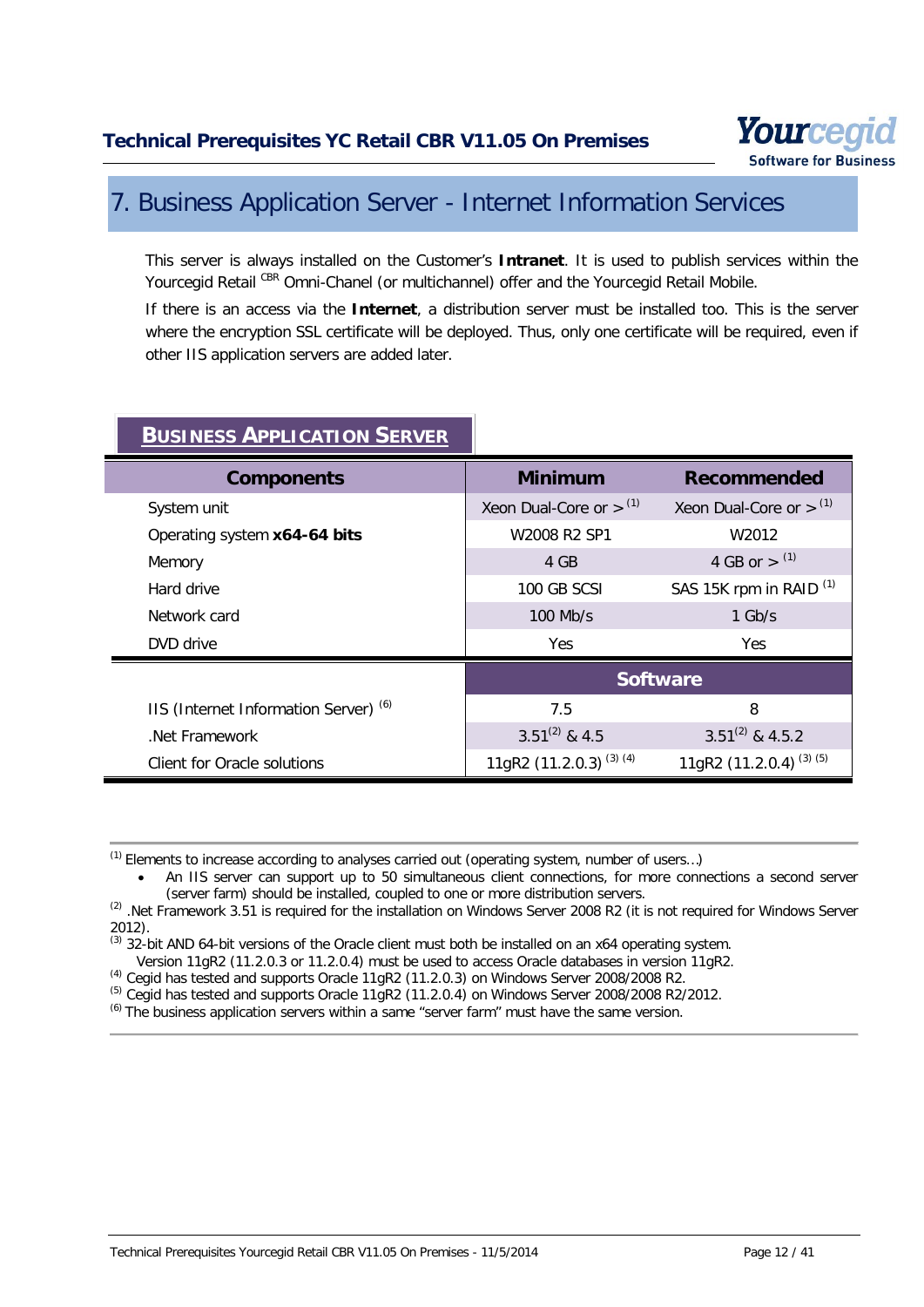

# <span id="page-12-0"></span>8. Application Request Routing "Distribution" Server

This server interleaves between the IIS business application servers and a Yourcegid Retail CBR application running on a user device. This server is required when several IIS business application servers are implemented, or if at least one IIS business application server can be accessed via the Internet.

If there is an access via the **Internet**, the encryption SSL certificate will be deployed on this server. The server is then deployed within the customer's DMZ. Thus, only one certificate will be required, even if other IIS application servers are added later.

#### **A fixed public IP address is required for publishing this server on the Internet.**

| (5)<br><b>DISTRIBUTION SERVER</b>                |                           |                                    |
|--------------------------------------------------|---------------------------|------------------------------------|
| <b>Components</b>                                | <b>Minimum</b>            | <b>Recommended</b>                 |
| System unit                                      | Xeon Dual-Core or $>$ (1) | Xeon Dual-Core or $>$ $(1)$        |
| Operating system x64-64 bits                     | W2008 R2 SP1              | W2012 R2                           |
| Memory                                           | 4 GB                      | 4 GB or $>$ (1)                    |
| Hard drive                                       | 100 GB SCSI               | SAS 15K rpm in RAID <sup>(1)</sup> |
| Network card <sup>(3)</sup>                      | 100 Mb/s                  | $1$ Gb/s                           |
| DVD drive                                        | Yes                       | <b>Yes</b>                         |
|                                                  | <b>Software</b>           |                                    |
| IIS (Internet Information Server) <sup>(4)</sup> | 7.5                       | 8.5                                |
| <b>ARR (Application Request Routing)</b>         | 2.5                       | 3.0                                |
| .Net Framework                                   | 4.5                       | 4.5.2                              |
| <b>TCP</b> ports                                 | 443 $(2)$                 | 443 $(2)$                          |

This server is not used by Cegid Web Access business application servers.

 $<sup>(1)</sup>$  Elements to increase according to analyses carried out (operating system, number of users...)</sup>

(4) The distribution servers within a same "server farm" must have the same version.

 $(2)$  When the SSL protocol is implemented (access from the Internet), the TCP port 443 (non modifiable port) is used for SSL communications. For more details about certificates, refer to the appendices in this document.

<sup>&</sup>lt;sup>(3)</sup> A second network card is required once the ARR platform is doubled, for example to respond to scenarios about fault tolerance of this feature.

<sup>&</sup>lt;sup>(5)</sup> The Customer is responsible for securing his DMZ and the resources that are exposed there. Therefore, he must implement any required means to protect the access to the distribution server, especially from potential external attacks. Cegid's services teams may support the customer in implementing some measures (security devices…) to optimize the security level of a solution of that type.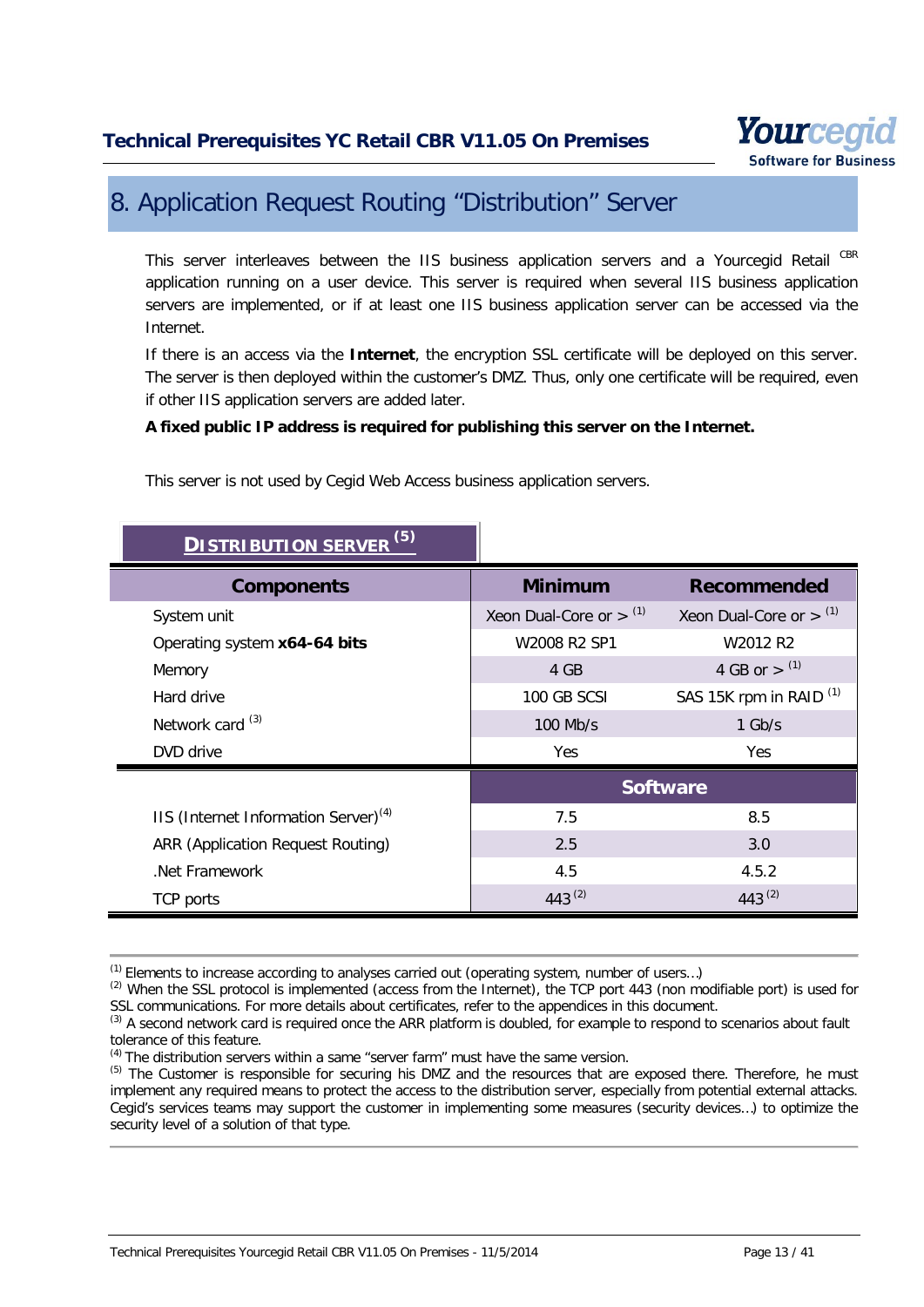

# <span id="page-13-0"></span>9. Business Application Server for Cegid Web Access in the DMZ

For an operating via the Internet, the installation of a Front-end Web server is required. The server is then installed in the DMZ (Demilitarized Zone) of the customer's network infrastructure.

#### **A fixed public IP address is required for publishing this server on the Internet.**

| <b>FRONT-END WEB SERVER (5)</b> |                             |                                    |
|---------------------------------|-----------------------------|------------------------------------|
| <b>Components</b>               | <b>Minimum</b>              | <b>Recommended</b>                 |
| System unit                     | Pentium Xeon                | Xeon Dual-Core or $>$ $(1)$        |
| Operating system x86-32 bits    | W2008 SP2                   | W2008 SP2                          |
| Operating system x64-64 bits    | W2008 SP2                   | W <sub>2012</sub>                  |
| Memory                          | 2 GB                        | 4 GB or $>$ (1)                    |
| Hard drive                      | 100 GB SCSI                 | SAS 15K rpm in RAID <sup>(1)</sup> |
| Network card                    | $100$ Mb/s                  | $1$ Gb/s                           |
| DVD drive                       | <b>Yes</b>                  | Yes.                               |
|                                 | <b>Software</b>             |                                    |
| Client for Oracle solutions     | 11gR2 $(11.2.0.3)^{(2)(3)}$ | 11gR2 (11.2.0.4) <sup>(2)(4)</sup> |
| TCP ports                       | 443 <sup>(5)</sup>          | $443^{(5)}$                        |

#### **Just remind:**

The application server is always installed on the customer's internal network.

The customer is responsible for securing his DMZ and his Web server. He must implement all required means to protect the access to the Web server, especially from potential external attacks. Cegid's services teams may support the customer in implementing some measures (security box, strong authentication solution etc.) to optimize the security level of a solution of that type.

(1) Elements to increase according to analyses carried out (operating system, number of users…)

- $\triangleright$  A Web Access server with less than 10 simultaneous client connections can support the database part (monoserver solution); in this case we strongly recommend that this server is dedicated to the Cegid solution.
- $\triangleright$  A Web Access server can support up to 40 and even 50 simultaneous client connections, for more connections a second server (server farm) should be installed. The 50 simultaneous connections shall concern so-called light processes (such as standard cashing operations.)

 $(2)$  The 32-bit version of the Oracle client is required, even on Windows 64-bit platforms.

Version 11gR2 (11.2.0.3 or 11.2.0.4) must be used to access Oracle databases in version 11gR2.

 $^{(3)}$  Cegid has tested and supports Oracle 11gR2 (11.2.0.3) on Windows Server 2008/2008 R2.

 $<sup>(4)</sup>$  Cegid has tested and supports Oracle 11gR2 (11.2.0.4) on Windows Server 2008/2008 R2/2012.</sup>

<sup>(5)</sup> The TCP port 443 is used for SSL communications (non modifiable port.) For more details about certificates, refer to the appendices in this document.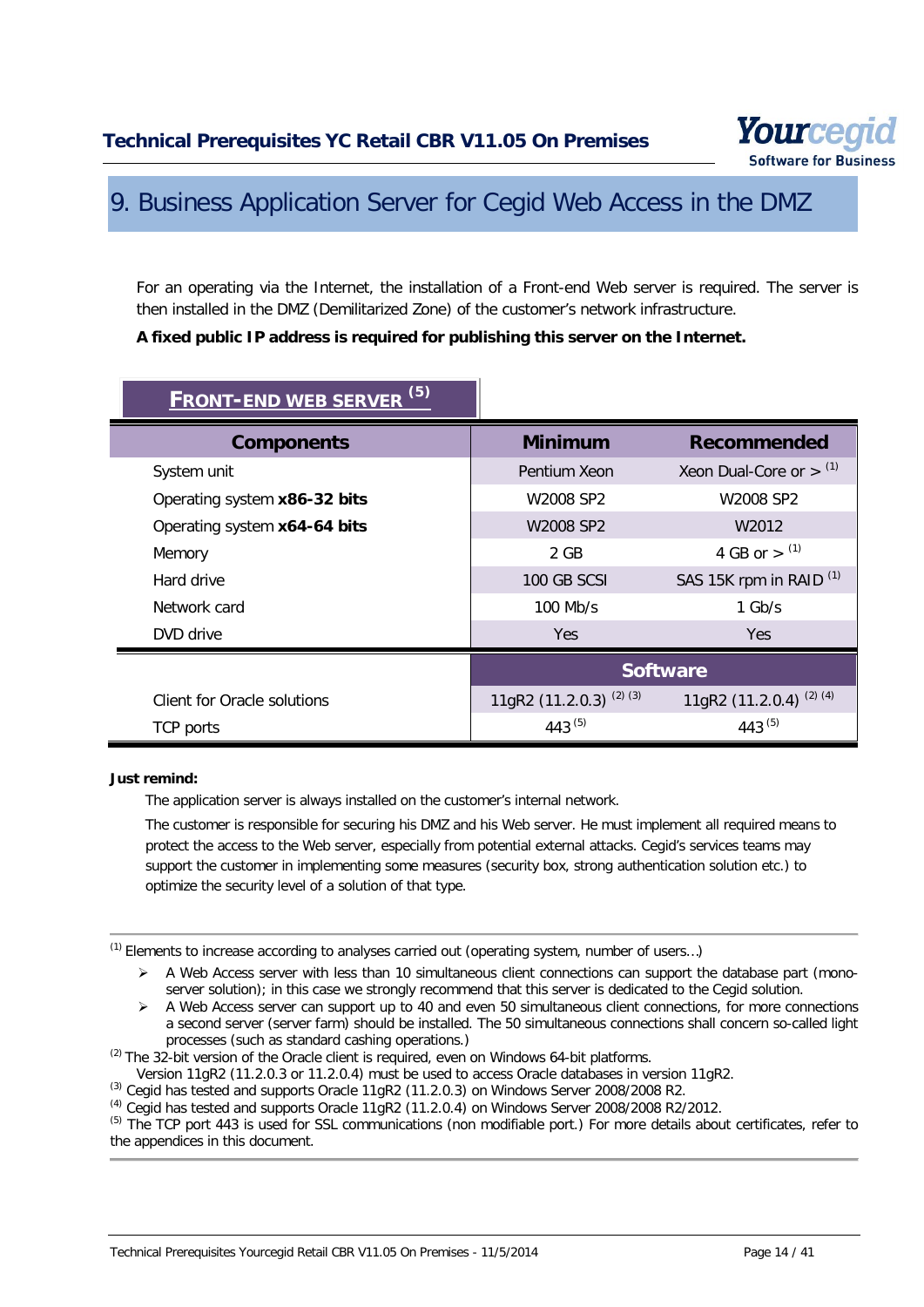

# <span id="page-14-0"></span>10. Workstations (Desktops, Laptops, Terminals…)

| <b>WINDOWS PCS</b>                       |                      |                      |
|------------------------------------------|----------------------|----------------------|
| <b>Components</b>                        | <b>Minimum</b>       | <b>Recommended</b>   |
| System unit                              | Intel Core 2         | Core i               |
| Operating system x86-32 bits             |                      | Windows 7 SP1        |
|                                          | Windows 7 SP1        | <b>or</b>            |
|                                          |                      | Windows 8.1          |
| Operating system x64-64 bits             |                      | Windows 7 SP1        |
|                                          | Windows 7 SP1        | or                   |
|                                          |                      | Windows 8.1          |
| Edition                                  | Professional         | Professional         |
| Language                                 | FR or EN             | FR or EN             |
| Memory                                   | 1 GB                 | 4 GB $(1)$           |
| Network card                             | 100 Mb/s             | $1$ Gb/s             |
| DVD drive                                | Yes                  | Yes                  |
| Monitor                                  | $15$ "               | $17''$ or $>$        |
| Video card                               | 65,000 colors        | 65,000 colors        |
| Display resolution                       | 1024 x 768           | 1440 x 900           |
| Size of the text displayed on the screen | Standard size 96 PPP | Standard size 96 PPP |



An "Administrator" access right is required to install and update a Cegid application. The later use of the application only requires usual standard rights.

(5) Cegid has tested and supports Oracle 11gR2 (11.2.0.3) on Windows Vista and Windows 7.

 $^{(6)}$  Cegid has tested and supports Oracle 11gR2 (11.2.0.4) on Windows Vista and Windows 7 and Windows 8.1.

 $<sup>(1)</sup>$  Elements to increase according to analyses carried out (operating system, number of local applications...)</sup>

<sup>&</sup>lt;sup>(2)</sup> For some Cegid applications requiring a local database engine, the SQL Express engine should be installed in the most recent version. For some scenarios, the same version should be installed on the client workstation and on the company's server.

 $<sup>(3)</sup>$  SQL Express must be deployed in the same language as Windows (however SQL Express in English can be deployed</sup> on different localized Windows versions.)

<sup>&</sup>lt;sup>(4)</sup> The 32-bit version of the Oracle client is required on the workstations that access Cegid products, including on 64-bit Windows platforms (except for Web Access stations that do not require an Oracle client.)

Version 11gR2 (11.2.0.3 or 11.2.0.4) must be used to access Oracle databases in version 11gR2.

<sup>(7)</sup> Microsoft recommends the installation of the 32-bit Office 2010/2013 version, even in 64-bit environments.

 $(8)$  Office 2013 is supported on Windows 7 and Windows 8.1.

<sup>(9)</sup> An access via the Internet is required for remote assistance by Cegid's Helpdesk team (WebEx tool), and for important system updates if the latter are not delivered via another deployment tool (critical system patches, update of certificate lists…)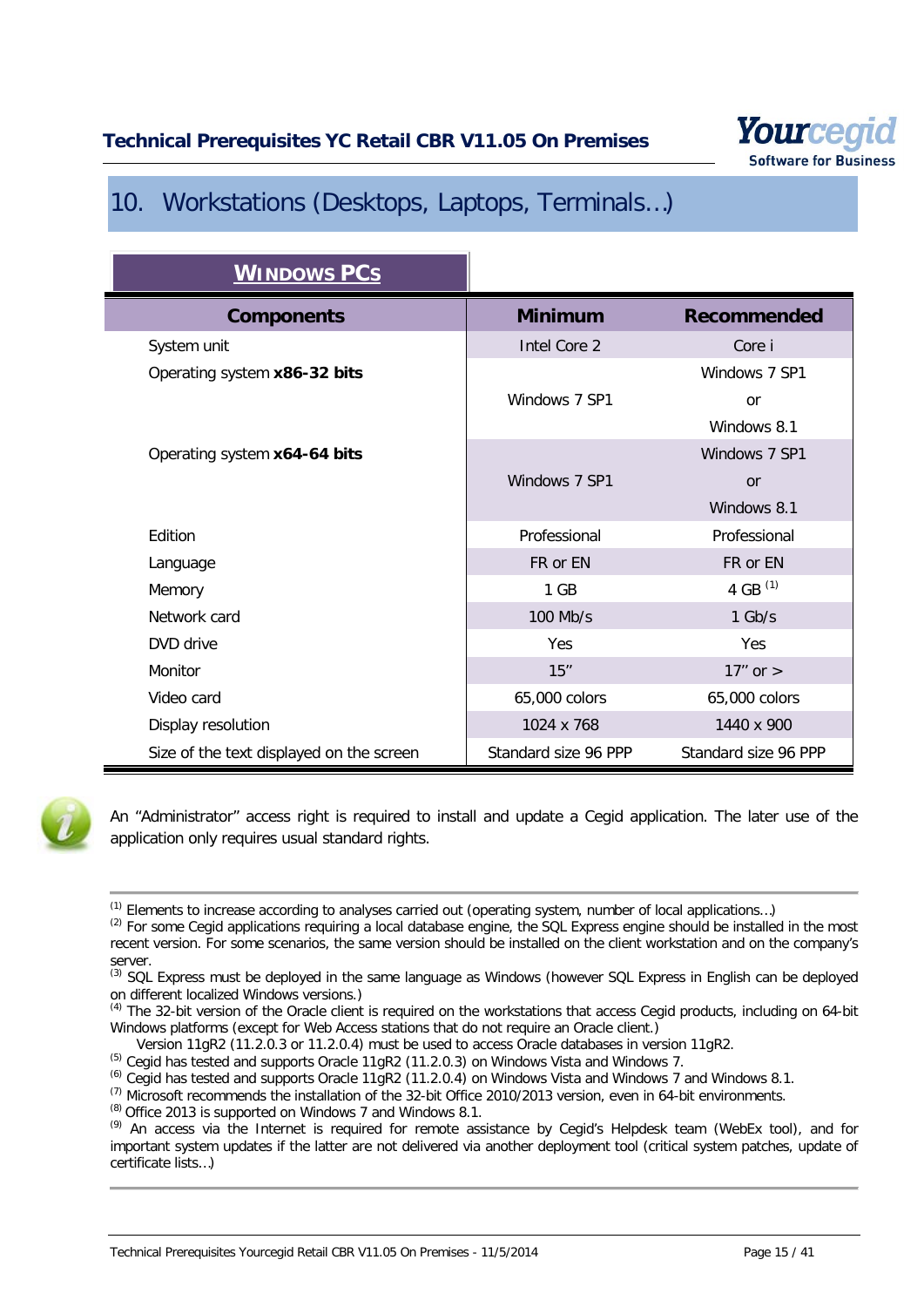

| <b>WINDOWS PCS</b>              |                                    |                                    |
|---------------------------------|------------------------------------|------------------------------------|
| <b>Components</b>               | <b>Minimum</b>                     | <b>Recommended</b>                 |
|                                 |                                    | SQL Express <sup>(2)</sup>         |
| Database engine x86-32 bits     | SQL 2008 SP3                       | SQL 2012 SP3                       |
| Language                        | FR or $EN$ <sup>(3)</sup>          | FR or $EN^{(3)}$                   |
|                                 | <b>Software</b>                    |                                    |
| Client for Oracle solutions     | 11gR2 (11.2.0.3) <sup>(4)(5)</sup> | 11gR2 (11.2.0.4) <sup>(4)(6)</sup> |
| Desktop applications (OLE link) | Office 2007 SP3                    | Office 2010 SP2 <sup>(7)</sup>     |
|                                 |                                    | or                                 |
|                                 |                                    | Office 2013 <sup>(7)(8)</sup>      |
| .Net Framework                  | 4.0                                | 4.5.2                              |
| Tools                           | Adobe Acrobat 9                    | Adobe Acrobat 11                   |
| Internet access                 | Yes $(9)$                          | Yes $(9)$                          |
| Internet browser                | Internet Explorer 8.x              | Internet Explorer 11.x             |



An "Administrator" access right is required to install and update a Cegid application. The later use of the application only requires usual standard rights.

ActiveX WebEx (9) WebEx (9)

(1) Elements to increase according to analyses carried out (operating system, number of local applications…)

<sup>(2)</sup> For some Cegid applications requiring a local database engine, the SQL Express engine should be installed in the most recent version. For some scenarios, the same version should be installed on the client workstation and on the company's server.

(3) SQL Express must be deployed in the same language as Windows (however SQL Express in English can be deployed on different localized Windows versions.)

<sup>(4)</sup> The 32-bit version of the Oracle client is required on the workstations that access Cegid products, including on 64-bit Windows platforms (except for Web Access stations that do not require an Oracle client.)

Version 11gR2 (11.2.0.3 or 11.2.0.4) must be used to access Oracle databases in version 11gR2.

(5) Cegid has tested and supports Oracle 11gR2 (11.2.0.3) on Windows Vista and Windows 7.

(6) Cegid has tested and supports Oracle 11gR2 (11.2.0.4) on Windows Vista and Windows 7 and Windows 8.1.

(7) Microsoft recommends the installation of the 32-bit Office 2010/2013 version, even in 64-bit environments.

 $^{(8)}$  Office 2013 is supported on Windows 7 and Windows 8.1.

(9) An access via the Internet is required for remote assistance by Cegid's Helpdesk team (WebEx tool), and for important system updates if the latter are not delivered via another deployment tool (critical system patches, update of certificate lists…)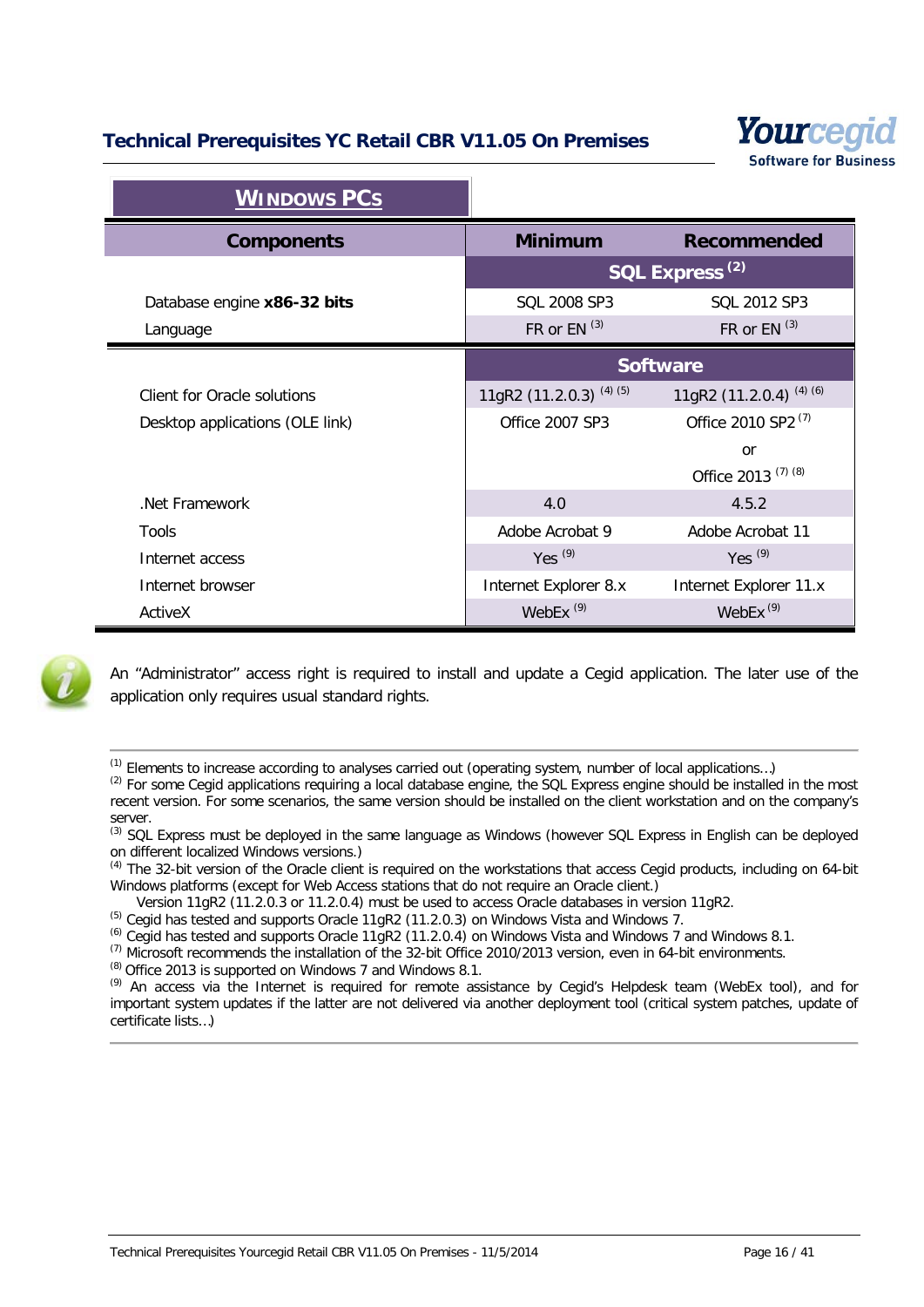

| <b>LIGHT TERMINALS (1)</b>           |                |                    |
|--------------------------------------|----------------|--------------------|
| <b>Components</b>                    | <b>Minimum</b> | <b>Recommended</b> |
| НP                                   | T5520, T5530   | T5540, T5550, T510 |
|                                      |                | <b>Software</b>    |
| RDP (Remote Desktop Protocol) Client | $5.5^{(2)(3)}$ | 6.0                |

 $(1)$  These terminals are used, connected to presentation servers (remote desktop.)

<sup>(2)</sup> Versions older than RDP 6.0 do not provide all the features proposed by recent operating systems (Windows Server 2008 and 2008 R2.)

<sup>(3)</sup> These terminals are not supported in connection to Windows Server 2012 presentation servers (remote desktop.)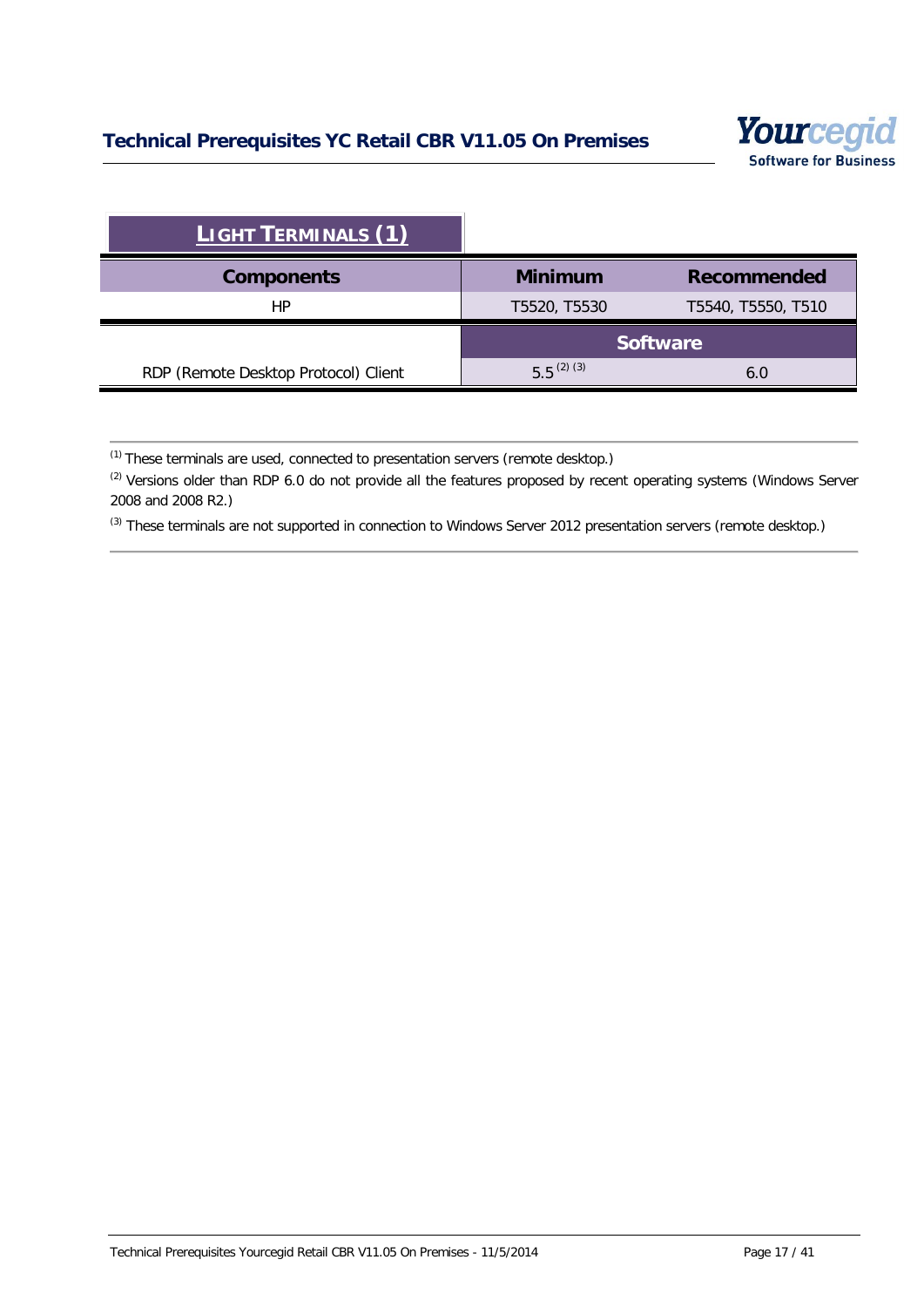

# <span id="page-17-0"></span>11. POS Terminals

| <b>POS TERMINALS</b>                     |                      |                      |
|------------------------------------------|----------------------|----------------------|
| <b>Components</b>                        | <b>Minimum</b>       | <b>Recommended</b>   |
| System unit                              | Intel Core 2         | Core i               |
| Operating system x86-32 bits             | Windows Embedded     | Windows 7 SP1        |
|                                          | POS Ready 2009 (x64) |                      |
| Operating system x64-64 bits             | Windows 7 SP1        | Windows 7 SP1        |
| Edition                                  | Professional         | Professional         |
|                                          |                      | <b>or</b>            |
|                                          |                      | POS Ready 7 (x64)    |
| Language                                 | FR or EN             | FR or EN             |
| Memory                                   | 1 GB                 | 3 GB $(1)$           |
| Network card                             | 100 Mb/s             | $1$ Gb/s             |
| DVD drive                                | <b>Yes</b>           | Yes                  |
| Monitor                                  | 15"                  | $17"$ or $>$         |
| Video card                               | 65,000 colors        | 65,000 colors        |
| Display resolution                       | 1024 x 768           | 1440 x 900           |
| Size of the text displayed on the screen | Standard size 96 PPP | Standard size 96 PPP |



An "Administrator" access right is required to install and update a Cegid application. The later use of the application only requires usual standard rights.

- <sup>(2)</sup> For some Cegid applications requiring a local database engine, the SQL Express engine should be installed in the most recent version. For some scenarios, the same version should be installed on the client workstation and on the company's server.
- (3) SQL Express must be deployed in the same language as Windows (however SQL Express in English can be deployed on different localized Windows versions.)
- $(4)$  The 32-bit version of the Oracle client is required on the workstations that access Cegid products, including on 64-bit Windows platforms (except for Web Access stations that do not require an Oracle client.)
- Version 11gR2 (11.2.0.3 or 11.2.0.4) must be used to access Oracle databases in version 11gR2.
- (5) Cegid has tested and supports Oracle 11gR2 (11.2.0.3) on Windows 7.
- $^{(6)}$  Cegid has tested and supports Oracle 11gR2 (11.2.0.4) on Windows 7 and Windows 8.1.
- (7) Microsoft recommends the installation of the 32-bit Office 2010/2013 version, even in 64-bit environments.
- $^{(8)}$  Office 2013 is supported on Windows 7 and Windows 8.1.

 $<sup>(1)</sup>$  Elements to increase according to analyses carried out (operating system, number of local applications...)</sup>

<sup>(9)</sup> An access via the Internet is required for remote assistance by Cegid's Helpdesk team (WebEx tool), and for important system updates if the latter are not delivered via another deployment tool (critical system patches, update of certificate lists…)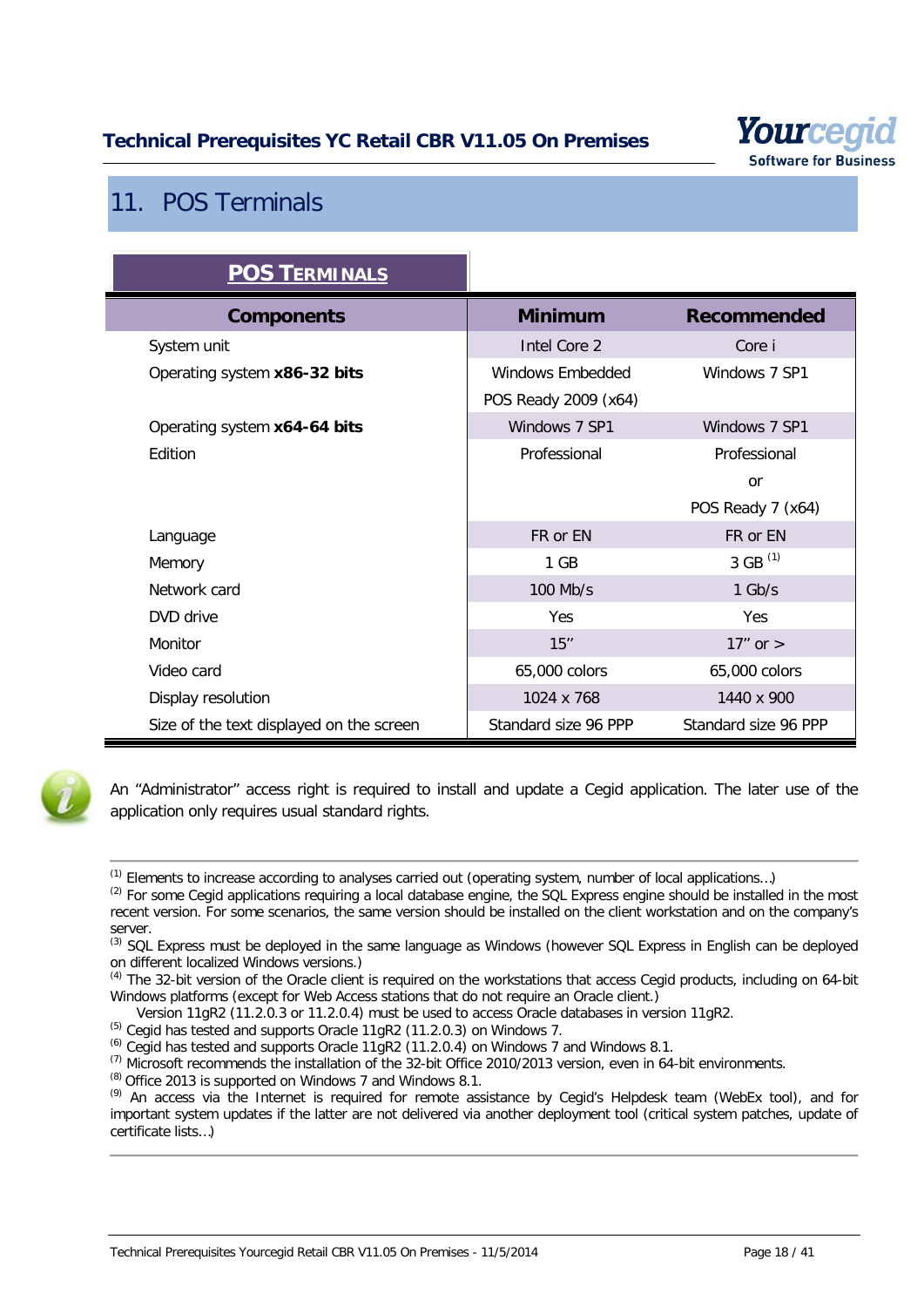

| <b>POS TERMINALS</b>            |                            |                                |
|---------------------------------|----------------------------|--------------------------------|
| <b>Components</b>               | <b>Minimum</b>             | <b>Recommended</b>             |
|                                 | SQL Express <sup>(2)</sup> |                                |
| Database engine x86-32 bits     | SQL 2008 SP3               | SQL 2012 SP3                   |
| Language                        | FR or EN $(3)$             | FR or $EN^{(3)}$               |
|                                 | <b>Software</b>            |                                |
| Client for Oracle solutions     | $(11.2.0.3)$ $(4)$ $(5)$   | $11.2.0.4)$ (4) (6)            |
| Desktop applications (OLE link) | Office 2007 SP3            | Office 2010 SP2 <sup>(7)</sup> |
|                                 |                            | <sub>or</sub>                  |
|                                 |                            | Office 2013 SP1 (7) (8)        |
| Net Framework                   | 4.0                        | 4.5.2                          |
| <b>Tools</b>                    | Adobe Acrobat 9            | Adobe Acrobat 11               |
| Internet access                 | Yes $(9)$                  | Yes $(9)$                      |
| Internet browser                | Internet Explorer 8.x      | Internet Explorer 11.x         |
| ActiveX                         | WebEx $(9)$                | WebEx $(9)$                    |



An "Administrator" access right is required to install and update a Cegid application. The later use of the application only requires usual standard rights.

 $<sup>(1)</sup>$  Elements to increase according to analyses carried out (operating system, number of local applications...)</sup>

 $<sup>(2)</sup>$  For some Cegid applications requiring a local database engine, the SQL Express engine should be installed in the most</sup> recent version. For some scenarios, the same version should be installed on the client workstation and on the company's server.

<sup>(3)</sup> SQL Express must be deployed in the same language as Windows (however SQL Express in English can be deployed on different localized Windows versions.)

<sup>(4)</sup> The 32-bit version of the Oracle client is required on the workstations that access Cegid products, including on 64-bit Windows platforms (except for Web Access stations that do not require an Oracle client.)

Version 11gR2 (11.2.0.3 or 11.2.0.4) must be used to access Oracle databases in version 11gR2.

(5) Cegid has tested and supports Oracle 11gR2 (11.2.0.3) on Windows 7.

 $^{(6)}$  Cegid has tested and supports Oracle 11gR2 (11.2.0.4) on Windows 7 and Windows 8.1.

(7) Microsoft recommends the installation of the 32-bit Office 2010/2013 version, even in 64-bit environments.

(8) Office 2013 is supported on Windows 7 and Windows 8.1.

(9) An access via the Internet is required for remote assistance by Cegid's Helpdesk team (WebEx tool), and for important system updates if the latter are not delivered via another deployment tool (critical system patches, update of certificate lists…)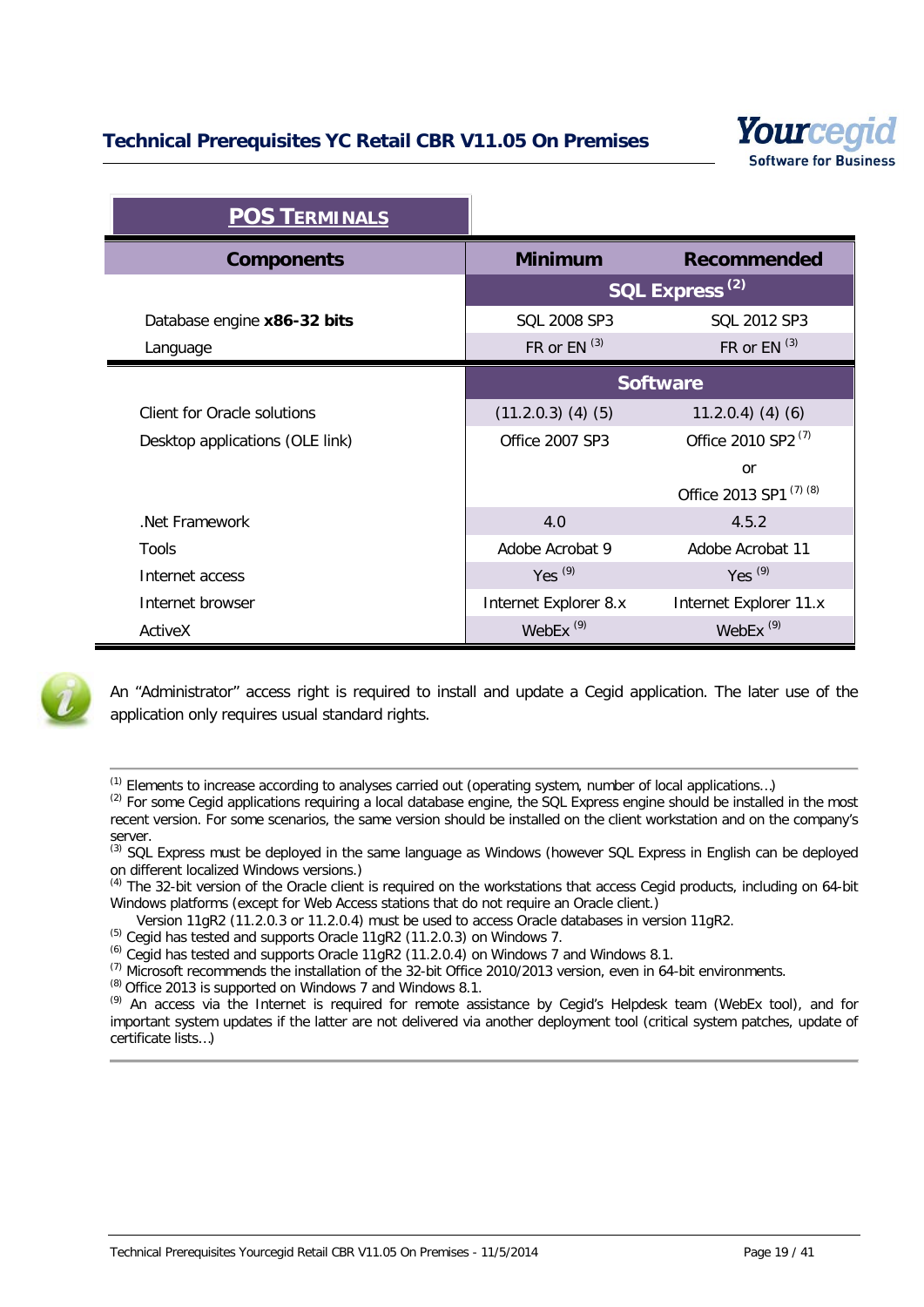

# <span id="page-19-0"></span>POS terminals certified with Yourcegid Retail CBR

| Modular POS terminals |        |                   |
|-----------------------|--------|-------------------|
| HP                    | rp5800 | Windows 7 Pro x86 |

| "All-In-One" POS Systems |                  |                         |
|--------------------------|------------------|-------------------------|
| <b>AURES</b>             | Sango            | Windows 7 Pro x64       |
| <b>AURES</b>             | Sango            | Windows POS Ready 7 x64 |
| <b>AURES</b>             | Odyssé 2         | Windows 7 Pro x64       |
| <b>AURES</b>             | Odyssé 2         | Windows POS Ready 7 x64 |
| <b>AURES</b>             | <b>Teos Wide</b> | Windows 7 Pro x86       |
|                          |                  |                         |

| <b>POS Certifications to Come</b> |               |                         |
|-----------------------------------|---------------|-------------------------|
| HP.                               | rp7800        | Windows POS Ready 7 x64 |
| <b>HP</b>                         | rp7800        | Windows 7 Pro x64       |
| <b>TOSHIBA</b>                    | TCx Wave A 30 | Windows POS Ready 7 x64 |
|                                   |               |                         |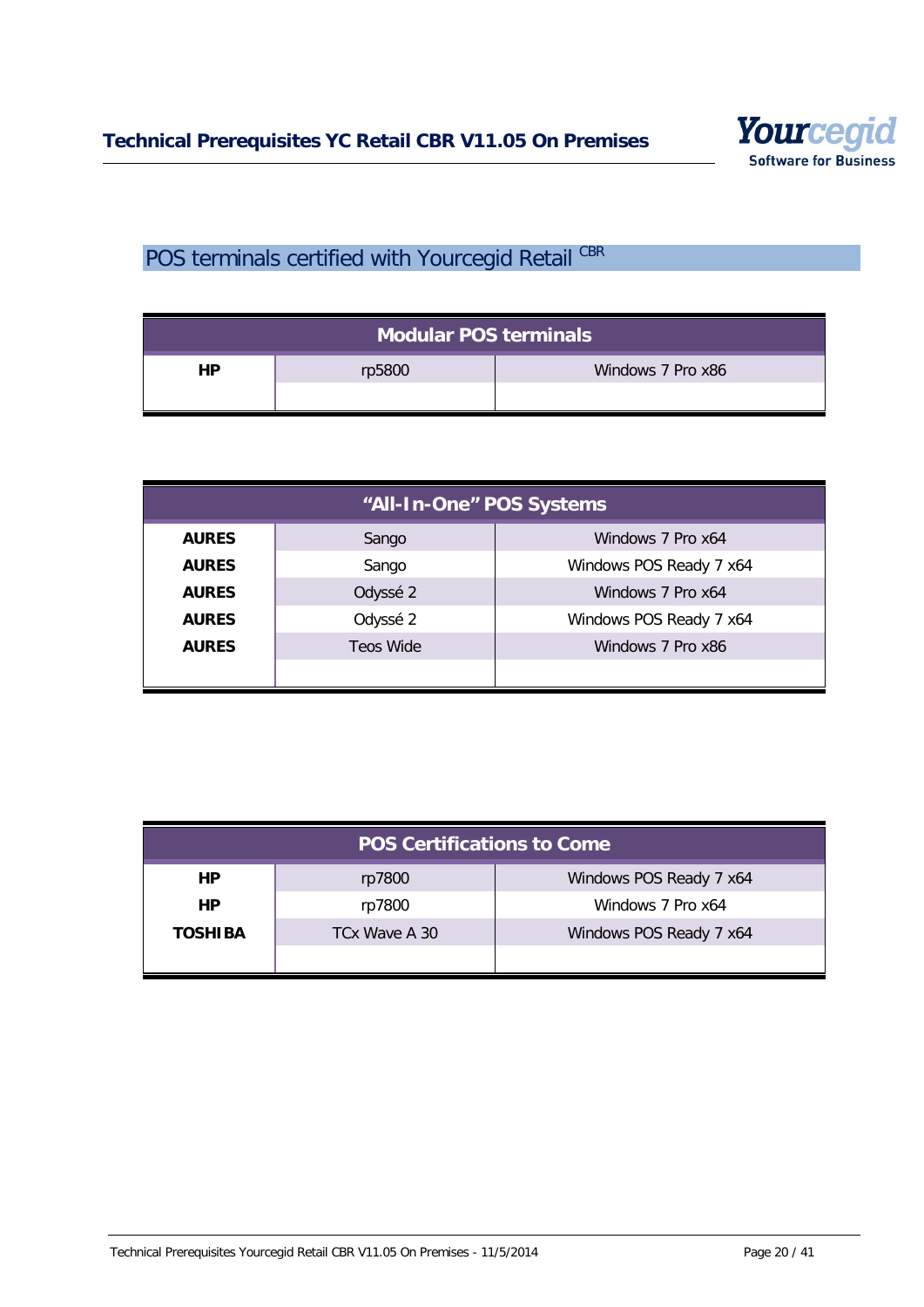

# <span id="page-20-0"></span>12. Peripheral devices for Yourcegid Retail Mobile

# <span id="page-20-1"></span>**Communications**

**Operating:** only with **Wi-Fi**: the Apple device communicates via Wi-Fi with a Wi-Fi access point which in turn is linked to a router connected via a VPN to the business application server(s). The device talks and therefore sends the information directly to the business application server. It is possible to make Apple devices communicate through HTTPS directly on the Internet by implementing the management of SSL certificates.

**Wi-Fi coverage:** Requires a presales technical study (payable service), whether it is a study based on a plan of the building on which the nature of walls, floors and the places where the devices will be located are specified, or a study by a technician who visits the site.

The solutions integrating radio (Wi-Fi) are real projects and need to be managed as such. Therefore, presales and deployment features need to be systematically planned and defined.

| $WI$ -Fi                 |                                                                                                      |
|--------------------------|------------------------------------------------------------------------------------------------------|
| <b>Components</b>        | <b>Minimum</b>                                                                                       |
| Protocol                 | Wi-Fi 802.11 b/g                                                                                     |
| Wi-Fi Security           | WEP, WPA                                                                                             |
| Communications for PDA / | Bluetooth (Class II, v 2.0 EDR)                                                                      |
| <b>Receipt Printer</b>   |                                                                                                      |
| Certified access points  | Motorola AP-5131 (industrial model)<br>Linksys WAP54G (basic model)<br>D-Link DAP-1160 (basic model) |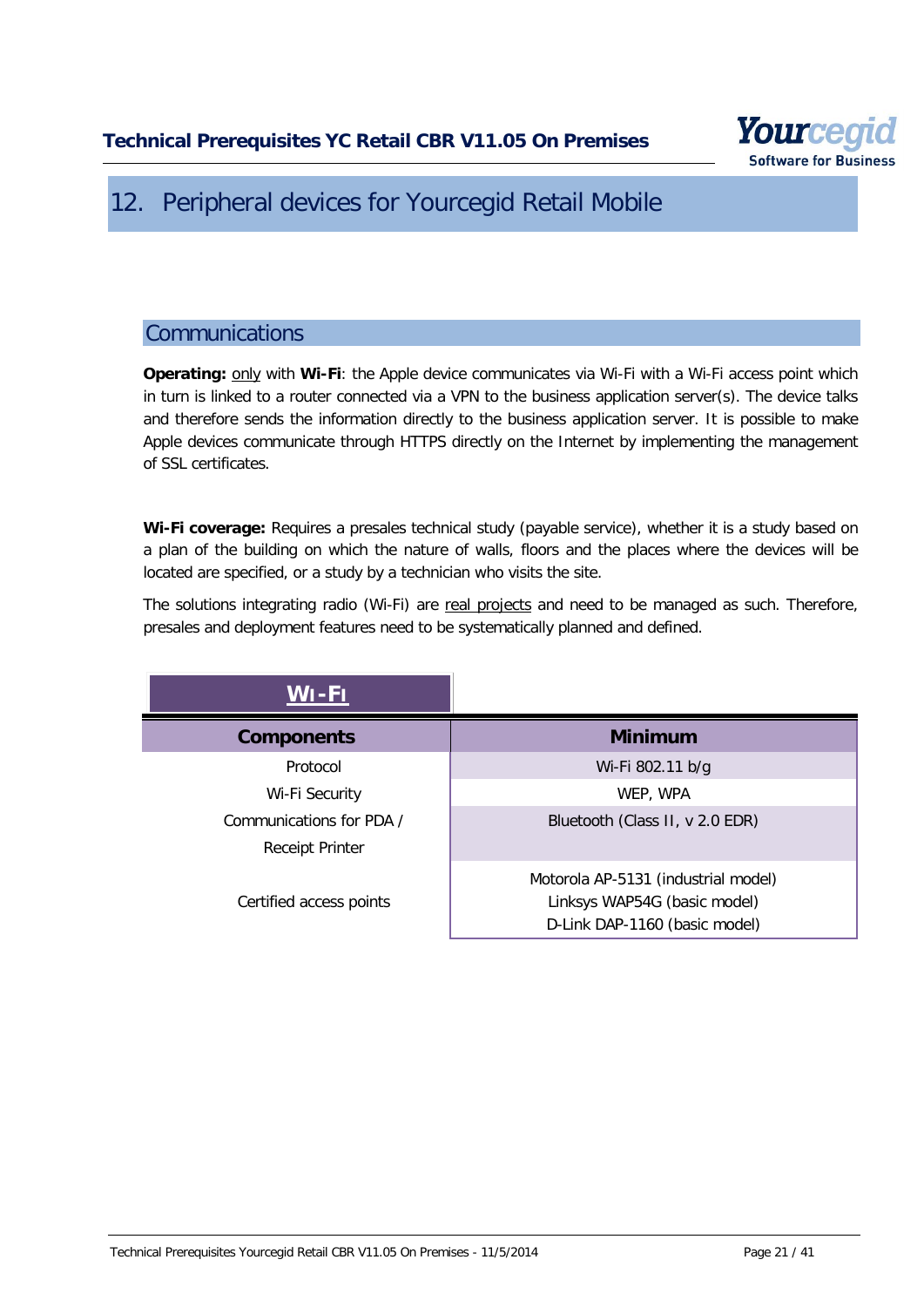

# <span id="page-21-0"></span>Certified Apple Devices

| <b>APPLE DEVICES</b> |                            |
|----------------------|----------------------------|
| <b>Model</b>         | <b>Operating</b><br>system |
| iPod TOUCH 5         | iOS 7 minimum              |
| iPhone 5S (not 5c)   | iOS 7 minimum              |
| iPad Mini 2          | iOS 7 minimum              |
| iPad Mini Retina     | iOS 7 minimum              |

The following cases can be used with these devices:

- Ingenico iSMP Companion for all devices
- Ingenico iCMP for all devices
- Linea-Pro 5 for iPod and iPhone
- Honeywell Captuvo SL22 for iPod or SL42 for iPhone



The Ingenico cases iSMP and iCMP require the use of the centralized transaction management solution from Ingenico called AXIS.

# <span id="page-21-1"></span>Certified Receipt Printers

These printers are certified:

- The EPSON TMH 6000 IV printer with Wi-Fi or Ethernet modules.)
- The EPSON TM 88 V printer (with Wi-Fi or Ethernet modules.)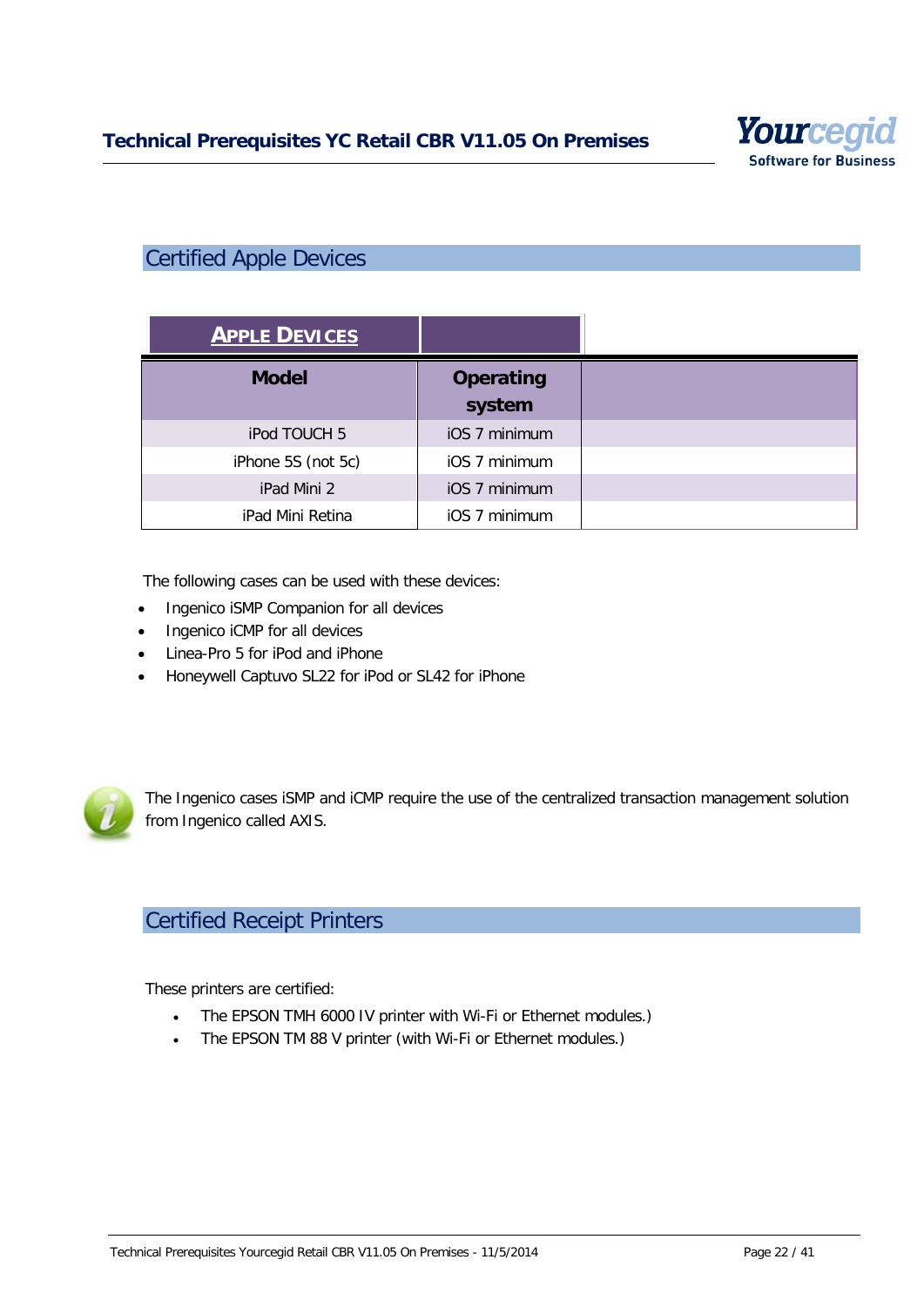

# <span id="page-22-0"></span>13. Peripheral devices for Yourcegid Retail Mobile Inventory

# <span id="page-22-1"></span>**Communications**

**Operating:** The PDA is used to scan items in "Disconnected mode" (without network access) The device is then connected to the computer hosting the software applications such as "Windows Mobile Device Center", Hub Copy" and "Yourcegid Retail CBR". Data is then transferred from the PDA to the computer where this data will be integrated with Yourcegid Retail CBR

| <b>REQUIRE SOFTWARE</b>      |                                   |
|------------------------------|-----------------------------------|
| <b>Components</b>            | <b>Remark</b>                     |
| Windows Mobile Device Center | A Microsoft Windows component     |
|                              | configured by CEGID.              |
| Hub Copy                     | Provided and configured by CEGID. |

# <span id="page-22-2"></span>Certified PDAs

| <b>PDAS</b>            |                            |
|------------------------|----------------------------|
| <b>Model</b>           | <b>Operating</b><br>system |
| Motorola MC 2180       | Win CE 5 or 6              |
| Motorola MC 3100       | Win CE 5 or 6              |
| Honeywell Dolphin 6100 | Win CE 5 or 6              |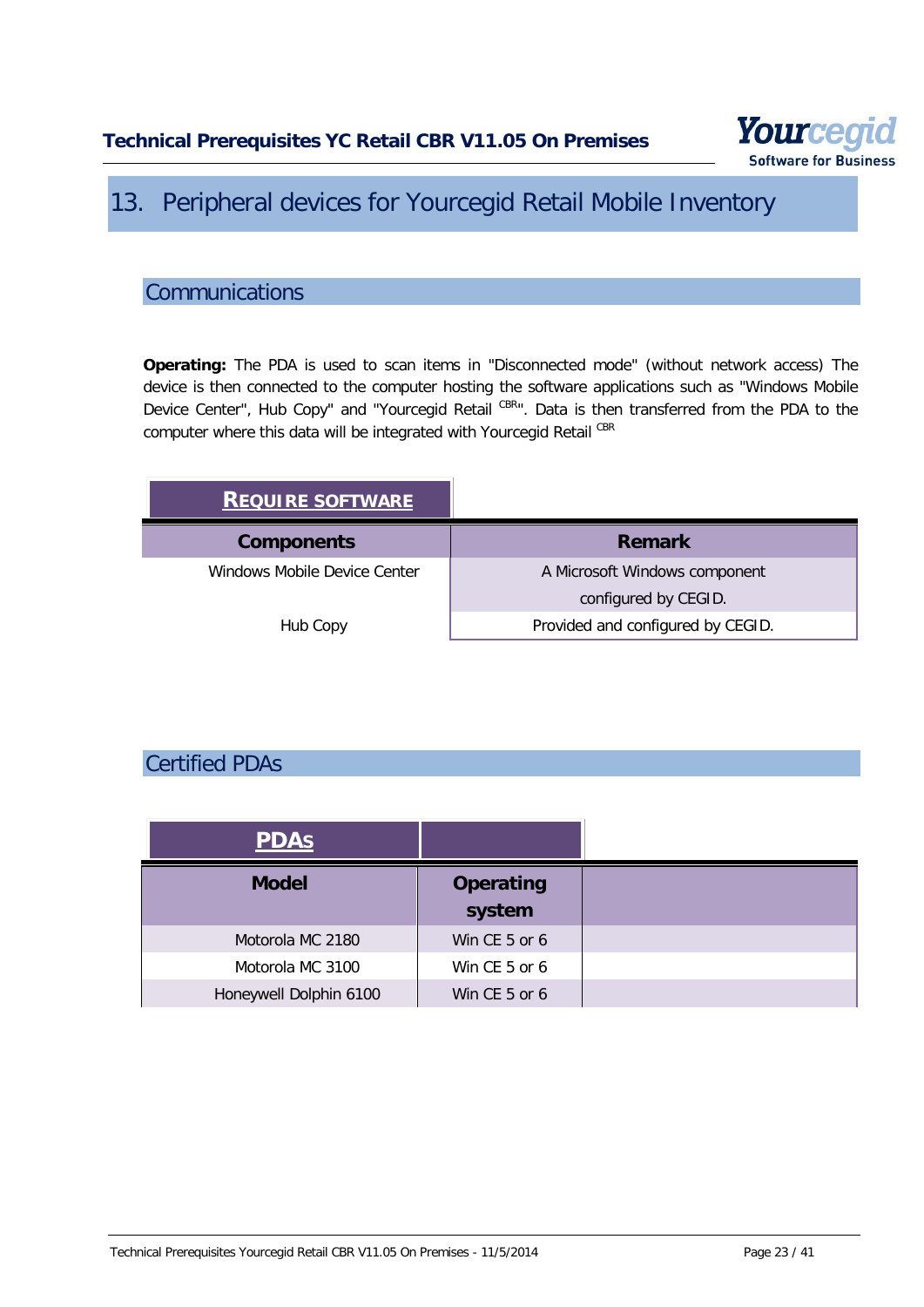

# <span id="page-23-0"></span>14. Printers & Peripherals

The Cegid applications use the printing infrastructure of the Windows environment. We have to ensure that the print devices do have the certified printing drivers, especially on 64x platforms for an efficient support of the used operating systems (for clients and servers).



Instead of exchanging directly with each device, the POS terminal communicates with a generic multidevice connector called CPOS.

Now, customers or partners can develop their own drivers to connect their specific devices.

The CPOS connector does not concern:

- Network printers
- Label printers
- Barcode readers
- Inventory terminals

### <span id="page-23-1"></span>Network Printer

Laser printers (graphic mode): **HP** or **Lexmark** having undergone the Cegid tests and configuration.

Network card 10/100 Mbit.

16 MB minimum memory, emulation excluded.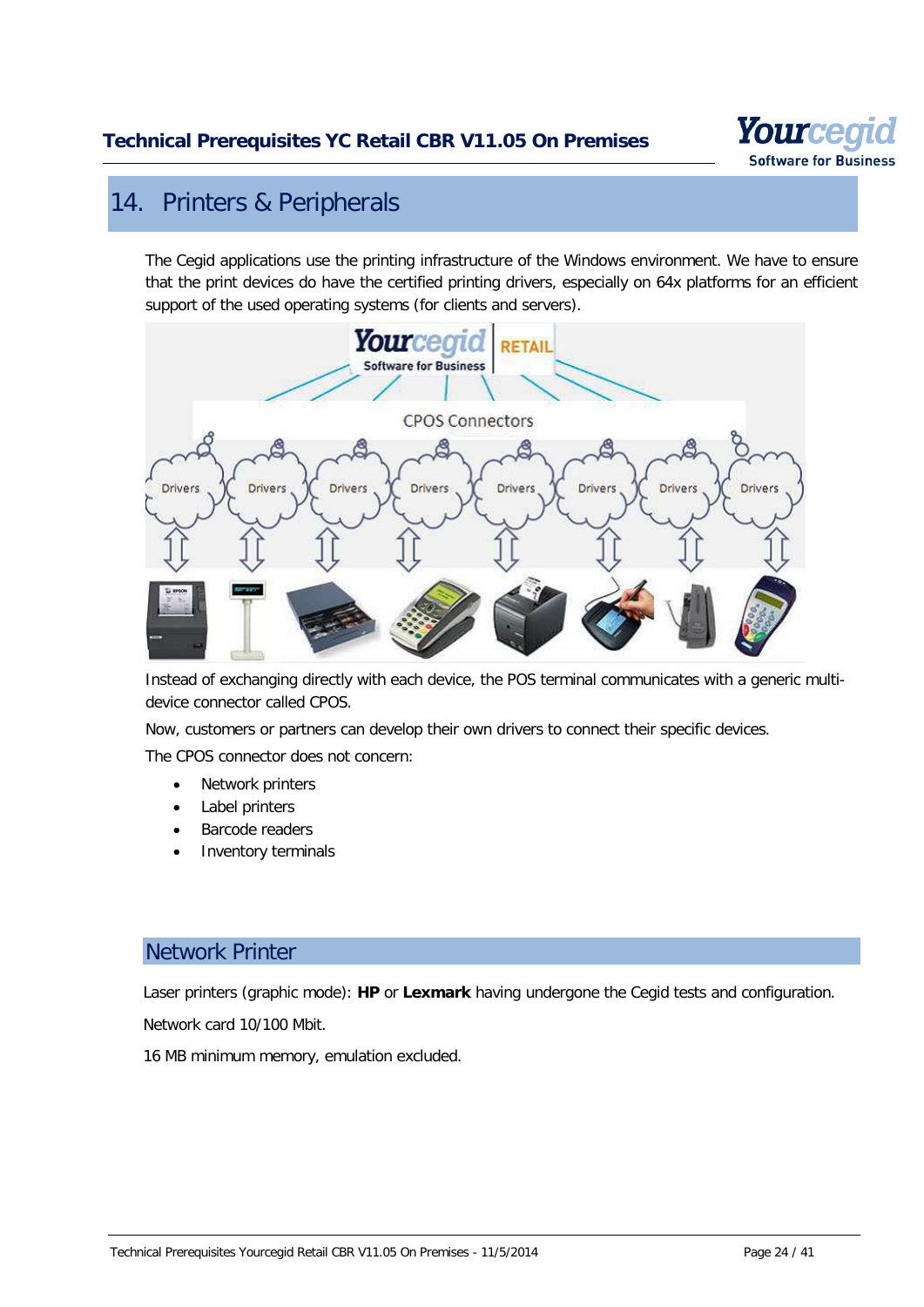

### <span id="page-24-0"></span>Label Printer

For a better printing quality of the finished product labels on specialized printers, we recommend the use of **ZEBRA** printers certified by Cegid.

These printers must include a network interface (or possibly a Cegid validated network box).

| <b>Certified models sold by CEGID:</b> |               |  |
|----------------------------------------|---------------|--|
| <b>PAXAR</b>                           | Monarch 9642  |  |
| <b>PAXAR</b>                           | Monarch 9825  |  |
| <b>PAXAR</b>                           | Monarch 9830  |  |
| <b>PAXAR</b>                           | Monarch 9855  |  |
| <b>ZEBRA</b>                           | Z4MPlus       |  |
| <b>ZEBRA</b>                           | TLP -2844-Z   |  |
| <b>ZEBRA</b>                           | ZM400         |  |
| <b>ZEBRA</b>                           | ZM600         |  |
| <b>ZEBRA</b>                           | <b>GK420t</b> |  |
|                                        |               |  |

| Models tested but not sold by CEGID: |                           |  |  |
|--------------------------------------|---------------------------|--|--|
| <b>ZEBRA</b>                         | TLP -2746-E               |  |  |
| <b>ZEBRA</b>                         | TLP-2824                  |  |  |
| <b>ZEBRA</b>                         | S <sub>4</sub> M          |  |  |
| <b>COGNITIVE</b>                     | Advantage LX (US printer) |  |  |
|                                      |                           |  |  |

#### **Important remarks**

In general, the implementation and configuration of label printers requires the intervention of a functional Yourcegid Retail CBR project manager.

There are some restrictions linked to each of the printer models tested (for example, fonts linked to the print driver cannot be used since they are not known by the business application server which results in lower print quality and speed.)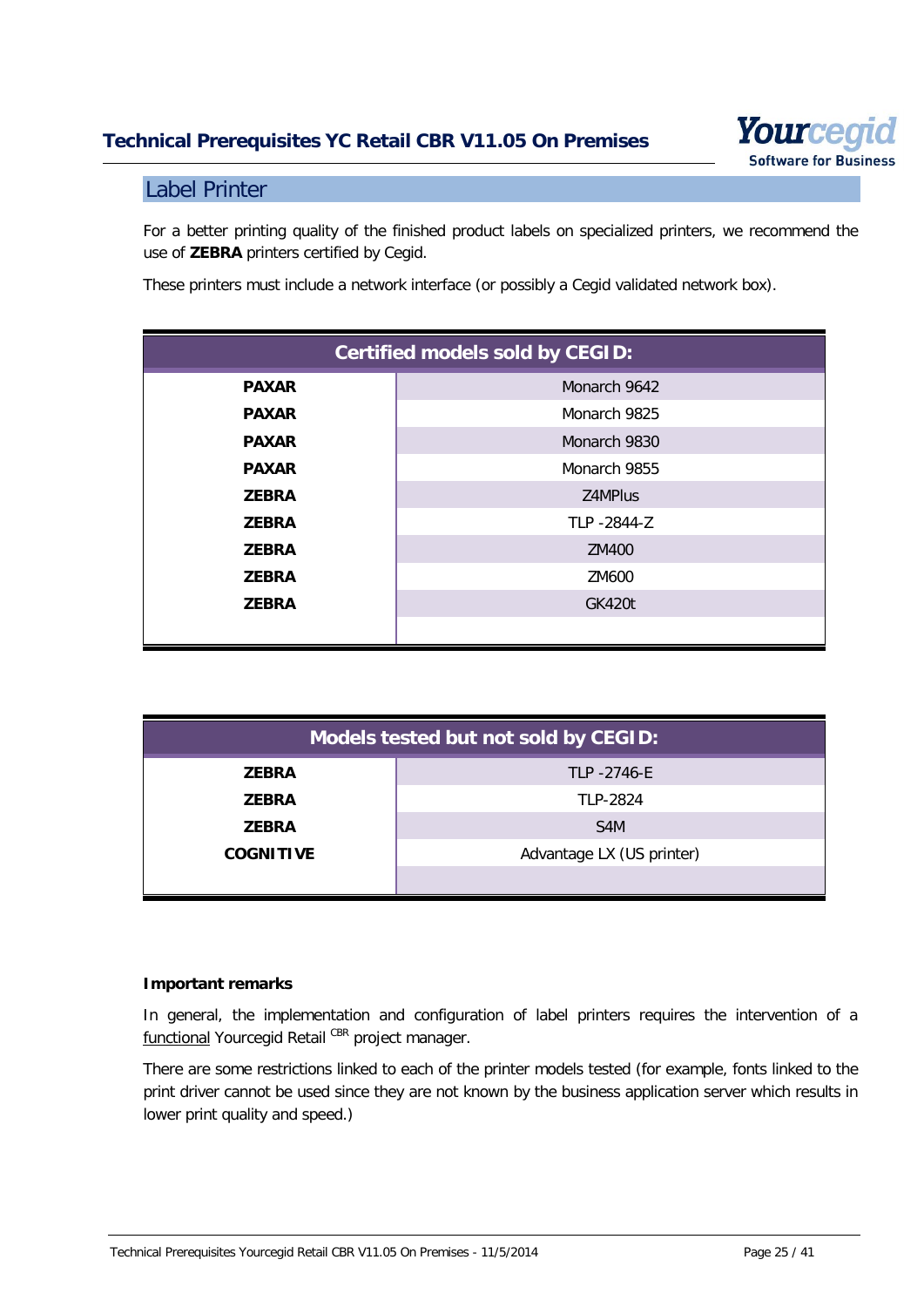

#### <span id="page-25-0"></span>Receipt Printer

Printer types: **Epson or compatible** (ESC/POS), **IBM** and **HP** driven by OPOS layer from the vendor and CPOS layer (Cegid POS.)

EPSON printers must include a series or parallel interface.

IBM printers driven by OPOS drivers must include a USB interface (with or without power supply) or a series interface.

**EPSON models** (ESC/POS) which are compatible and certified for the Front-Office are: TMH6000 / TMH5000 / TMU950 / TMU675 / TMT88 / TMT70 / TMU220 / TM-J7100.

**WINCOR models** (ESC/POS) which are compatible and certified for the Front-Office are: TH210 / TH230 / TH320.

**IBM models** which are compatible and certified for the Front-Office are: 4610-TG3 / 4610-2NR / 4610-TF6 / 4610-1NR (OPOS version ≥ 1.13 + CPOS).

**HP model** compatible and certified for the Front Office: A799 (OPOS version 1.8.53 + CPOS).

<span id="page-25-1"></span>**TOSHIBA model** compatible and certified for the Front Office: TRST-A10 (OPOS + CPOS).

#### Rewritable printer

**STAR model:** TCP-400 printer supported by a CPOS layer with the "VisualCardOCX" software components in version 1.9.0.

### <span id="page-25-2"></span>Tax Printer

In Italy, printers of type **EPSON FP-90** driven by the OPOS layer and the CPOS layer (Cegid POS.) For Poland, a CPOS driver was developed by our partner **JANTAR** for a **POSNET** fiscal printer driven by OPOS layers.

For Russia, a CPOS driver was developed by our partner **MARPEX** for a **MOEBIUS** fiscal printer driven by OPOS layers.

### <span id="page-25-3"></span>Tax box

**For Sweden**: The "CleanCash®" box is supported by a CPOS layer with the software components "CleanCashServer" in version 2.3 and "CleanCashAPI" in version .1.1.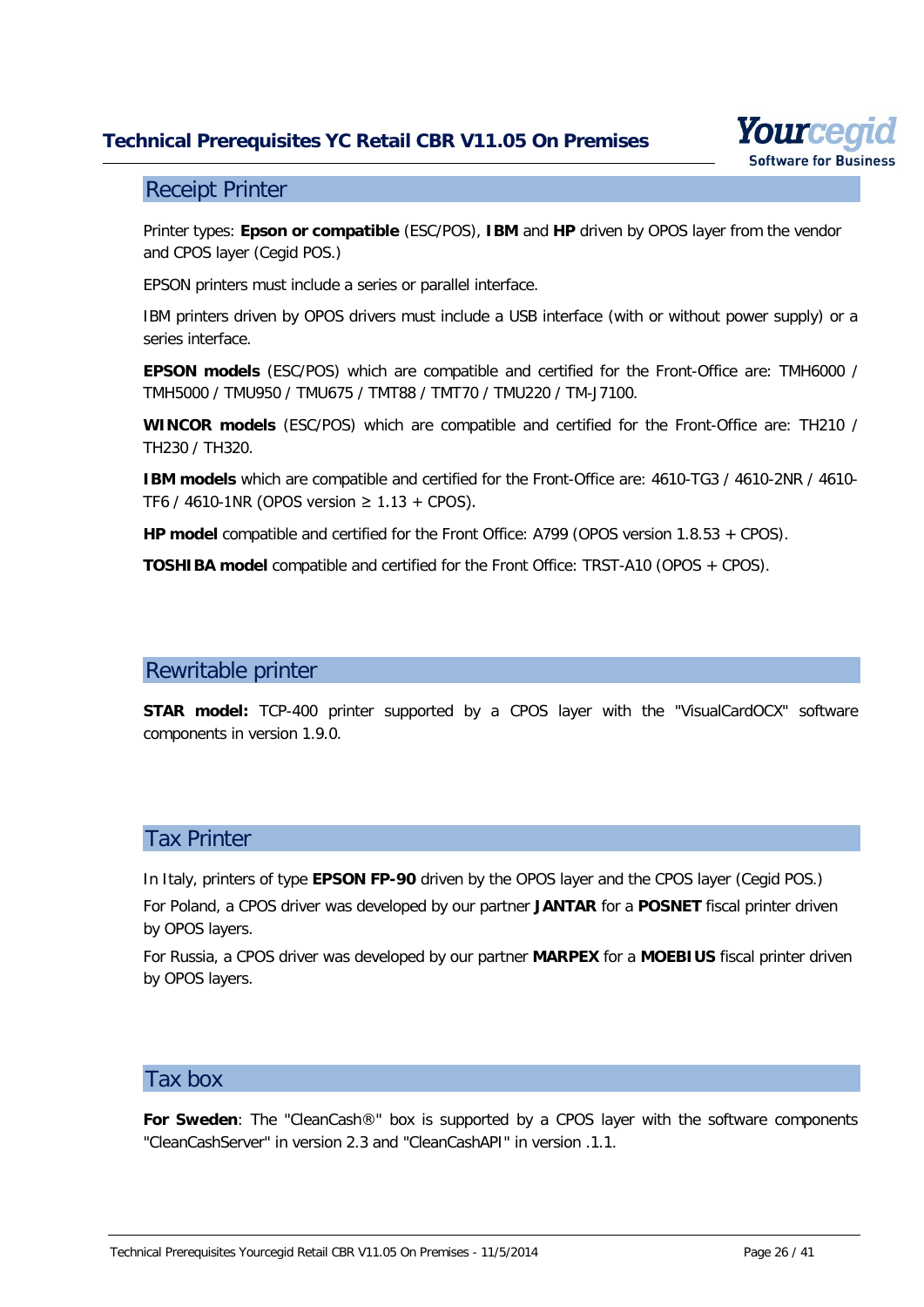

### <span id="page-26-0"></span>Customer Display

**All certified customer display models** are directly driven by the Front-Office via CPOS layers (Cegid POS.)

**EPSOM models:** DMD105 / DMD100. This peripheral device is connected to the dedicated RS-232 serial port (ESC/POS) between the POS terminal and the receipt printer.

**AURES model:** OCD-100. This peripheral device is connected to the dedicated RS-232 serial port (ESC/POS).

**WINCOR model:** BA63. This peripheral device is connected to the dedicated RS-232 serial port (ESC/POS).

**IBM model:** driven by the OPOS layer (version  $\geq 1.13$ ) + the CPOS layer from CBR version 10. It is connected to the self-powered 15-pin serial port (IBM SUREPOS 545 POS model), or 9-pin serial port interface (IBM SUREPOS 566) POS model) – IBM proprietary connector technology.

**HP model:** USB customer pole display LD220 driven by the OPOS layer (version 1.9.1) + the CPOS layer. Display integrated with the **HP AP5000** POS terminal driven by the OPOS layer + the CPOS layer.

### <span id="page-26-1"></span>Cash Drawer

**EPSON model or compatibles**: these devices are directly driven by Front-Office + the CPOS layer (Cegid POS.) This peripheral is connected to the DK socket (RJ12 format) of the receipt printer.

**HP model**: the drawer is driven by the OPOS layer (OPOS version 1.8.53) + the CPOS layer.

**IBM model:** the drawer is driven by the OPOS layer (OPOS version 1.13) + the CPOS layer. It is connected to the 'Cash Drawer' interface of the POS terminal from the SurePOS series – IBM proprietary connector technology.

#### <span id="page-26-2"></span>Barcode Scanner

**Bar code readers**: all models connected in USB mode or as 'keyboard/SU' interface (Wedge mode) with the "CR/LF" settings applying automatically after the reading of a bar code.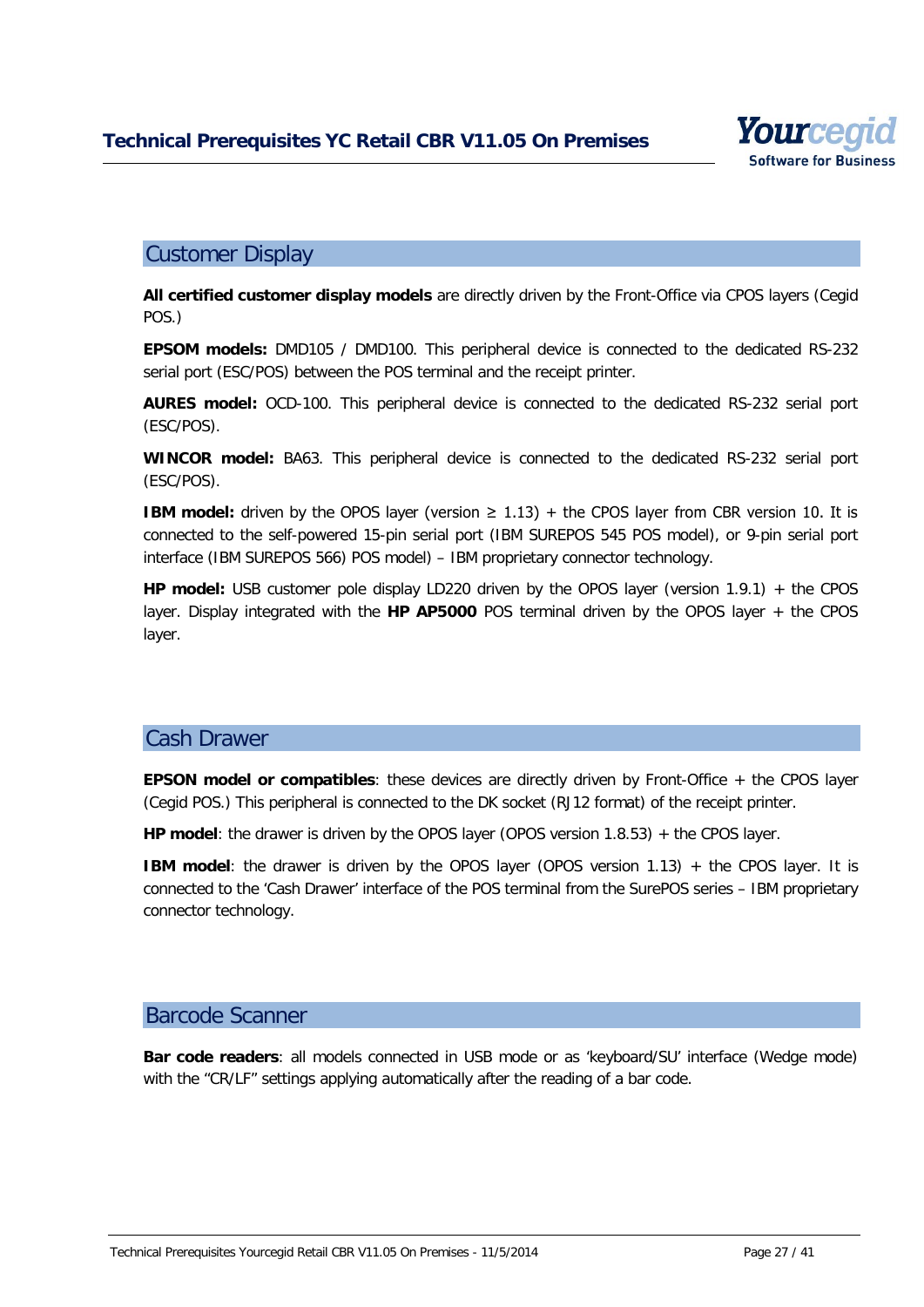

# <span id="page-27-0"></span>Magnetic Card Reader

**HP models**: External MSR device in USB mode driven by the OPOS layer (OPOS version 2.62) + the CPOS layer.

MSR device integrated with the **HP AP5000** POS terminal driven by the OPOS layer + the CPOS layer.

#### <span id="page-27-1"></span>Document reader

**3M model**: "QS 1000" reader driven by the CPOS layer with software components "3M™ Page Reader SDK" in version 3.1.10.

### <span id="page-27-2"></span>Fingerprint reader

**U.are.U model**: "4000B" device driven by the CPOS layer with the software components "DigitalPersona One Touch for Windows SDK" in version 1.6.1.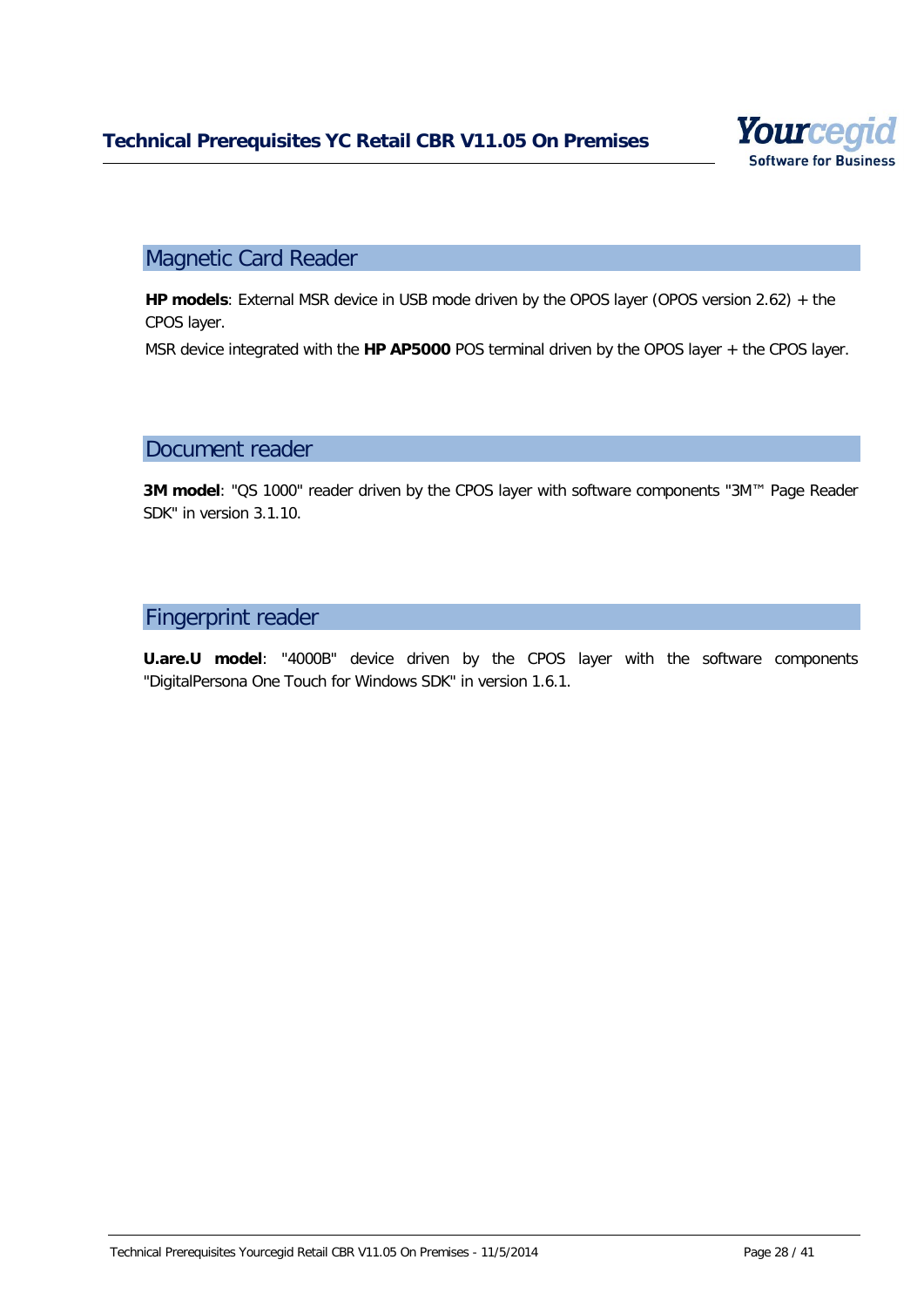

### <span id="page-28-0"></span>Electronic Fund Transfer

**Connected EFT**: the **CONCERT CB 5.2** protocol of the French bank card association (GIE) is implemented as standard in the Front-Office to talk to certain models of Electronic Payment Terminals from INGENICO (i5100 for example). The linking interface between these connected terminals and the POS is a serial interface.

**Integrated EFT**: The Front Office implements the **AXIS C3** software (the porting of which is in progress in some countries). The "PIN pad" is connected in serial or USB mode to the POS terminal. The INGENICO AXIS C3 software is installed on the POS terminal. The central EFT server, joined by the POS terminal, sends a request to the authorization center. The local POS receipt printer (TMH6000/TMT88, etc.) prints the sales receipts and the receipts of bank card payments.

A CPOS connector is available to make the Yourcegid Retail CBR solution independent from the local electronic payment offers.

Compared to the above payment solutions you can find hereunder a summary of those with which Yourcegid Retail CBR is presently interfaced, given that the geographical coverage of each solution varies according to the vendor and that a study case by case is almost always necessary.

The most representative providers of solutions compared to Yourcegid Retail CBR are presently Ingenico and Wynid Verifone that propose payment solutions with payment terminals directly connected to Yourcegid Retail CBR, or centralized solutions (i.e.: AXIS).

Sagem: as Sagem is now linked up with INGENICO, their **integrated payment** solution is that of AXIS C3. AXIS C3. Sagem proposes only **connected EFT** solutions.

A specific analysis must be carried out by the customer with Cegid's assistance, in order to ensure that the customer's network configuration gives access to the electronic payment service provider.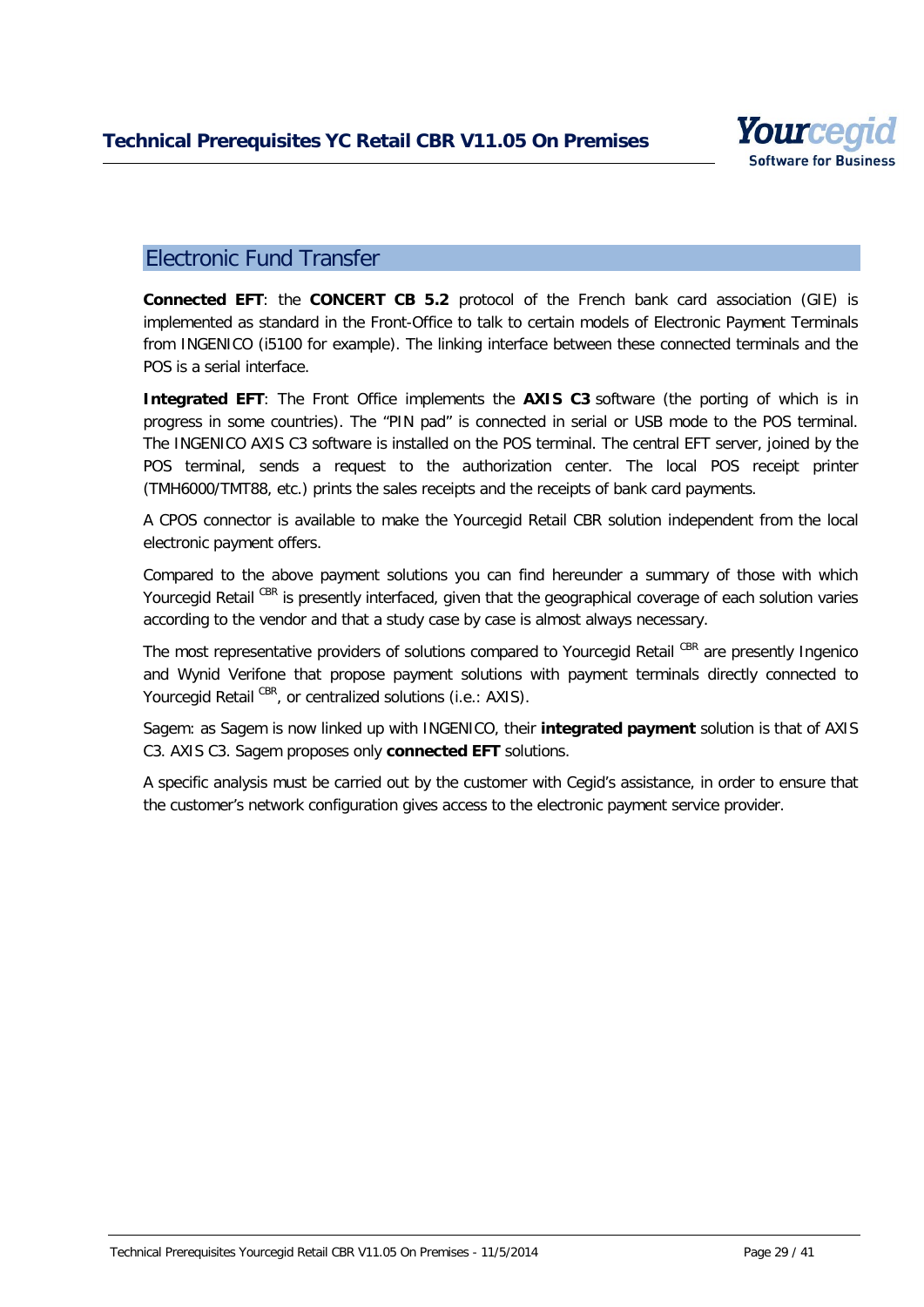

# <span id="page-29-0"></span>15. Networking

| <b>NETWORK</b>                                       |                                           |                                           |
|------------------------------------------------------|-------------------------------------------|-------------------------------------------|
| <b>Components</b>                                    | <b>Minimum</b>                            | <b>Recommended</b>                        |
| Communication protocol                               | TCP/IP "IPv4" $(1)$ $(2)$                 | TCP/IP "IPv4" (1) (2)                     |
| WebEx remote assistance <sup>(3)</sup>               | https://cegid.webex.com/sc                | https://cegid.webex.com/sc                |
| Internet access for downloading<br>application fixes | Download from<br>http://www.cegidlife.com | Download from<br>http://www.cegidlife.com |
| Local network (LAN)                                  | $100$ Mb/s                                | $1$ Gb/s                                  |
| <b>Fixed Internet access</b>                         | ADSL $(4)$                                | SDSL <sup>(4)</sup>                       |
| Mobile Internet access                               | $3G^{(4)}$                                | Wi-Fi $(4)$                               |

(1) The TCP/IP V6 protocol can also be present

 $(2)$  According to your infrastructure and your security level, "exceptions" may be added to your Internet browser or enhancements on settings can be configured on your routers or proxy servers, if necessary.

 $<sup>(3)</sup>$  Cegid's remote assistance is always realized via the Internet with the WebEx solution.</sup>

<sup>(4)</sup> These recommendations are given for informative purposes. Depending on the use and the expectations of performance, our teams can discuss with you the best suited offer for your solution.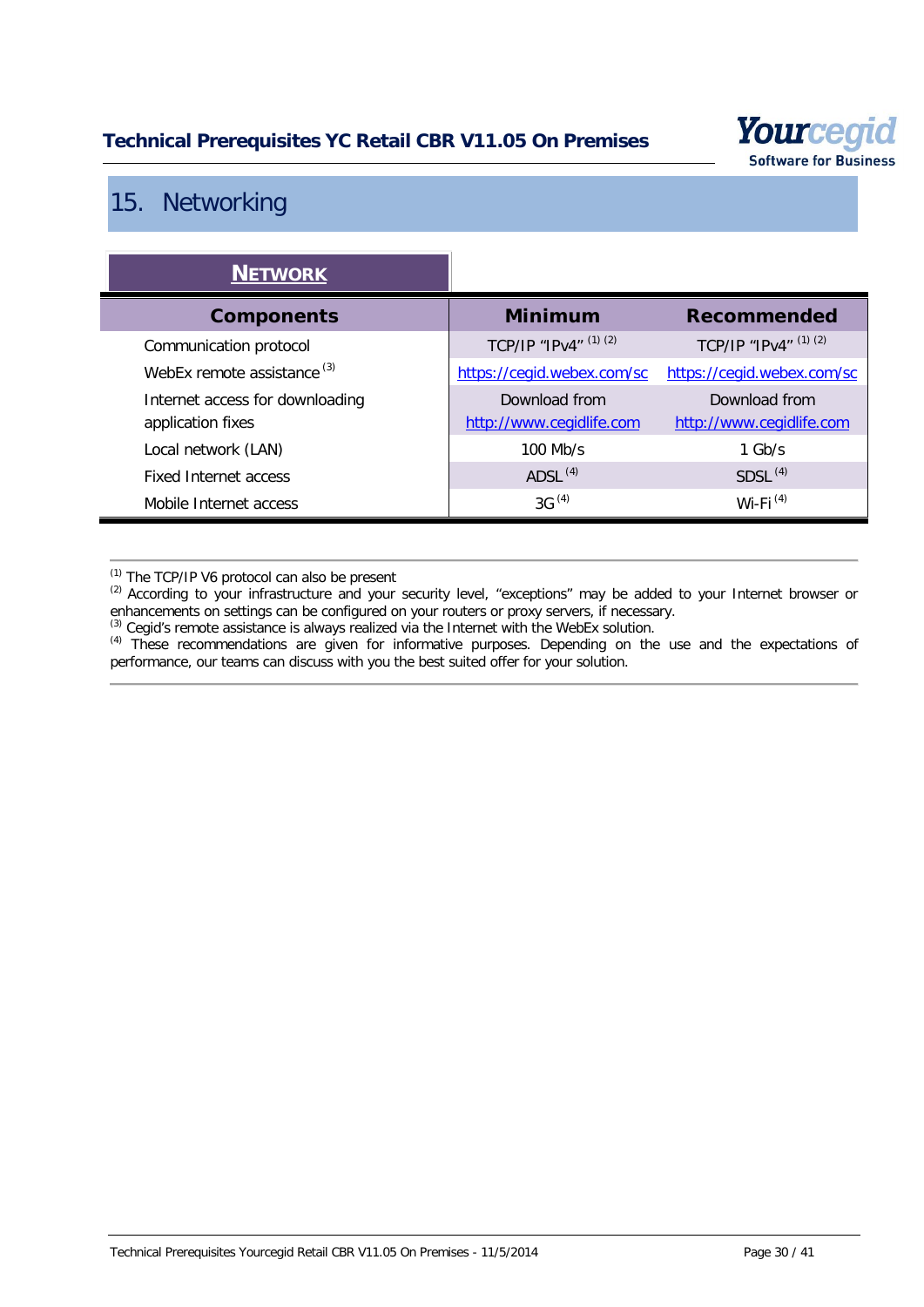

### <span id="page-30-0"></span>ADSL versus SDSL

For Web Access **HTTPS** solutions, the store needs only a simple ADSL with one **public fixed IP address**.

For a great number of connections (local for navigating and e-mailing, and remote on the CWAS server(s)), the Headquarters should focus on the use of two separate Internet subscriptions, one for Internet navigating and the e-mailing in the Headquarters, and the other dedicated to business connections.

In this case, the use of Internet in the Headquarters does not have a negative impact on cashing operations in the store.

The latency for Internet accesses is a very important concept for the use of the Yourcegid Retail CBR solution.

Latency superior to **100 ms** is considered insufficient for an optimal use of our products.

### <span id="page-30-1"></span>**Average bandwidth stated for the Front-Office**

On the average **50 kb/s to 100 kb/s** per user. Of course, this average should be modulated by the effective use of the Front-Office product.

For some processes, peaks of **100 kb/s** can be stated.

**Analyses** (dashboards) and **inventories** (with inventory closure) are the most bandwidth consuming processes in the Front-Office.

| <b>Number of</b><br>concurrent users | <b>Technology</b>                     | <b>Minimum</b><br>throughput<br>for download | <b>Minimum</b><br>throughput<br>for upload | <b>Maximum</b><br>latency |
|--------------------------------------|---------------------------------------|----------------------------------------------|--------------------------------------------|---------------------------|
| $\leq 3$                             | ADSL $(*)$                            | $1$ Mb/s                                     | $256$ Kb/s                                 |                           |
| $3$ to 9                             | SDSL / T1                             | $1$ Mb/s                                     | $1$ Mb/s                                   |                           |
| 10 to 19                             | SDSL / T1                             | $2$ Mb/s                                     | $2$ Mb/s                                   | $100 \text{ ms}$          |
| 20 to 39                             | SDSL / T1                             | $4$ Mb/s                                     | 4 Mb/s                                     |                           |
| $>= 40$                              | SDSL versus Fiber - Specific analysis |                                              |                                            |                           |

(\*) With the ADSL technology, cuts and slowdowns linked to this technology can be observed.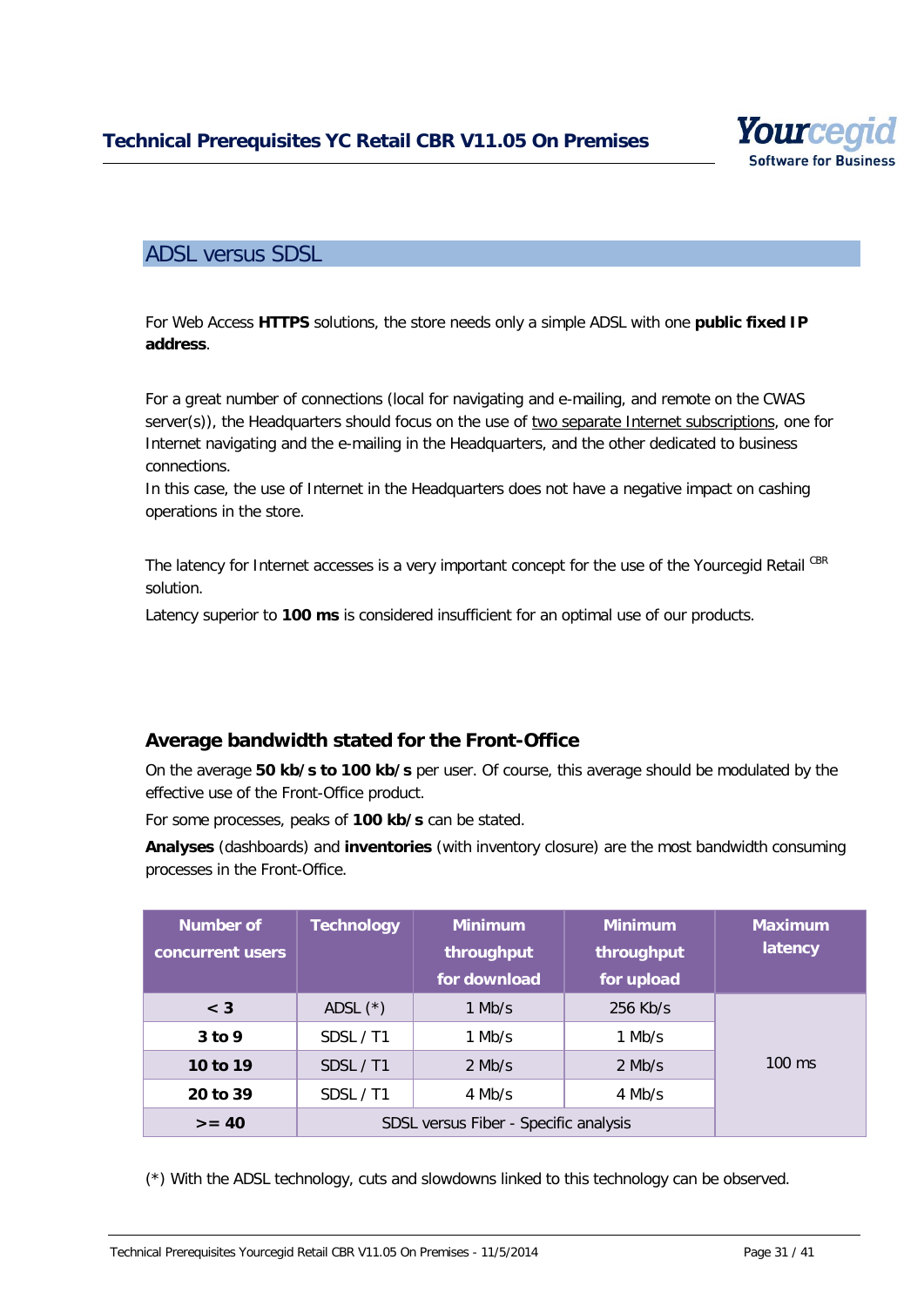

### <span id="page-31-0"></span>**Average bandwidth stated for the Back-Office**

On the average **100 kb/s** per user. Of course, this average has to be calibrated according to the functional requirements and the effective use of the Back Office product.

**Analyses** (cubes, dashboards, statistics…), **Inventories** (with inventory closure), **replenishment calculations**, **imports/exports**, and **accounting interfaces** are the most bandwidth consuming processes on the Back Office.

| <b>Number of</b><br>concurrent users | <b>Technology</b>                     | <b>Minimum</b><br>throughput | <b>Minimum</b><br>throughput | <b>Maximum</b><br>latency |
|--------------------------------------|---------------------------------------|------------------------------|------------------------------|---------------------------|
|                                      |                                       | for download                 | for upload                   |                           |
| < 2                                  | ADSL $(*)$                            | 1 Mb/s                       | $256$ Kb/s                   |                           |
| $3$ to 9                             | SDSL / T1                             | 1 Mb/s                       | $1$ Mb/s                     | $100 \text{ ms}$          |
| 10 to 19                             | SDSL / T1                             | $2$ Mb/s                     | $2$ Mb/s                     |                           |
| 20 to 39                             | SDSL / T1                             | 4 Mb/s                       | 4 Mb/s                       |                           |
| $>= 40$                              | SDSL versus Fiber - Specific analysis |                              |                              |                           |

(\*) With the ADSL technology, cuts and slowdowns linked to this technology can be observed.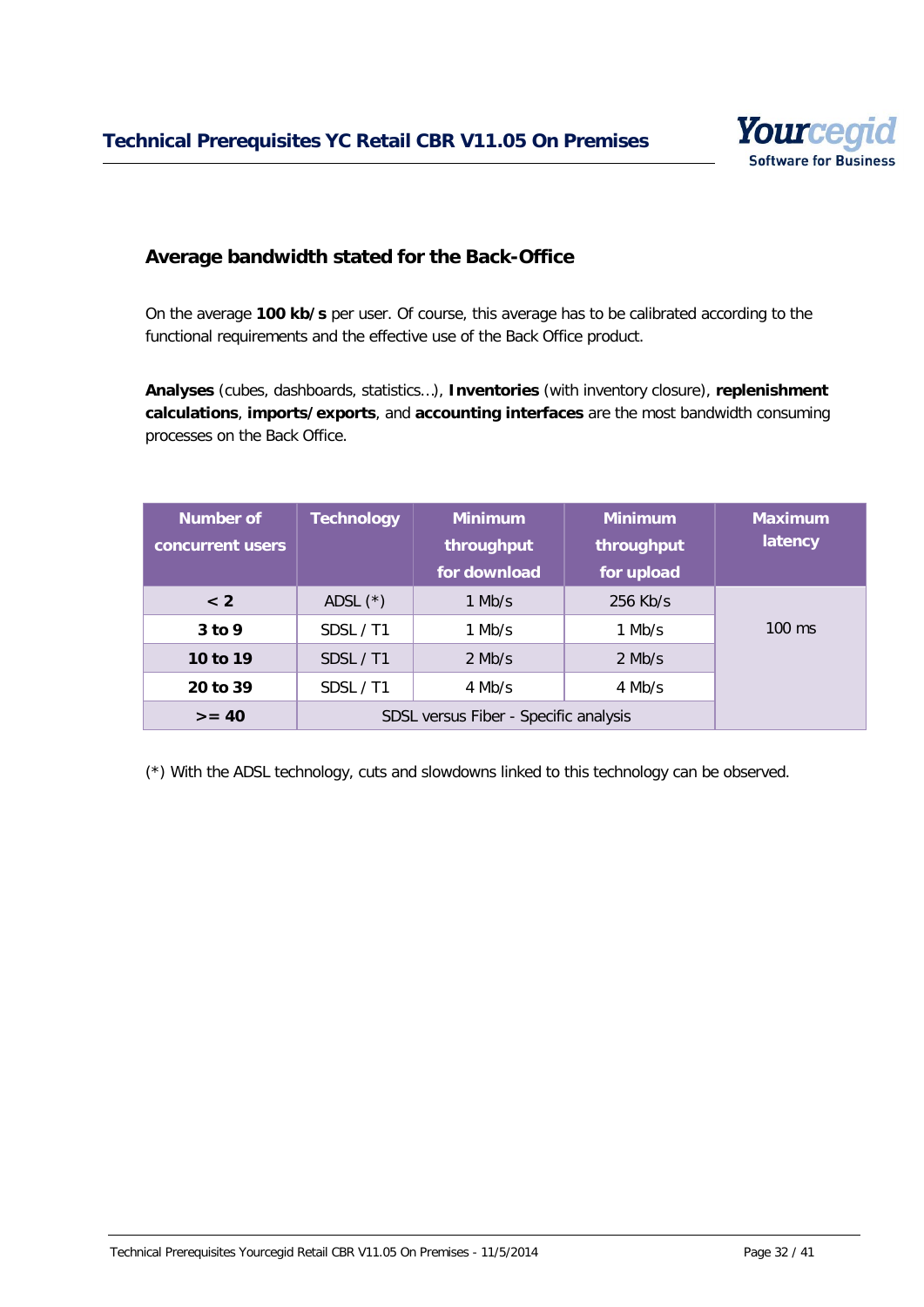

# <span id="page-32-0"></span>16. General Recommendations

The following recommendations are not prerequisites but give precious information about the implemented infrastructure.

### <span id="page-32-1"></span>Wiring Harness

Electrical outlets that are supplying servers and central units should be cabled directly from the electric control panel.

There must be at least two electrical outlets per **server** (within 1.5 m from the equipment) There must be at least two electrical outlets per **workstation** (within 1.5 m from the equipment) There must be at least four electrical outlets per **POS terminal** (within 1.5 m from the equipment)

### <span id="page-32-2"></span>Network Wiring

An Ethernet **RJ45** socket must also be available near each network equipment (server, PC, printer) that must be implemented.

Wall mounted or flying lead network wiring must be of category 5 at minimum (5, 5E, or 6).

Wall mounted Ethernet sockets must be female RJ45 sockets

We recommend the use of a switch (as hubs are obsolete and less efficient.)

The number of available connectors of the existing switches must be sufficient to accommodate all network devices to implement.

Networks of type **Wi-Fi** or **PLC** (Power line communications) are not validated to be used in **Client/Server** ("DUO" solution and network solution with server) or IIS architectures. A minimum bandwidth of 100 Mb/s is required for a local network.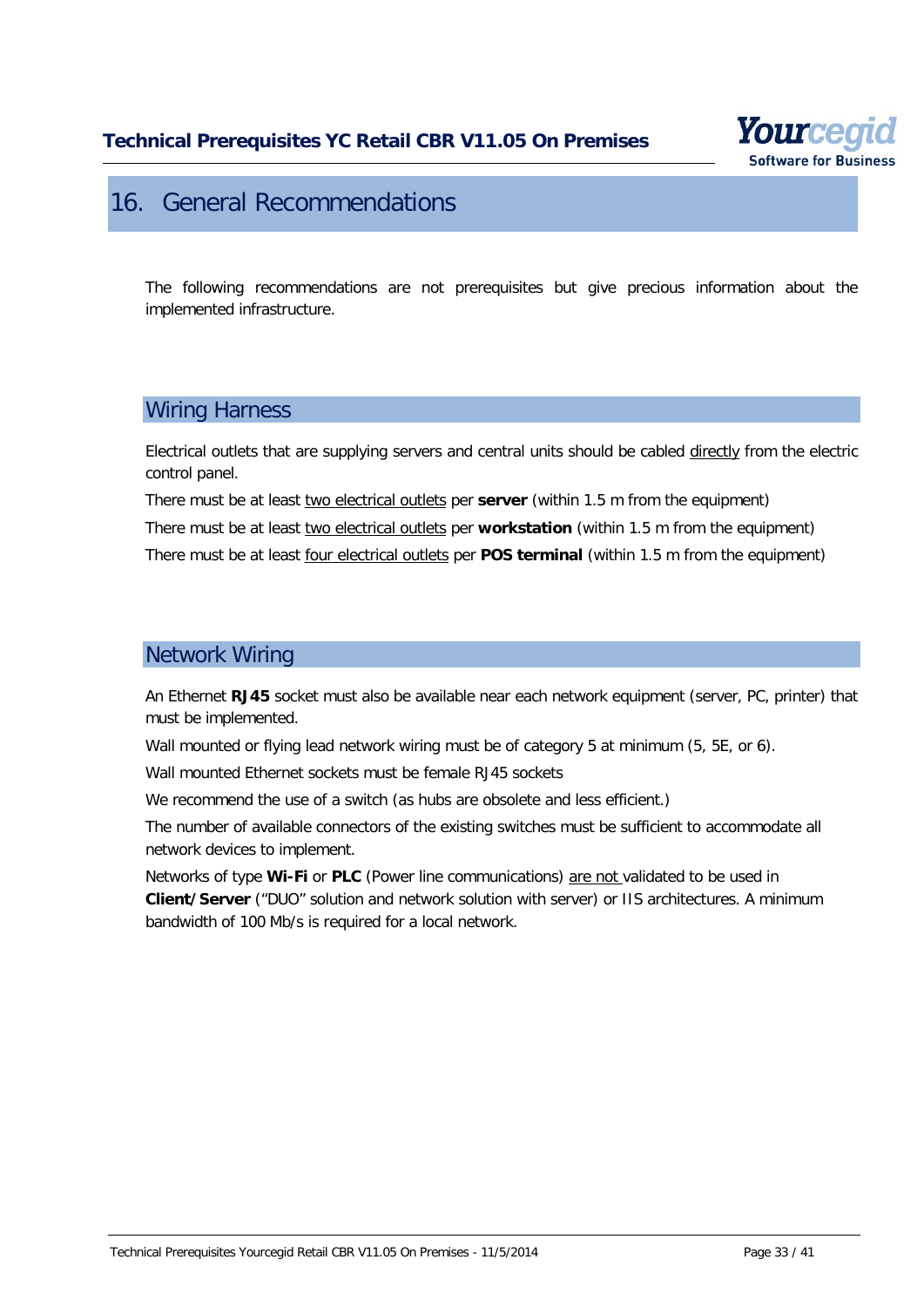

### <span id="page-33-0"></span>Server Room / Rack

We recommend you to install a dedicated **computer room** for accommodating the new proposed server(s).

This room must be equipped with **air conditioning** meeting the new requirements.

If you already own a **rack**, it must fit the proposed servers (fixing tracks, depth, etc.):

- $\triangleright$  HP or IBM rack according to the servers chosen
- $\triangleright$  Width: 19 inches
- $\triangleright$  Square holes

The space (U shaped) available in the rack must be sufficient to host the Cegid servers.

If there is not enough space in an existing rack, **additional locations** must be provided by the customer (and/or Cegid if Cegid has sold a rack) prior to the physical installation of the equipment at the customer's site.

If a new rack is installed by Cegid, pay attention to the **access means** to provide (floor, narrow passage, and room to reorganize before any intervention…). All these elements have an impact on the shipment to organize and on the time required to install the rack.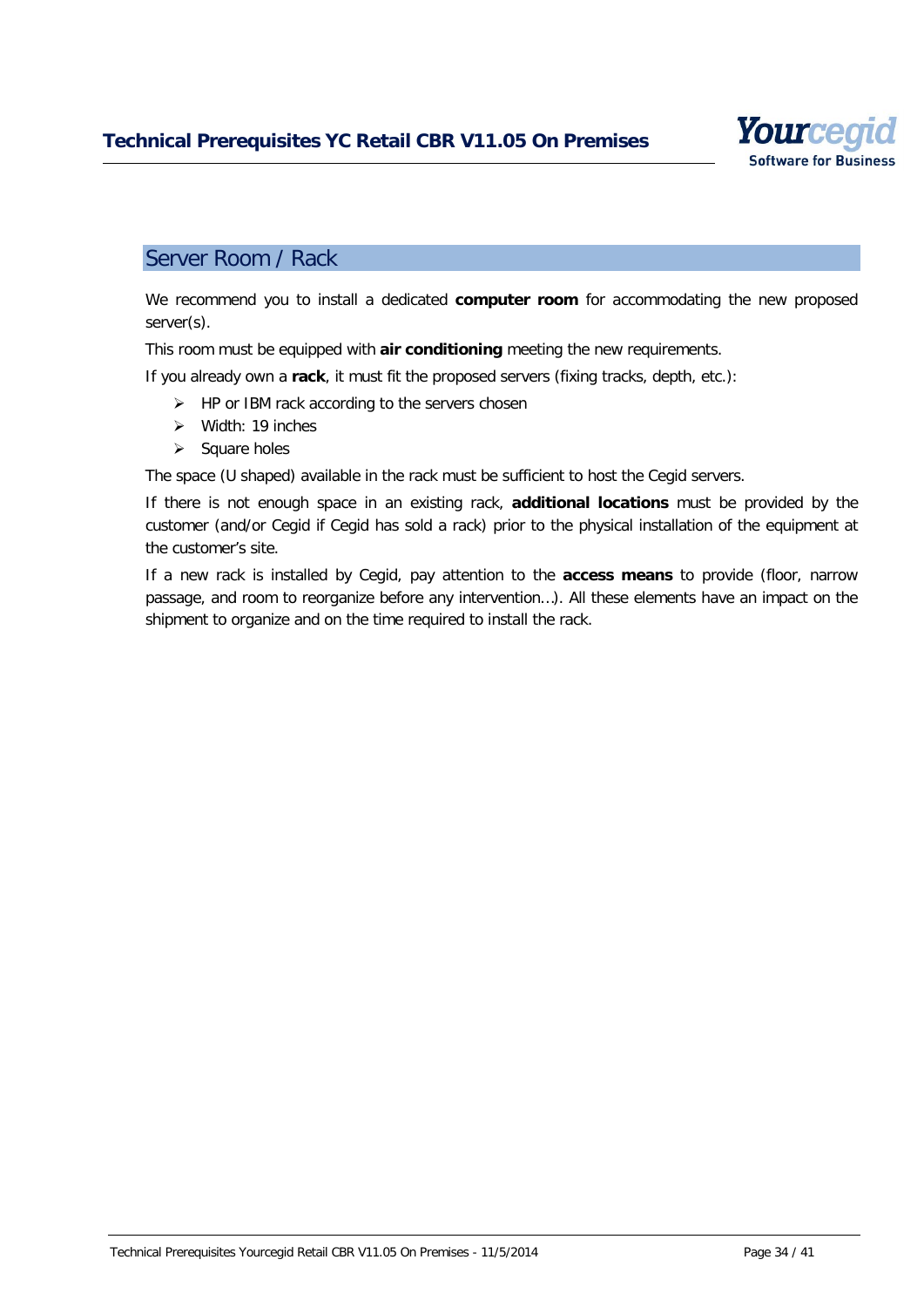

# <span id="page-34-0"></span>17. APPENDICES

<span id="page-34-1"></span>

# Terminology Details Concerning Processor Architectures

In documents issued by Cegid, the **64-bit** term refers to the architecture – or instruction set - named **x86-64,** often abbreviated as **x64**.

This architecture is a 64-bit extension of the conventional Intel **32-bit** instruction set **x86** and has been introduced by AMD, initially as AMD64. It is supported by all EM64T Intel processors (this acronym designates at Intel the support for this instruction set) and also by all the 64-bit AMD processors.

This architecture must not be mistaken for the one known as IA-64, implemented by the Intel processors of the Itanium family, which is a distinct and incompatible 64-bit architecture. IA-64 and the Itanium processors are outside the Cegid 64-bit scope and are not validated.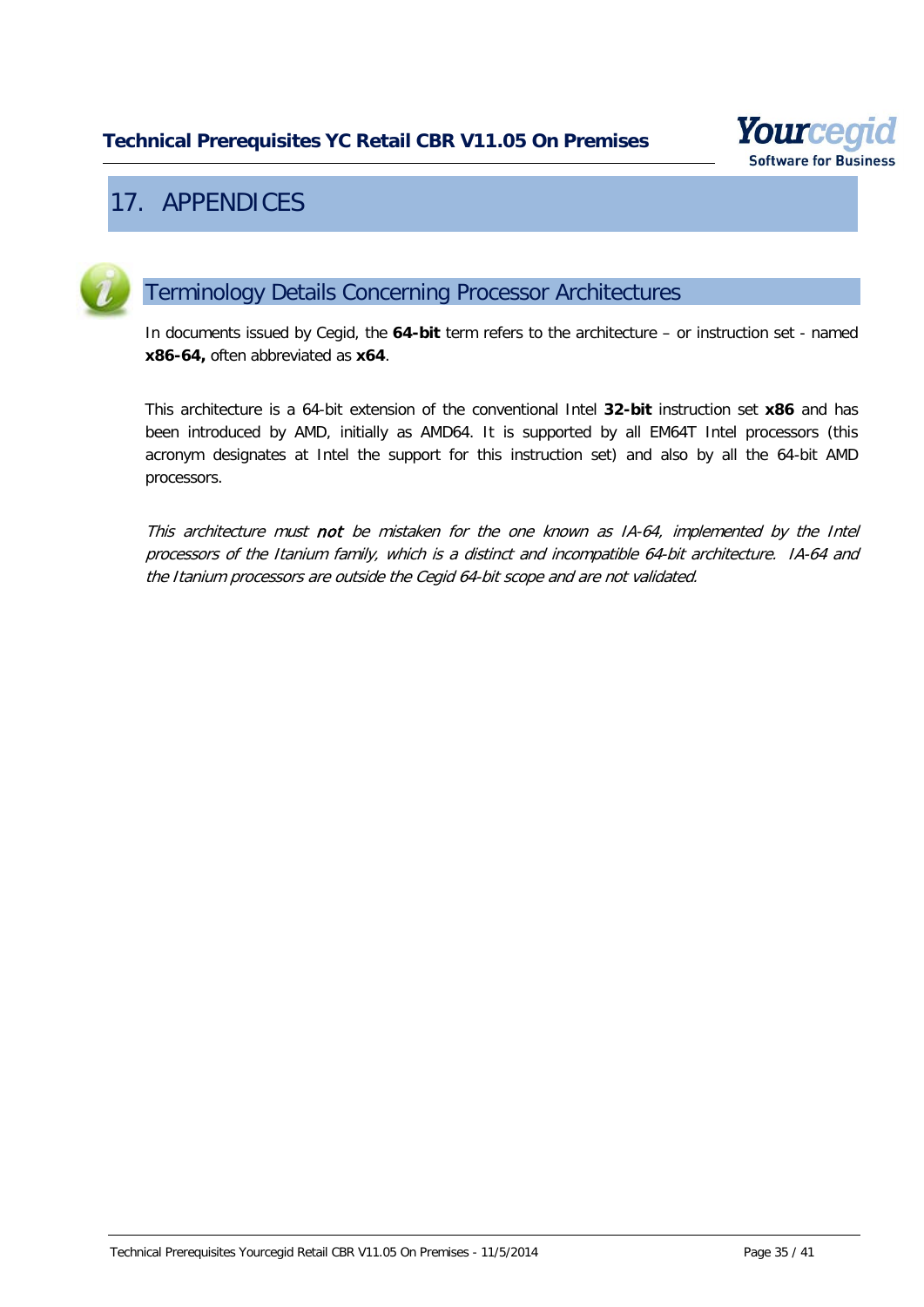

<span id="page-35-0"></span>

# Cegid's Policy Concerning the Application of Microsoft Patches

To correct malfunctioning and/or to improve the support and the security of its products, Microsoft regularly provides updates to be applied to the solutions concerned.

These updates are, among others:

#### **Services Packs (SP):**

Set of patches applying to one product, with cumulative effects, limited in numbers (often less than 5 over the lifetime of the product), they may be a minimum required for the installation of Microsoft solutions, Cegid solutions, or third-party applications.

 $\rightarrow$  Cegid tests the service packs in conjunction with the applied solutions and publishes information soon after their release by Microsoft (prerequisite notes identify the levels of service packs supported).

#### **Broadcasted updates:**

A patch enabling the resolution of a particular problem provided in-between 2 service packs. These patches are usually delivered on a monthly basis via Windows and/or Microsoft Update; Microsoft recommends installing these updates (categorized as important, critical or recommended). Given that it is impossible to validate all the combinations of these isolated updates, Cegid recommends that you test their implementation on a "pilot environment", then accept the deployment on other machines as long as no undesirable side effect appears (Cegid can propose the implementation of the WSUS service  $\rightarrow$  Windows Software Update Services that allows you to address this need).

#### **Specific updates:**

Unavailable online, these updates are created to address a particular problem. They are delivered by Microsoft exclusively when dealing with an identified problem.

<span id="page-35-1"></span>

### Support Information for Microsoft, Oracle and Linux Products

The various products (operating systems, database engines, office products, etc.) mentioned in this document are subject to the support conditions and particularly to the "end of support" conditions from their respective publishers.

A reminder of the standard end of support dates for these products is shown below; more detailed and extensive information is available from the publishers concerned. (It is sometimes possible, beyond the dates of full support of the product to get security patches or some other parches, if you have subscribed a contract for additional chargeable support.)

Microsoft lifecycle <http://www.microsoft.com/lifecycle>

Oracle lifecycle <http://www.oracle.com/us/support/lifetime-support/index.html>

Red Hat lifecycle <https://access.redhat.com/support/policy/updates/errata/>

To benefit from the latest technological developments and from the publisher's support if required, it is important to consider the product lifecycles, as well as a migration towards later platforms supported by the various business solutions.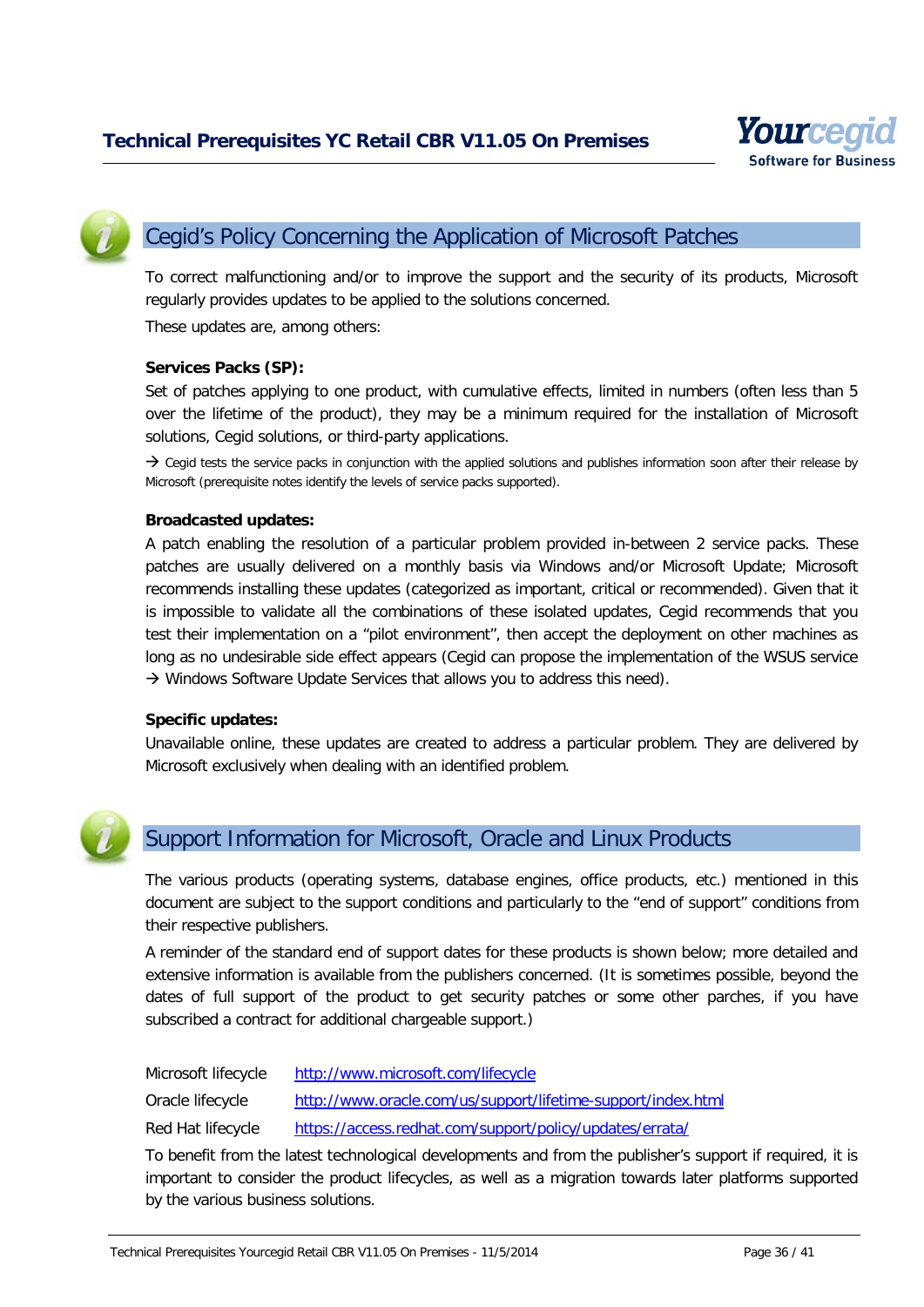

| <b>Microsoft Products (Publisher's Information)</b> |                                                     |                                                             |  |  |
|-----------------------------------------------------|-----------------------------------------------------|-------------------------------------------------------------|--|--|
| <b>Marketed product</b>                             | End of main support<br>(date mm/dd/yyyy)            | Remark                                                      |  |  |
| <b>Windows Embedded</b><br>POS Ready 2009           | 4/8/2014                                            |                                                             |  |  |
| Windows 7 Professional                              | 1/13/2015                                           |                                                             |  |  |
| Windows 8 Professional                              | 1/9/2018                                            |                                                             |  |  |
| Office 2007                                         | 10/9/2012                                           |                                                             |  |  |
| Office 2010                                         | 10/13/2015                                          | Qualified for x86 versions                                  |  |  |
| Office 2013                                         | 4/10/2018                                           | Qualified for x86 versions                                  |  |  |
|                                                     |                                                     |                                                             |  |  |
| Windows Server 2008                                 | 1/13/2015                                           |                                                             |  |  |
| Windows Server 2008 R2                              | 1/13/2015                                           |                                                             |  |  |
| Windows Server 2012                                 | 1/9/2018                                            |                                                             |  |  |
|                                                     |                                                     |                                                             |  |  |
| SQL Server 2008                                     | 1/14/2014                                           | Qualified with WS 2008 & WS 2008 R2                         |  |  |
| SQL Server 2008 R2                                  | 1/14/2014                                           | Qualified with WS 2008 & WS 2008 R2                         |  |  |
| SQL Server 2012                                     | 7/11/2017                                           | Qualified with WS 2008 R2 & WS 2012                         |  |  |
| <b>Oracle Products (Publisher's Information)</b>    |                                                     |                                                             |  |  |
| <b>Marketed product</b>                             | <b>Premier Support Ends on</b><br>(date mm/dd/yyyy) | Remark                                                      |  |  |
| Oracle Database 11.2                                | 1/31/2015                                           | Qualified with WS 2008 & WS 2008 R2<br>and Oracle Linux 6.2 |  |  |
| Oracle Linux 6.2                                    | March 2021                                          |                                                             |  |  |
| <b>Red Hat Products (Publisher's Information)</b>   |                                                     |                                                             |  |  |
| <b>Marketed product</b>                             | End of main support<br>(mm/dd/yyyy)                 | Remark                                                      |  |  |
| Linux Red Hat 6                                     | 11/30/2020                                          |                                                             |  |  |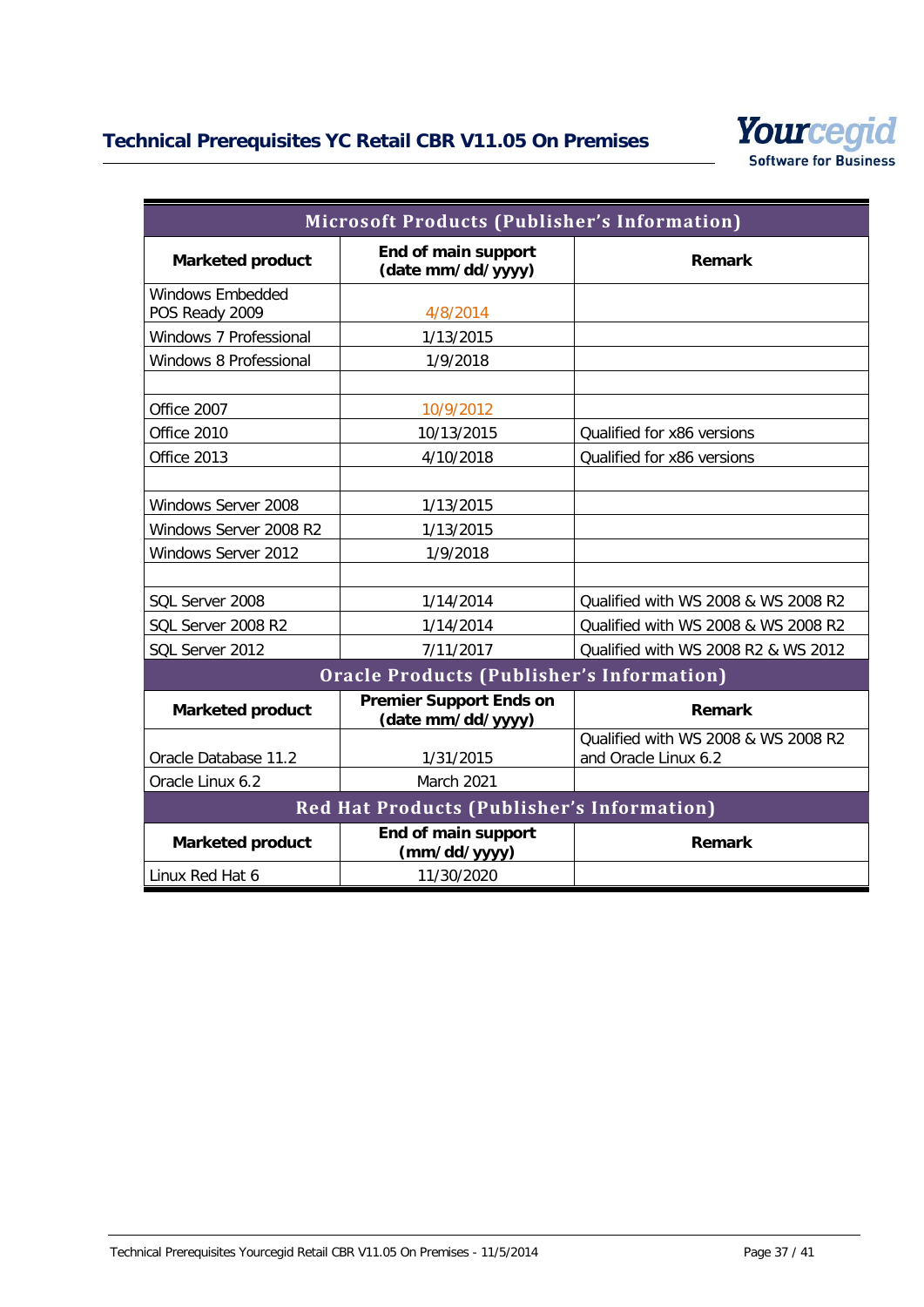

<span id="page-37-0"></span>

### Support of Cegid Solutions in Virtualized Environments

Installing a Cegid solution in a virtualized environment (virtualization of servers) meeting the same requirements as for a deployment on physical machines, is often done in a transparent manner because installation programs or applications consider the virtualized resources in the same way as physical resources.

#### **Required checks in this type of environment**:

- o As a result of the technologies implemented for the virtualization, but also of the consolidation that often leads to pool multiple virtual servers onto fewer physical machines, performance may be less than this proposed natively in a non-virtualized configuration. **The assessment of performance therefore, has to be taken into account as a priority** for this type of solution.
- o All hardware components are not "virtualizable" and sometimes some aspects (advanced graphical features, telecommunications equipment…) are not supported.
- o The licensing module for some Cegid applications will use the physical elements (including the network adapter) of the server where it is installed. We recommend installing the licensing module either on a non virtualized server, or on a virtualized machine ensuring that that the MAC address used for the network adapter does not change.
- o First of all, it is necessary to ensure that the various elements (operating systems, database engine…) of the solution are supported by their respective publishers in the targeted environment (this is generally the case for the most recent Microsoft products on the most representative hypervisors.)
	- Microsoft' policy for application support in virtual environments can be viewed at the following address: [http://windowsservercatalog.com/svvp.aspx?svvppage=svvpwizard.htm.](http://windowsservercatalog.com/svvp.aspx?svvppage=svvpwizard.htm)
	- Oracle specifically supports its products on Oracle VM and Microsoft Hyper-V Server 2012, as defined in the technical release note "Certified Software on Microsoft Windows Server 2012 [Hyper-V \[ID 1563794.1\].](https://support.oracle.com/epmos/faces/DocumentDisplay?id=1563794.1)" The support strategy for Oracle solutions on VMware has a smaller commitment as described in the Oracle technical release note ["Support Position for Oracle](https://support.oracle.com/CSP/main/article?cmd=show&type=NOT&id=249212.1)  [Products Running on VMWare Virtualized Environments \[ID 249212.1\].](https://support.oracle.com/CSP/main/article?cmd=show&type=NOT&id=249212.1)"

#### **Conditions relating to the technical support ensured by Cegid:**

- o The Cegid solutions described in this "document of prerequisites" are supported the Windows Server 2012 and Hyper-V Server 2012 and later environments, since these environments comply with the prerequisites of the Cegid solutions, identical to those established for physical environments, as well as with the support policies of the concerned third-party products.
- o Cegid specifically provides functional support for Cegid applications via various standardized offers.
- o For customers with system support contracts for Windows Server 2012 and Hyper-V Server 2012 and later, used to implement a Cegid application, Cegid may provide additional support and expertize for these products (at this stage, Cegid will not provide support for the operating and use of other virtualization solutions.)
- o When a solution is installed according to the "state of the art", in a virtualized environment that is not supported by Cegid or does not benefit from a system support contract, the various teams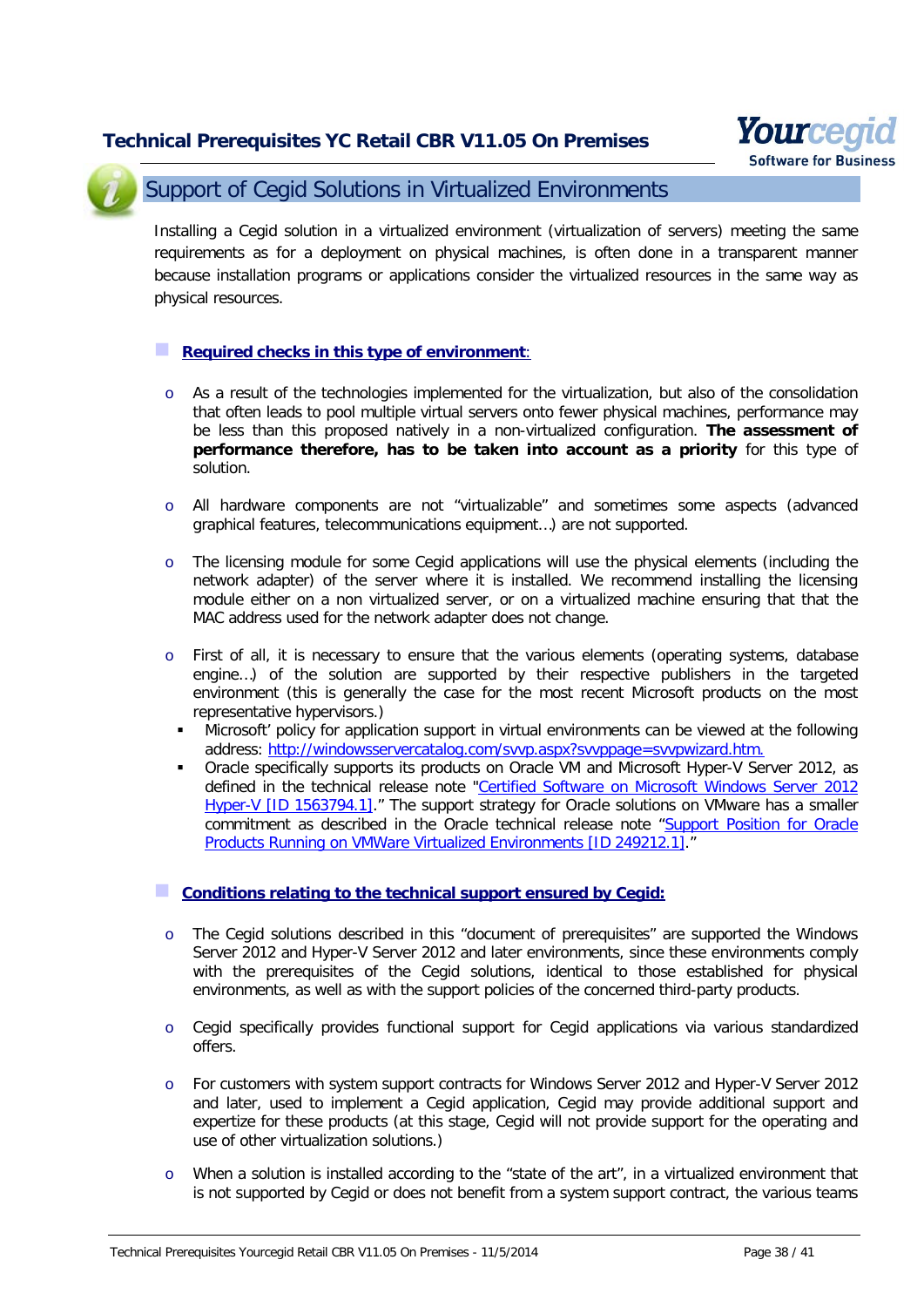

**Software for Busines** 

involved in customer services (deployment, support…) will use reasonable means to help diagnose a malfunction occurring in the implemented Cegid application solution.

- If a problem with a Cegid application solution deployed in this context does not find a quick solution after the initial diagnosis, Cegid may request to reproduce the problem within a standard (non-virtualized or Hyper-V) deployment context to validate or not the impact of the virtualization on the dysfunction found.
- o As a complementary service offering, Cegid's system engineers may provide assistance to customers to implement a "supported solution" to identify the potential cause of a problem, thus facilitating its solution. This is a chargeable service on site.

# <span id="page-38-0"></span>SSL Certificates for the Yourcegid Product Range

For communications between an application running on a user's peripheral device and a Web Access server, a business application server or a distribution server, it is possible to choose, either to use a non encrypted HTTP protocol, or to secure the exchange by implementing the relevant encryption via an SSL HTTPS protocol.

The most common cases implemented are the following:

#### **The Web Access server and the Web Access application are located on the company's network:**

- o Because the internal network is under control, the http mode (without certificate) is the mostly implemented; it is also the most cost saving and the easiest to deploy
- o To customers that have a Windows infrastructure and that have deployed via their IT teams, the certificate server module integrated with Windows server, and propagated the certificate of the internal authority to the peripheral devices that must run an application of type Web Access, Cegid may provide a documentation describing how to integrate on the Web Access server a certificate granted by this internal authority.

#### **The Web Access server and the Web Access application are linked together via the Internet:**

- o When the server and the Web Access client are linked together via the Internet (or a network less secured than a company network), it is highly recommended to encrypt the data that transits between the two ends.
- o One simple option consists in using a self-signed certificate (generated by the Web Access server); however, this solution must only be used to realize a template limited to Windows workstations. This solution does not take into account all the features of the Cegid solution:
	- Only Web Access applications with an available connection period are supported.
	- In terms of security, it is easy to generate this type of certificate, but there is no guarantee that a Web Access application will connect to "its server".
	- As with a recent browser accessing a site for which neither its origin, nor the validity of the certificate can be guaranteed, the user must confirm each time he connects that he agrees to access a server equipped with this type of certificate.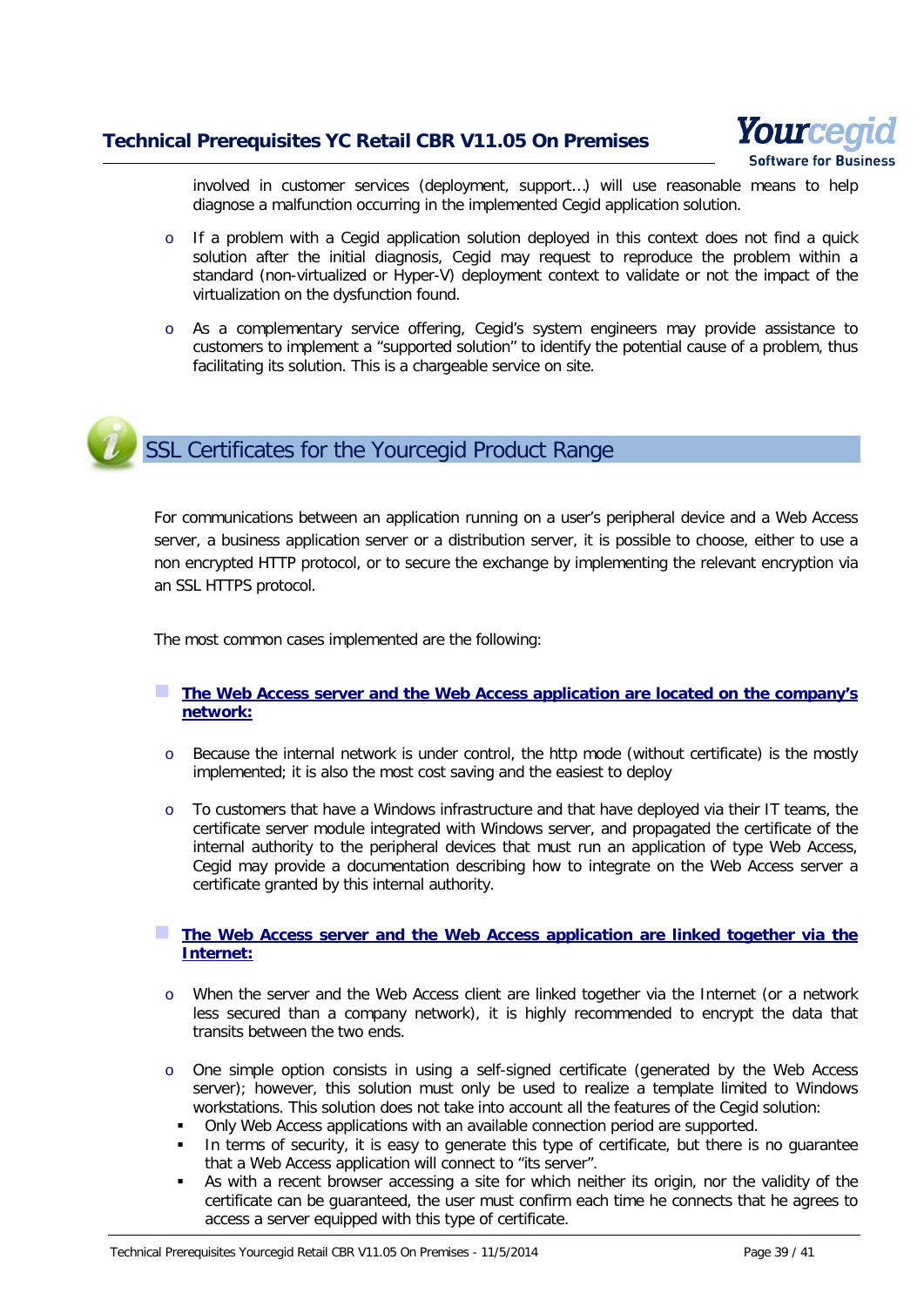

- $\circ$  To improve confidence and productivity for users, the recommended solution, in this context, is to deploy on the Web Access server a certificate issued by a recognized certificate authority; type and cost of the certificate will depend mainly on:
	- The issuing authority and the confidence it inspires on the market.
	- The peripheral devices and browsers you want to be supported.
	- The lifetime of the certificate from 1 year to 4-5 years.
	- The type of certificate and the controls the authority operates before issuing the certificate (certificates called "EV" or "Extended Validation" will reassure the users of a site by coloring the address bar in green. To issue such certificates, a large number of controls are performed on the applicant.)
- o When deploying Cegid Web Access solutions, the certificates commonly used for Windows workstations and the most commonly used peripheral devices are 40-bit server certificates for a period of 3 years (mostly provided by "TBS Internet" for an optimized cost, or "VerSign" provided by "TBS Internet" for customers wishing to use one of the most recognized certification authorities on the Internet.)

Note: when using Yourcegid Retail Mobile CBR, make sure that the certificate really does support client operating systems for mobile devices.

#### **The business application server, the distribution server and the consumer of services (third-party or Apple device) are located on the company's network:**

- o Because the internal network is under control, the http mode (without certificate) is the mostly implemented; it is also the most cost saving and the easiest to deploy
- o To customers that have a Windows infrastructure and that have deployed via their IT teams, the certificate server module integrated with Windows server, and propagated the certificate of the internal authority to the peripheral devices that must consume the published services, Cegid may provide a documentation describing how to integrate on the concerned servers a certificate granted by this internal authority.

#### **The distribution server and the consumer of services (third-party or Apple device) are linked together via the Internet:**

- o When the distribution server and the consumer of services are linked together via the Internet (or a network less secured than a company network,) it is highly recommended to encrypt the data that transits between the two ends.
- $\circ$  One simple option consists in using a self-signed certificate (generated on the IIS server); however, this solution must only be used to realize a template limited to Windows workstations. This solution does not take into account all the features of the Cegid solution:
	- Only services consumers with an available connection period are supported.
	- In terms of security, it is easy to generate this type of certificate, but there is no guarantee that the service consumer will connect to "its server."
	- As with a recent browser accessing a site for which neither its origin, nor the validity of the certificate can be guaranteed, the user must confirm each time he connects that he agrees to access a server equipped with this type of certificate.
- o To improve confidence and productivity for users, the recommended solution, in this context, is to deploy on the servers a certificate issued by a recognized certificate authority; type and cost of the certificate will depend mainly on: